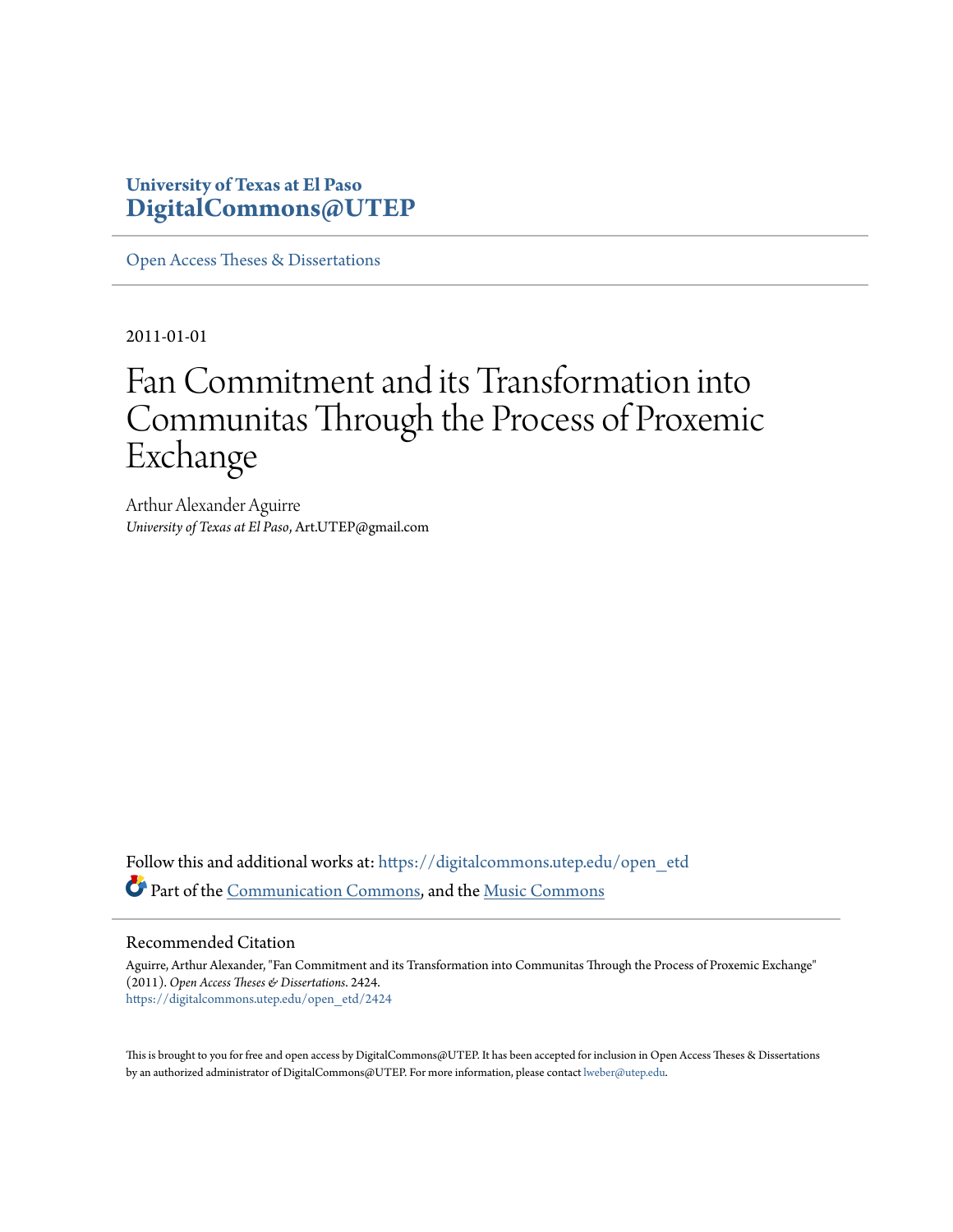## FAN COMMITMENT AND ITS TRANSFORMATION INTO COMMUNITAS THROUGH THE PROCESS OF PROXEMIC EXCHANGE

ARTHUR ALEXANDER AGUIRRE

Department of Communication

APPROVED:

Richard D. Pineda, Ph.D., Chair

Roberto Avant-Mier, Ph.D.

Dennis Bixler-Márquez, Ph.D.

Patricia D. Witherspoon, Ph.D. Dean of the Graduate School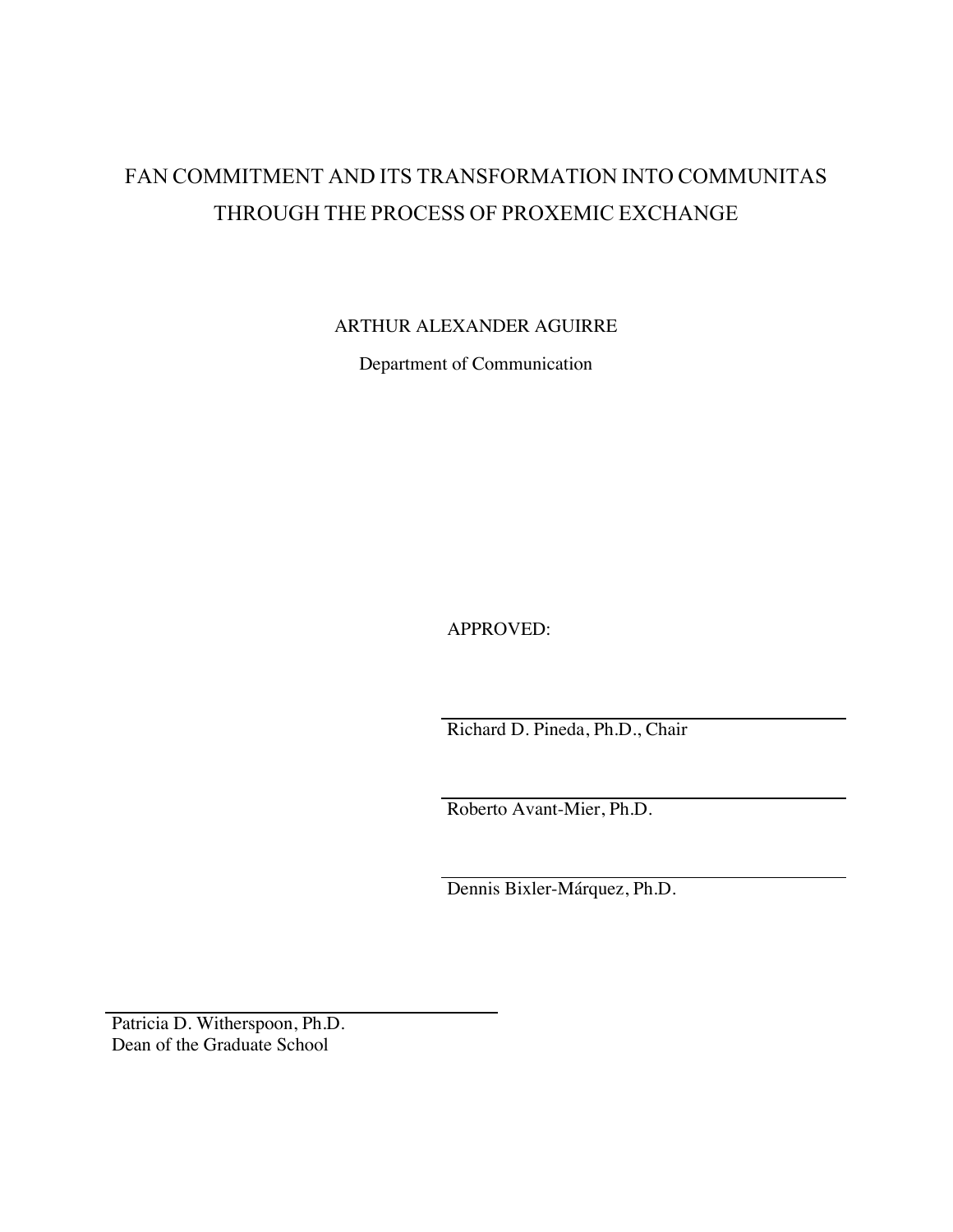Copyright ©

by

Arthur Alexander Aguirre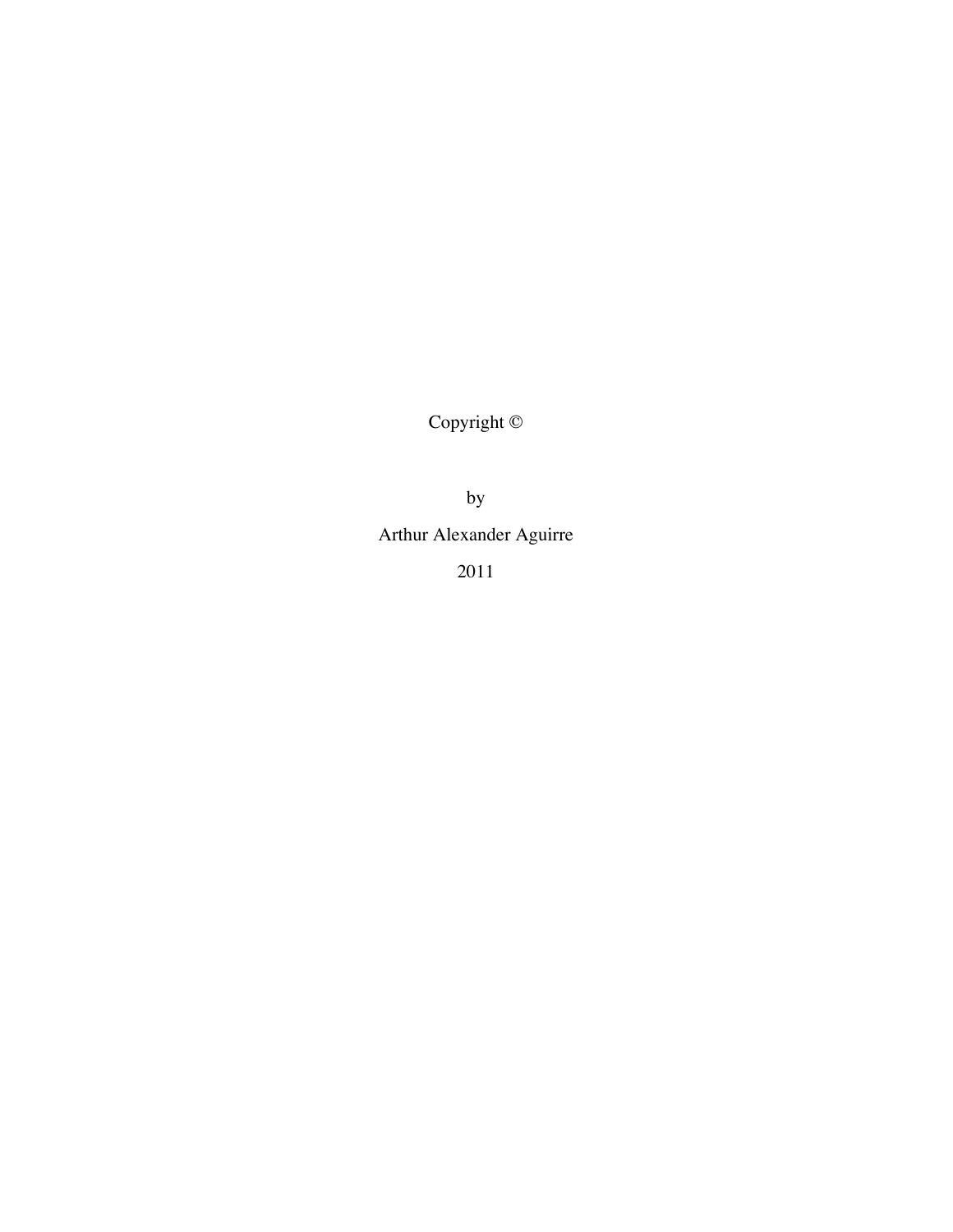## **DEDICATION**

This is dedicated to Elsa Aguirre, Dr. Luz Candelaria and Teresa Aguirre who have supported me in all my academic efforts.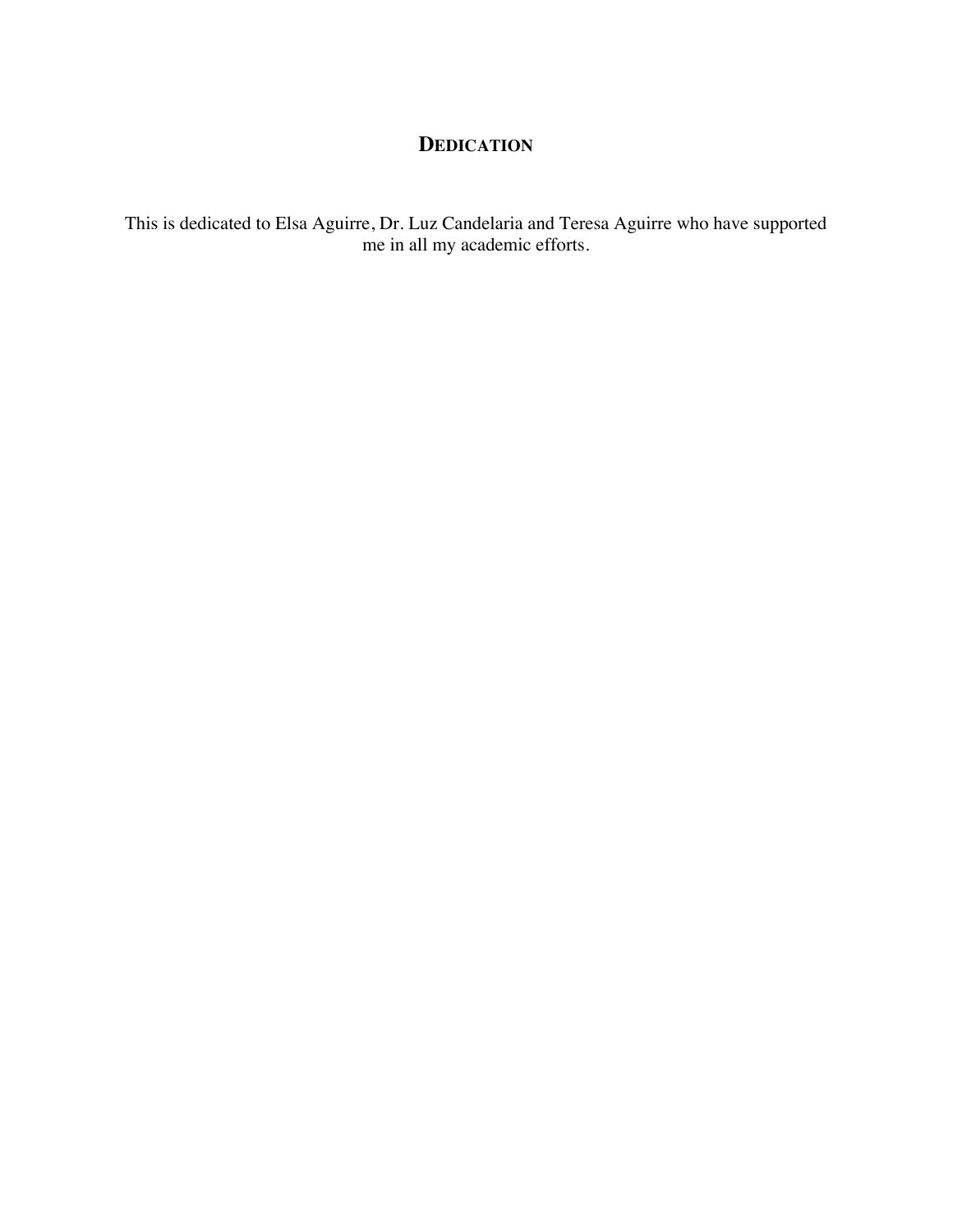## FAN COMMITMENT AND ITS TRANSFORMATION INTO COMMUNITAS THROUGH THE PROCESS OF PROXEMIC EXCHANGE

by

## ARTHUR ALEXANDER AGUIRRE, B.A.

## THESIS

Presented to the Faculty of the Graduate School of

The University of Texas at El Paso

in Partial Fulfillment

of the Requirements

for the Degree of

## MASTER OF ARTS

Department of Communication THE UNIVERSITY OF TEXAS AT EL PASO

May 2011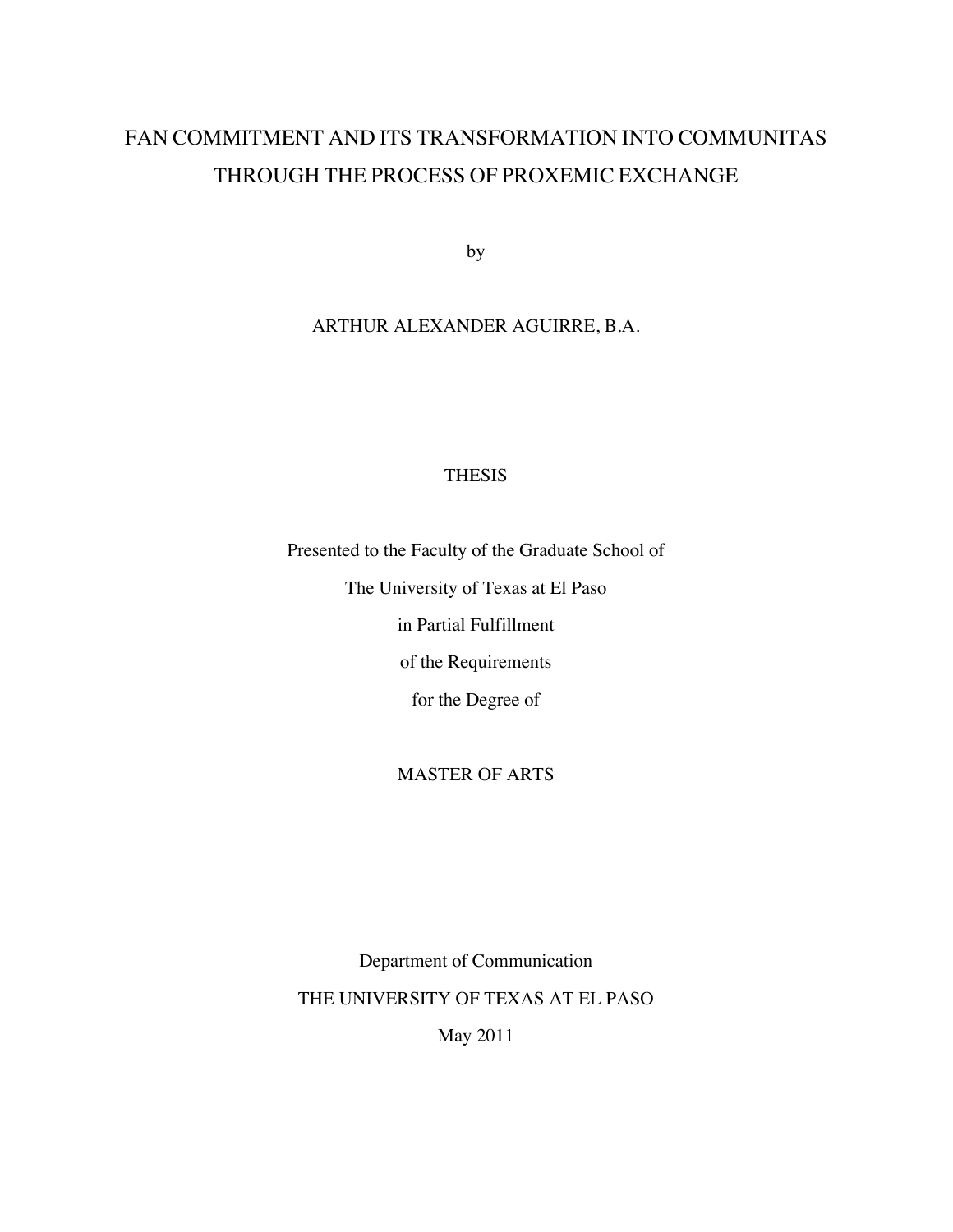## **ACKNOWLEDGEMENTS**

I would like to acknowledge Dr. Richard Pineda for all his help and support throughout my undergraduate and graduate career. In addition to facilitating my success in the classroom, he also provided the encouragement and guidance that prompted me to pursue a masters as well as a doctorate. I would also like to acknowledge Dr. Stacey Sowards who also encouraged me to follow all my academic goals. She has played a tremendous role in my academic pursuits. Finally, I would like to acknowledge Dr. Roberto Avant-Mier for his encouragement and guidance while working on my thesis.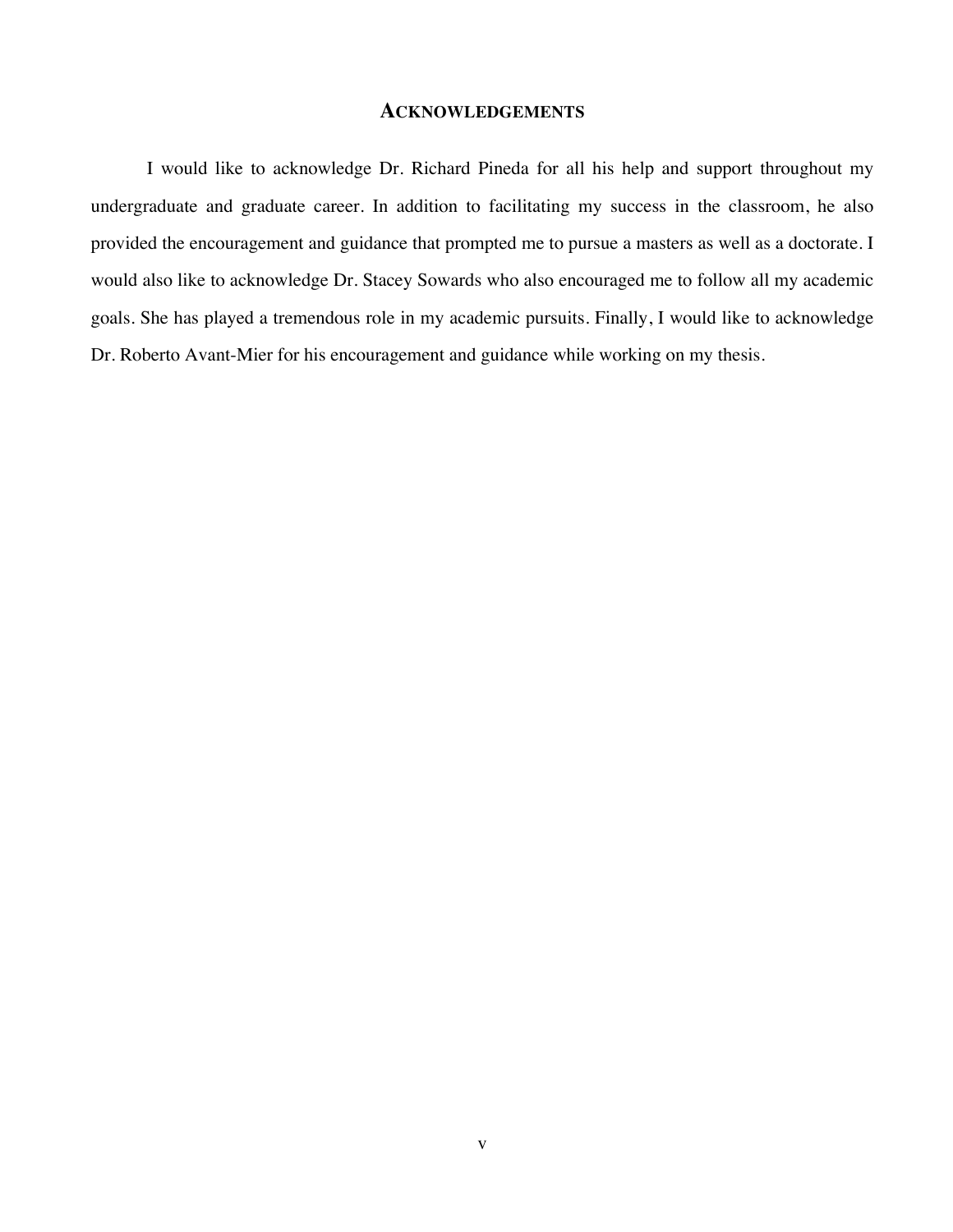| 1.6 IDENTIFYING THE TENETS OF FAN COMMITMENT, PROXEMICS AND COMMUNITAS  8 |
|---------------------------------------------------------------------------|
|                                                                           |
|                                                                           |
|                                                                           |
|                                                                           |
|                                                                           |
|                                                                           |
|                                                                           |
|                                                                           |
|                                                                           |
|                                                                           |
|                                                                           |
|                                                                           |
|                                                                           |
|                                                                           |
|                                                                           |
|                                                                           |
|                                                                           |
|                                                                           |
|                                                                           |
|                                                                           |
|                                                                           |

## **TABLE OF CONTENTS**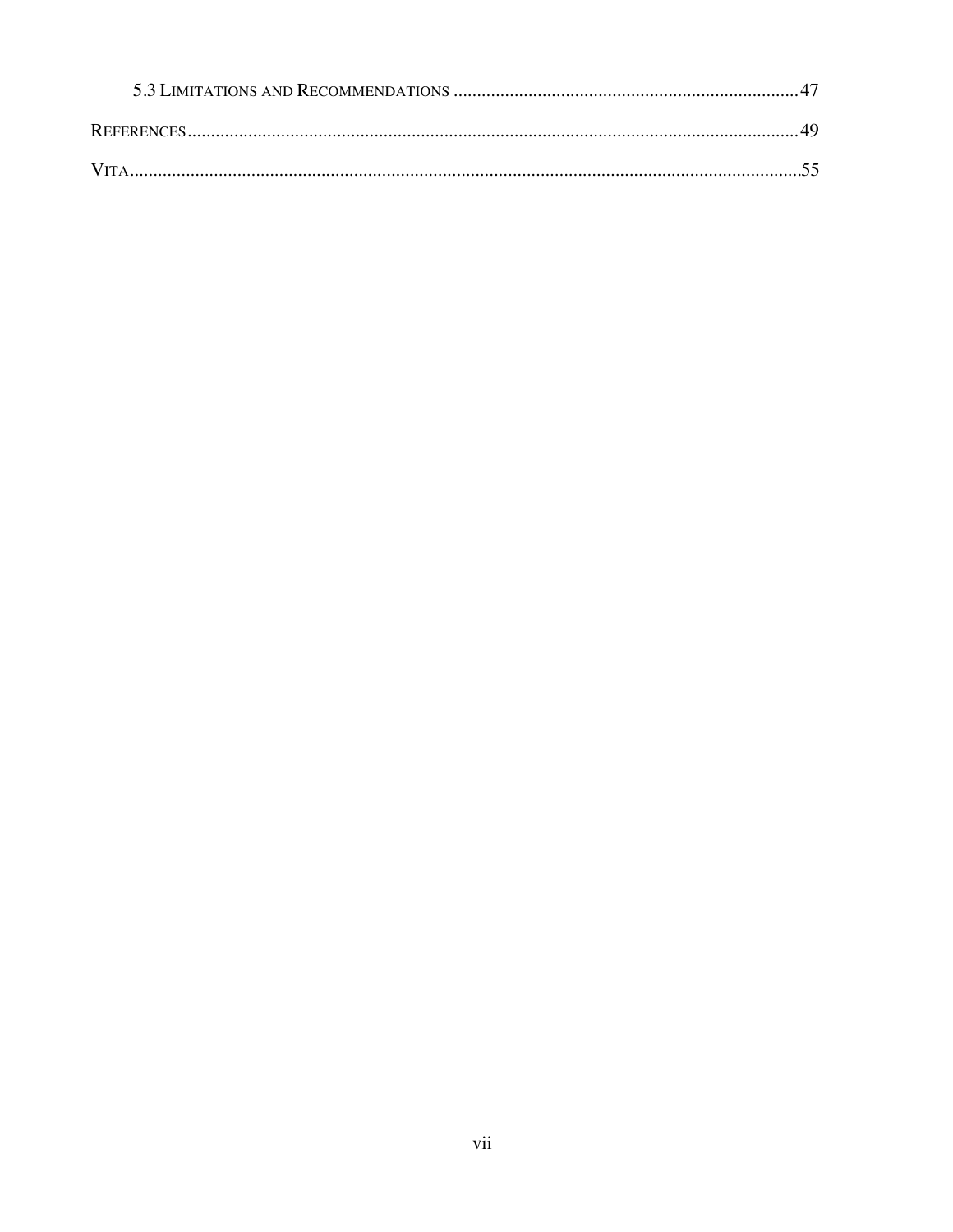## **CHAPTER 1: INTRODUCTION**

The understanding of fan commitment and the relationship between fans and artists, as well as the relationship among fans themselves, have provided a keen area of study in the fields of popular culture and communication. From the scholars who have studied involvement and fan attraction in sports (Bee & Havitz, 2010) to those who have studied the embodied experience of music (DeChaine, 2002), it is evident that the commitment of an individual to their favorite artist or athlete has an indelible effect on their experience at a live performance. However, what is crucial to understand is what factors are at work during a live performance—what sort of relationship is being created or recreated. Although Duffet (2009) has explored the interaction between certain fans and an artist in his study on heckling during a live performance, there remains a great void in the examination of the development of fan commitment during a live performance. Moreover, it is important to understand how fan commitment and fan interaction at a live performance are altered over the course of an artist's career.

Through a fundamental understanding of fan commitment development, another facet of communication within the field of popular music studies can be established, further developing both fields. In their work on narrative music and visuals in film, Wingstedt, Brandstrom and Berg (2010) address the communicative ability of music, specifically diegetic music<sup>1</sup>, and how it facilitates a flow of meaning in a film or television show. Outside of the narrative music utilized in this form of media, there still remains a communicative function of any and all music, evident both in its "lyricality" and sound. However, there is clearly a communicative function that transcends merely from the artist-listener exchange to a function that facilitates a participative behavior from the fan. It is this specific function that is the focal point and justification for this study. It is crucial to understand the communicative factors that drive fan commitment and create a community of fans rather than a group of individuals.

<sup>&</sup>lt;sup>1</sup> Diegetic music is music typically utilized to "contribute aural atmosphere or realism to a setting or situation in the

story…[and] contributes to the understanding of the situation, just as other diegetic features such as dialogue, ambient or synchronized sound effects, physical setting, clothes, hairstyles etc, will" (Wingstedt, Brandstrom & Berg, p. 13).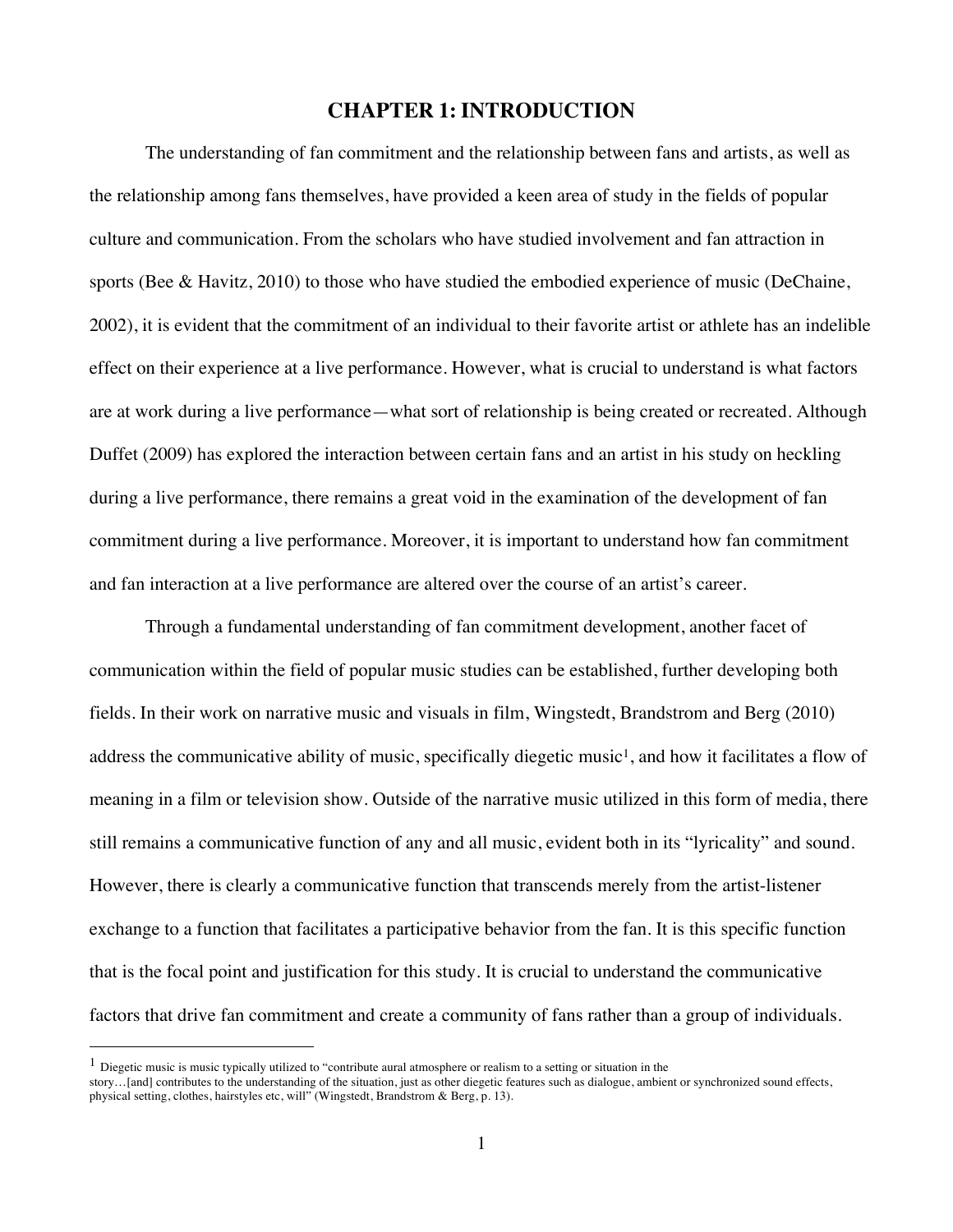Furthermore, it is important to recognize the changes and progressions that occur among the fan base of a particular artist and the role communication plays in these changes and progressions.

This study will further explore fan commitment by examining the evolution of fan interaction and fandom during live performances. It will expand current research by exploring how fan interaction evolves when a particular artist gains popularity while simultaneously maturing in regards to their musicianship and overall sound. The primary goal of the study is to analyze the following process: when a fan of a particular artist attends a live performance by that artist, they engage in a fluid proxemic exchange not only between themselves and the artist but also between themselves and the fans around them, which in turn facilitates the transformation of fan commitment into the creation of *spontaneous communitas*. Furthermore, this study will examine the evolution of this process over the course of an artist's career.

#### **1.1 CREATING A FRAMEWORK FOR COMMUNICATION AND POPULAR CULTURE**

There is an indelible connection between music and communication. From the communicative aspects of Tin Pan Alley to the current communication that occurs between musicians and their fans through social media networks like Facebook and Twitter, music is characterized by its communicative nature. Though much work on music focuses on the lyrics and what messages they convey, there is a broader discursive nature to music. While the United States was engaged in World War II, composers working in Tin Pan Alley were creating songs for other artists to use as their own. However, the lyrics that were written were not the only communicative aspects involved. Having another individual or group write a song for someone else to perform entails a variety of issues. The primary issue involved was and still is the authenticity of the performer and what was/is communicated to the audience consuming the music. This discussion continues today with the current trends of music where artists like Kelly Clarkson and Carrie Underwood win a singing competition and have songs written for them to perform while musicians like Marcus Mumford of Mumford & Songs and the Followill brothers from Kings of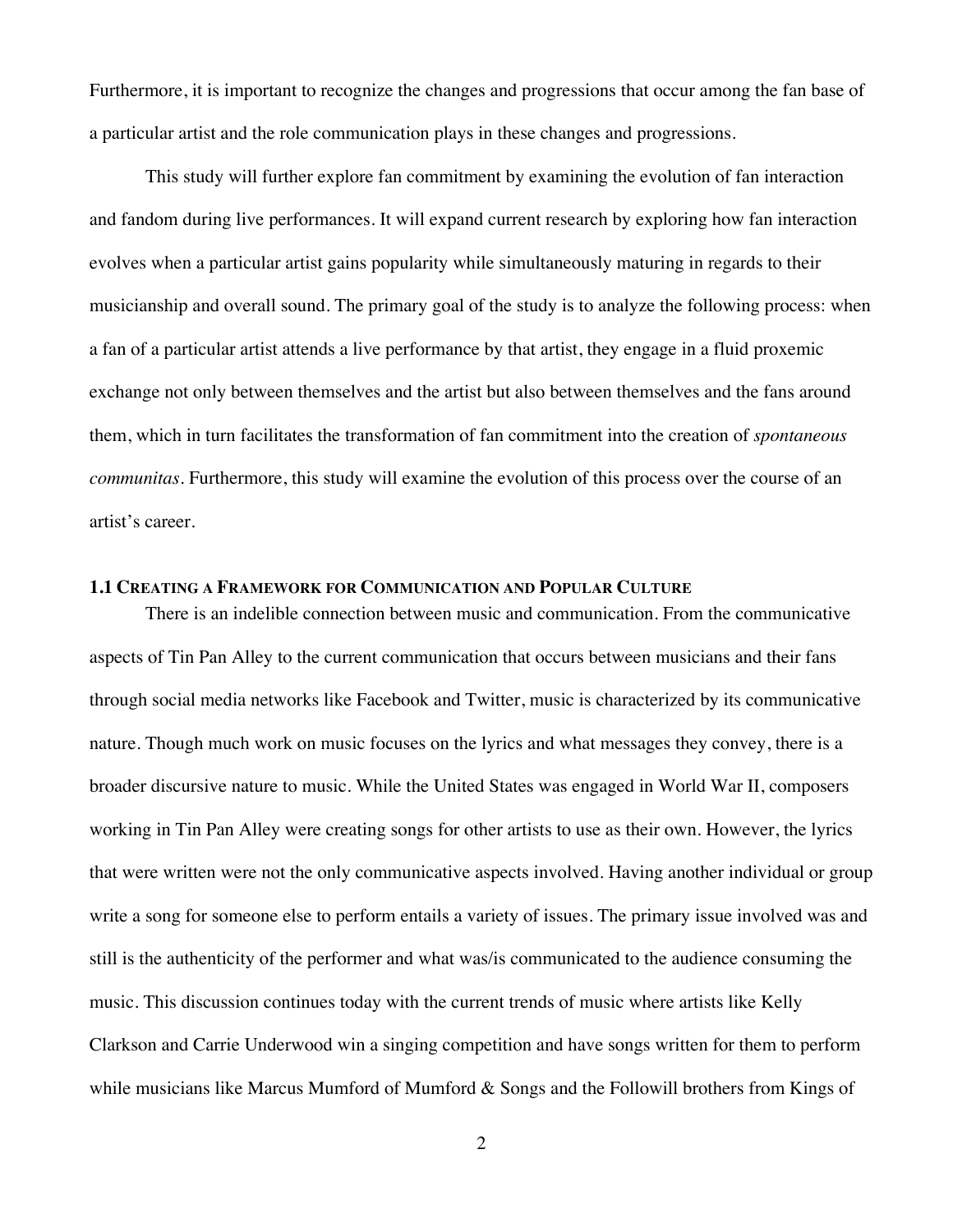Leon work hard writing their own material. Though both performers are talented and admired in their respective genres, their legitimacy and authenticity are questioned outside of the confines of their respective music circles. Another discursive facet to music is the communication and interaction between the artist/performer and the audience. The days of Tin Pan Alley were characterized by artists and bands who were too famous for continual exposure to fans. Today artists, bands and celebrities utilize various technologies and social media to maintain a connection with his or her audience. Thus, there is a clear communicative aspect to music outside of lyrics and stories that warrants further investigation.

Pedelty and Thompson (2009) argue that even in the wake of a traumatic event like September 11, 2001, popular music continues to be a medium used to convey a wide-array of emotion. Although they focused on the lyrical content of the musical compositions and how they conveyed emotion, the music itself can transmit emotions as well. Juslin and Laukka (2003) found that music, depending on its tone, volume and various other factors, can express emotion just as successfully as the common words and phrases we utilize each day. It is this emotive feature of music that provides an appeal for individuals not only in its consumption, but also its production. An artist can use music to construct a clear understanding of their emotions as well as their identities. In popular culture, there is a clear utilization of music to create, re-create and convey a sense of identity. Kun (2005) reinforces this notion in the following:

When you hear it, music makes you immediately conscious of your identity precisely because something outside of you is entering your body—alien sounds emitted from strangers you sometimes cannot see that enter, via vibration and frequency, the very bones and tissues of your being. All musical listening is a form of confrontation, of encounter, of the meeting of worlds and meanings, when identity is made self-aware and is, therefore, menaced through its own interrogation. (p. 13)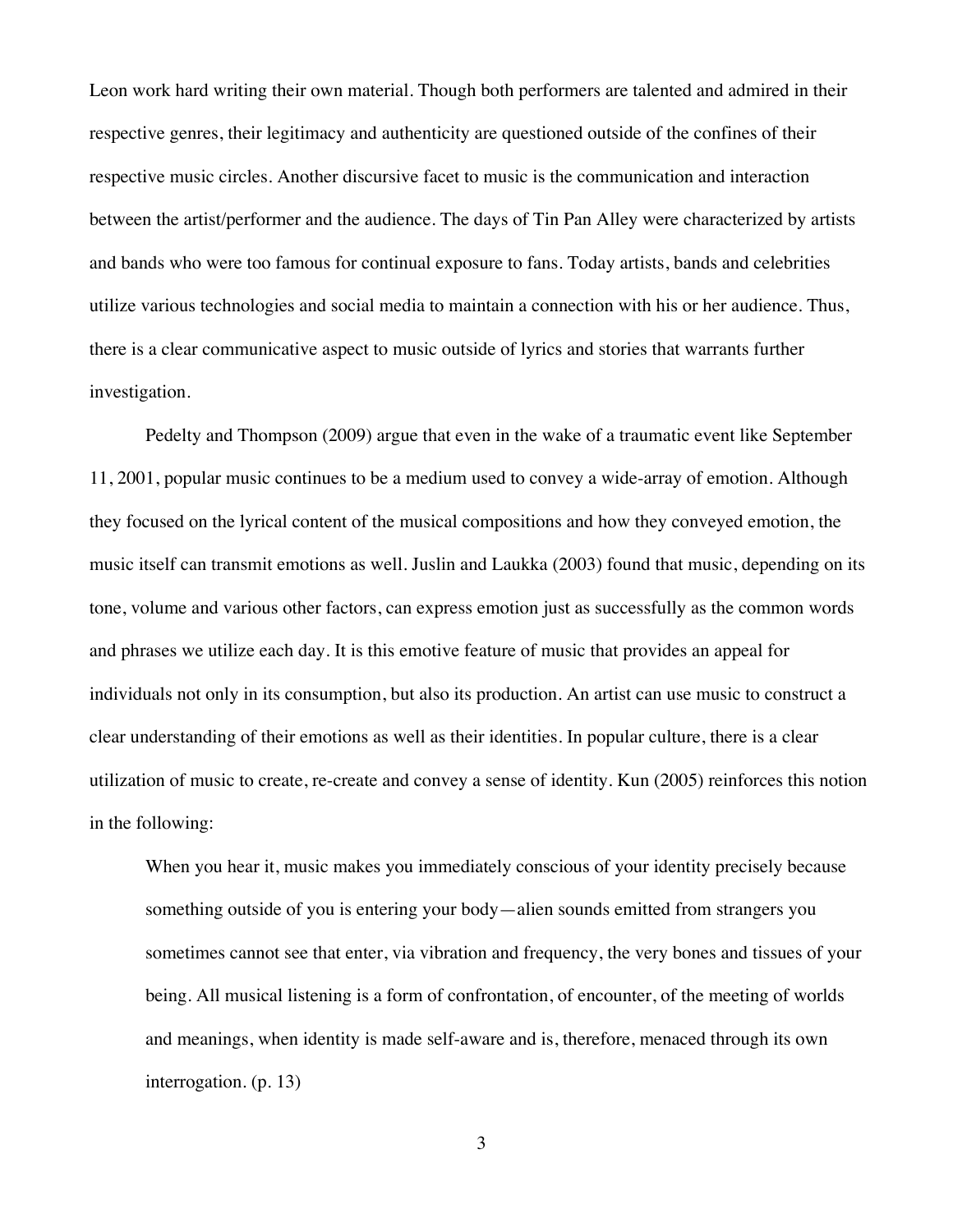It is this inherent communicative nature of music that combines the physical, mental and emotional, and creates a medium through which identity and message can be conveyed. Furthermore, it is this communicating of identity that initially creates the idea of fan and fandom.

The characteristics of a fan have continued to be defined and re-defined in the fields of communication and popular music studies. In her work on fandom, Lewis (1992) addresses the negative connotation that was prescribed to the term "fan" and explored "fandom as a normal, everyday cultural or social phenomenon" (p. 12). The notion of fandom has become an overwhelming area of interest for scholars. Milhelich and Papineau (2005) define the typical patterns of fandom by analyzing "Parrotheads" and their display of devotion to Jimmy Buffet through their "memorization of lyrics, fervent concert attendance and participation with preconcert and postconcert rituals and traditions, steady discourse outside the concerts, the use of religious discourse to make sense of their fandom, and the use of music to make meaning and sense of daily life, thereby utilizing their fandom in pursuits of meaning and identity" (p. 176). This definition of fandom creates a more generally accepted perspective about fandom and individuals who characterize themselves as fans. It shifts the focus from the group of fans on the extremely negative side of the spectrum to those on the positive side. This component of fandom facilitates the understanding of fan commitment and behavior in relation to not only the singular fan, but the interaction of many fans. In his work on popular music culture, Shuker (2008) emphasizes this idea of fans yearning to function within a larger group of loyal devotees.

The fan community, their behaviors, identities and dependence on a wide variety of communication media are integral parts of music as well as popular culture. However, a fundamental understanding of culture is necessary to understand the implications of this study. In his work on cultural studies and communication, Grossberg (1993) explained that cultural studies "attempts to understand and intervene into the relations of culture and power" and is "committed to the fact that reality is continually being made through human action" (p. 89-90). His previous work on fandom (1992)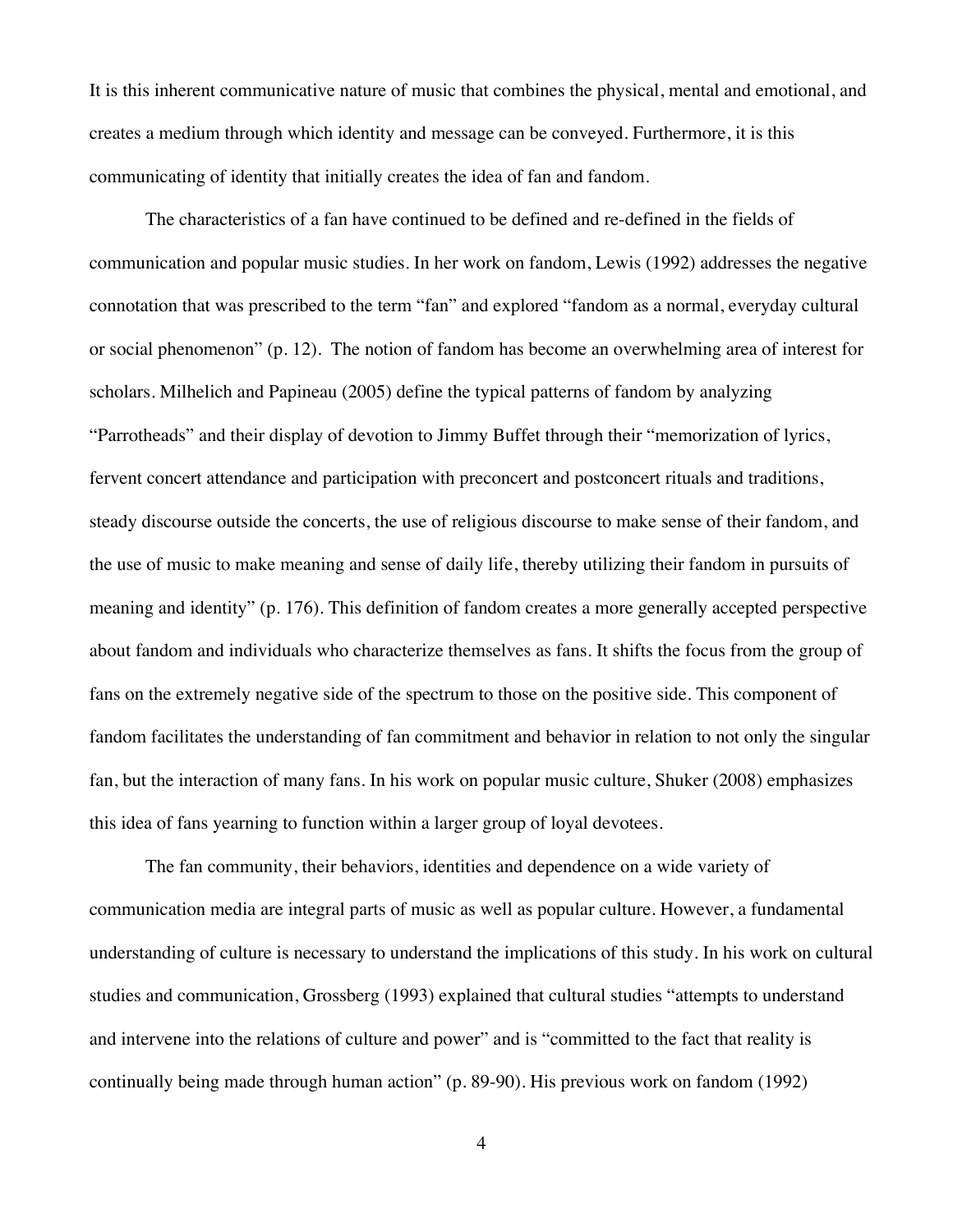provides a framework specifically for popular culture. He argued the popularity of a particular text or artifact rests not on the text or artifact but rather on the audience. The classification of "high culture" or "low culture" is entirely dependent on the audience that consumes it. Even more, it is the characteristics and demographics of the audience that determines the characteristics and definition of popular culture. This reliance on the audience to frame the cultural economy of popular culture reifies the need for an understanding of the behavior of both fans and fandom. However, because of the broad scope of popular culture/music, it is crucial to focus on one specific genre in order to understand the audience behavior exhibited within that genre and compare it to the behavior typical to mainstream music. Because of its unstructured nature, independent, or "indie" music provides a suitable genre for study. Thus, by understanding the basic tenets of fan and fandom within indie music, a better understanding of fandom within mainstream music can be reached. Furthermore, This understanding of fan behavior will provide justification for future research.

#### **1.2 RESEARCH QUESTIONS**

RQ 1: What are the current characteristics of fandom in contemporary indie music?

RQ 2: How are fan commitment, proxemics and the creation of communitas socialized and situated communicatively?

#### **1.3 METHODOLOGY**

To answer the research questions posed by this study requires a two-fold method. I will first attend a live performance by two bands (Four Year Strong and Chicago) and utilize an ethnographic study on the behavior of fans, audience members and the artists themselves. The purpose of selecting Four Year Strong rests on a number of factors: (1) access to artists who have more notoriety becomes difficult, and this band has yet to attain a celebrity status that would greatly complicate the ethnography or interview process; (2) despite their lack of mainstream popularity, they have maintained a reasonable amount of success within their respective genre; (3) the band has garnered a majority of their popularity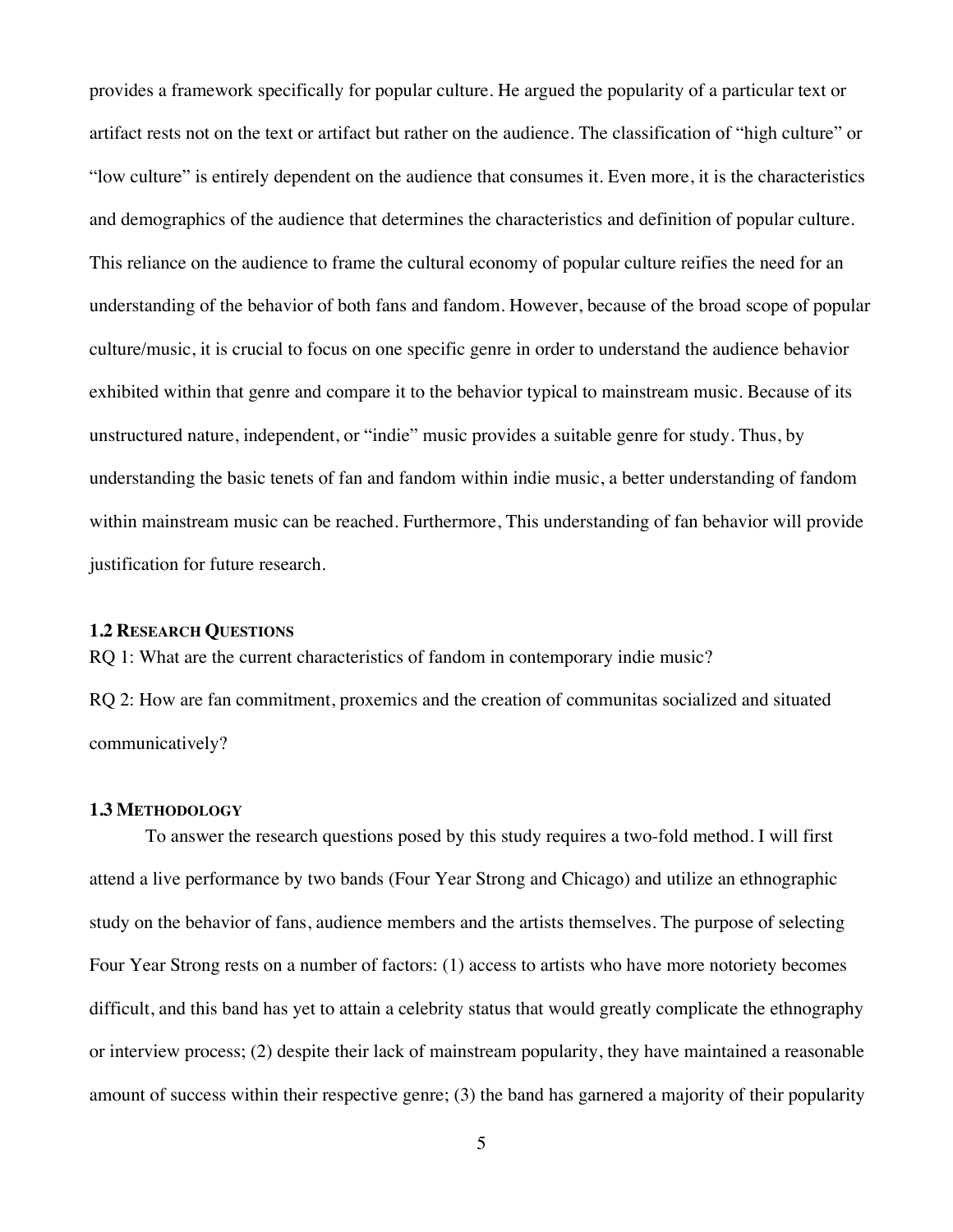based on their debut album and have been closely scrutinized since recently signing with a major music label. In order to provide a balanced research analysis, it is imperative to select a band/venue that contrasts greatly with Four Year Strong and the venue. Thus, the band Chicago was chosen for the following reasons: (1) their career has lasted substantially longer than that of Four Year Strong; (2) they are significantly known and on a worldwide scale; (3) the typical fan demographic differs completely; and (4) the venue differs in both size and seating arrangement.

During this ethnography I will look at the differences and similarities that occur within the audience with each band as well as in each city. I will pay specific attention to the fan-to-fan interaction, fan-to-artist interaction, crowd behavior and artist behavior. Utilizing my field notes from each performance, I will examine the current trends of fan interaction and fandom within the indie music scene and explore the differences and similarities among fans outside the indie music scene. In regards to the fan-to-artist relationship, I will discuss the interdependency between artist behavior and fan behavior. This comprises the first portion of my study.

In addition to this ethnography, I will interview one of the primary songwriters in Four Year Strong to discuss the various aspects of their live performance such as audience behavior and fandom. I will specifically center my interview on fan commitment, fandom, fan behavior, proxemics, and the creation of communitas. Furthermore, I will inquire about any changes that have occurred throughout the band's career and in light of their increased popularity. This perspective from the artist will provide context and facilitate an understanding of the transformation of fan behavior from the initial stages of a bands formation to their current state.

## **1.4 FOUR YEAR STRONG**

Four Year Strong have taken the basic foundations of pop punk music and reinvented a genre that has been oversaturated by music companies searching for the next Green Day. "Taking influence from the likes of Lifetime, Gorilla Biscuits, and New Found Glory, Four Year Strong built an aggressive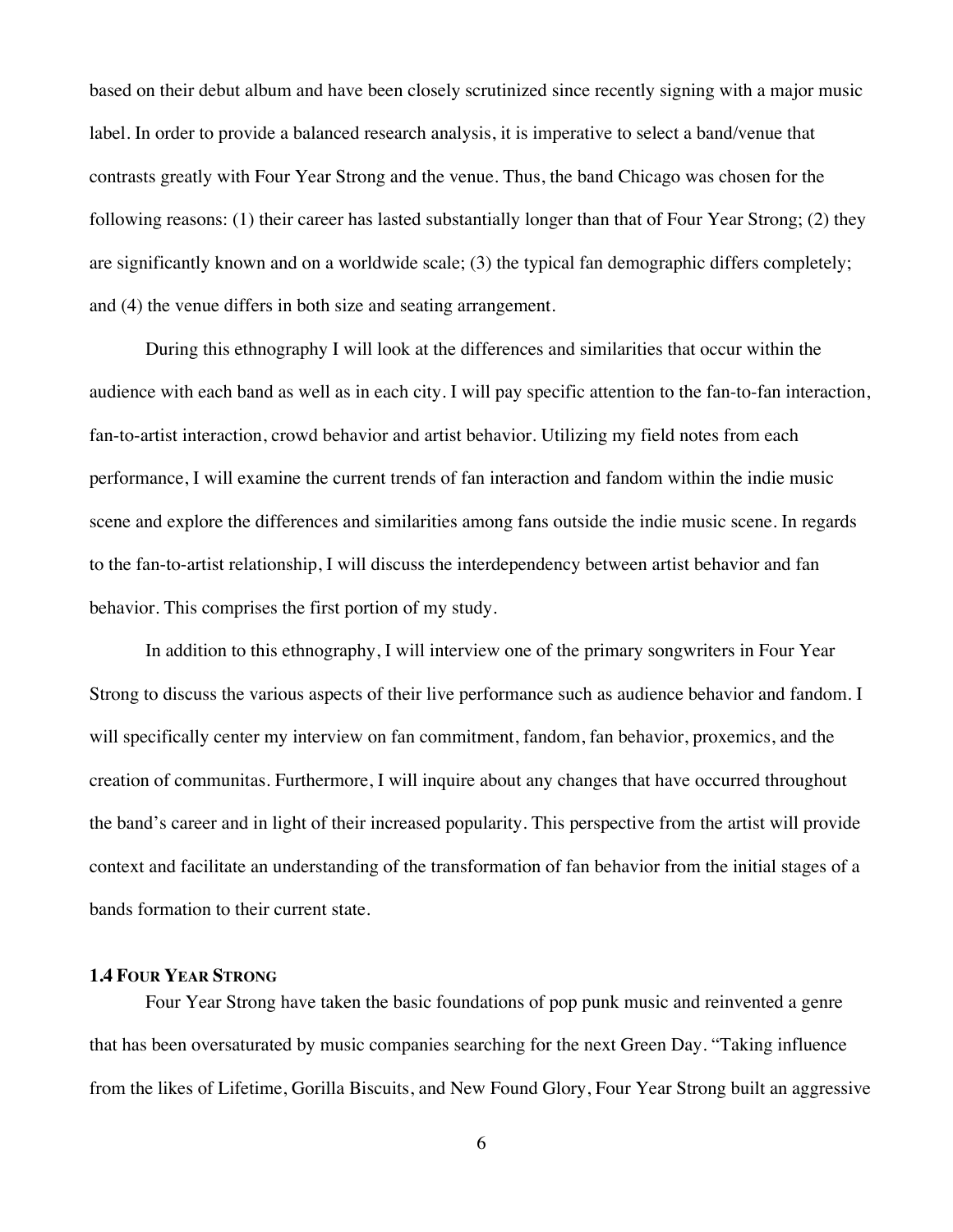and melody-riddled combination of hardcore, emo-pop and pop-punk upon their formation in Worcester, MA" (Apar, n.d.). The band consists of vocalists/guitarists Dan O'Connor and Alan Day, bassist Joe Weiss, drummer Jake Massucco and synth player Josh Lyford. The band began when the members were in high school, and they were able to self-release two EPs before signing with I Surrender Records (Apar, n.d.). They released their first full-length album, *Rise or Die Trying*, which was a "brash, totally unexpected game-changer for the modern pop-punk genre" (Manley, 2010, p. 76). After some extensive touring, the band released an album of 90's cover songs entitled *Explains It All* and also signed with Decaydence Records. With their continued success within the indie scene, the band was able to sign to a major label, Universal, while still maintaining a deal with Decaydence (Remus, 2010). With their newfound corporate support, the band released their latest album, *Enemy of the World*, adding even more aggression and brashness to their already intense sound. Recently, the band parted ways with Lyford and has begun work on their third album. Their lyrics touch upon topics that vary from relationships, to death, to the criticism they have received as a band.

#### **1.5 CHICAGO**

Chicago was the brainchild of Walter Parazaider, but before the band was created, Parazaider, Terry Kath, Danny Seraphine and Lee Loughnane, were initially in a jazz band named the Missing Links in the Chicago area in the late 1940s. However, after some time, Parazaider had the idea of creating a rock and roll band with a horn section, which required the trombone playing skills of James Pankrow. The band still needed a keyboardist and a bassist, thus facilitating the skills of piano player Robert Lamm who was then going by the pseudonym "Bobby Charles." There was also one key individual who was not a member of the band but played an influential role in the bands career, Parazaider's DePaul University colleague and friend Jimmy Guercio. Guercio eventually became a producer at CBS records and had encouraged the band to keep writing and remain patient. Eventually the band, which at this time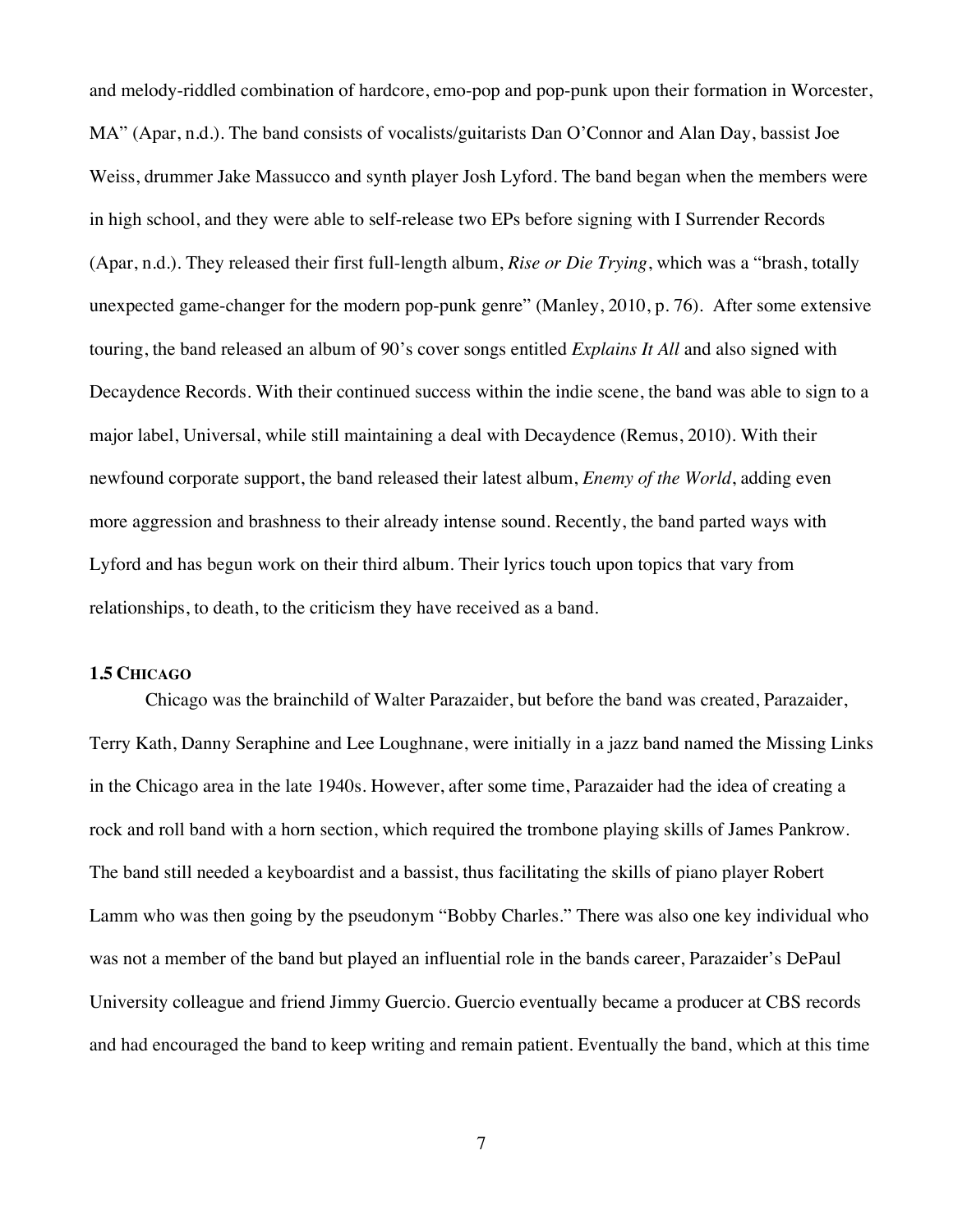went by the name The Big Thing, played shows with the band The Exception and caught the attention of singer Peter Cetera, who later joined the band after touring together (A Chicago story, n.d.).

After some time, the band changed their name to the Chicago Transit Authority, "in honor of the bus line [Guercio] used to ride to school" (A Chicago story, n.d.). After some complications Guercio had with CBS records, the band was able to record their first album, a double LP self-titled album. Eventually, the band shortened their name to just Chicago and began touring the country and releasing a number of albums. Over the course of their career, Chicago endured some hardships including a split with Guercio and the death of guitarist/singer Terry Kath. The band eventually replaced Kath with Donnie Dacus, but Dacus later left the band and was replaced temporarily with Bill Champlin. The band release more music, but eventually had yet another obstacle to overcome, the solo career of Peter Cetera. Once Cetera left the band to pursue his own musical goals, they asked Jason Scheff to take over lead vocals. The band continued to tour extensively with bands like the Beach Boys, and recorded and released more music. The band continued to struggle with member changes including Tris Imboden replacing Danny Seraphine on drums and the audition and acquiring of Keith Howland on guitar. The band maintained their popularity, touring the world and releasing various albums including *Chicago XXX* and the previously unreleased album *Stone of Sisyphus*. Eventually Champlin left the band in 2009, and was replaced with Grammy-nominated keyboardist Lou Pardini who continues to tour with the band today. Chicago's "dream turned into record sales topping the 100,000,000 mark, including 21 Top 10 singles, 5 consecutive Number One albums, 11 Number One singles and 5 Gold singles. An incredible 25 of their 32 albums have been certified platinum, and the band has a total of 47 gold and platinum awards" (A Chicago story, n.d.).

## **1.6 IDENTIFYING THE TENETS OF FAN COMMITMENT, PROXEMICS AND COMMUNITAS**

Throughout the fields of popular culture and communication, there are many interpretations for the various terms and concepts pertinent to this study. However, to suffice its purpose, it is critical to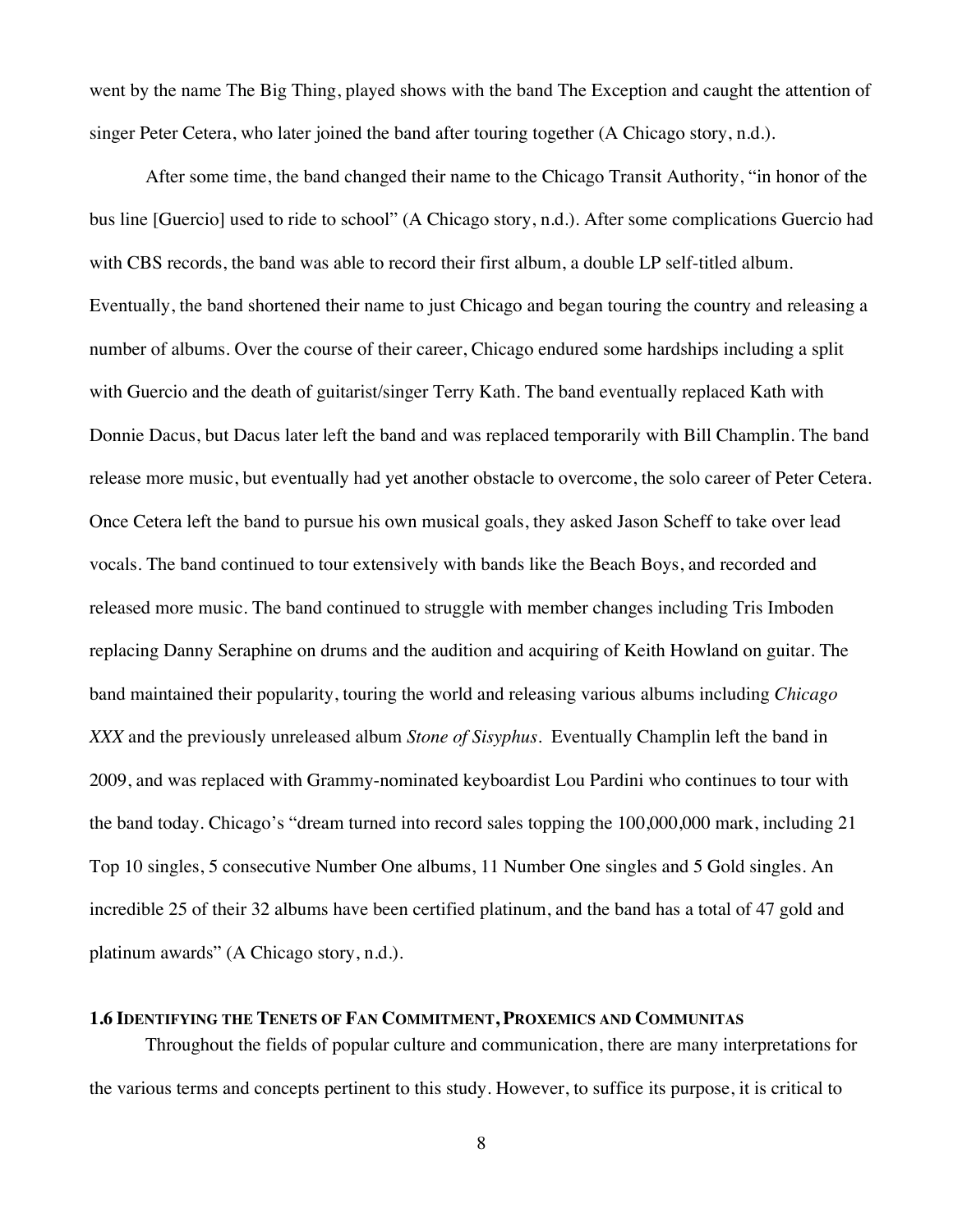provide an operational definition for the terms that will be utilized—fan commitment, proxemic exchange and communitas. Fan commitment will be defined as the admiration of and loyalty to an artist(s), exceeding the simplistic appreciation of their music and extending to an overwhelming connection by the fan to the artist(s) through music, lyrics, live performance and overall persona of the artist(s). The notion of a proxemic exchange derives from Hall's (1982) theory of proxemics. In his work, Hall defines proxemics as "the interrelated observations and theories of man's use of space as a specialized elaboration of culture" (p. 1). Much of his work centers on how comfortable or uncomfortable individuals become in relation to the amount of space or lack of space they have with another individual. He even goes as far to address the various intimate, personal, social and public distances typically encountered based on specific measurements (inches, feet, etc.). The majority of these distances are determined by the context of the relationship and whether an individual is intimately involved with someone or if they happen to work in the same building. With regard to live performance and fan commitment, a newfound understanding of space is created when the typical constructs of space and comfort are dramatically changed. For this study, the spaces that are explored are the physical space of the artist and fans as well as the aural space of the venue. Thus the proxemic exchange is defined as the exchange of physical and/or aural space between the artist and the fan or among the fans themselves. Finally, communitas is the third term that will be defined. Turner (1982) explains communitas as "the liberation of human capacities of cognition, affect, volition, creativity, etc. from the normative constraints incumbent upon occupying a sequence of social statuses, enacting a multiplicity of social roles, and being acutely conscious of membership in some corporate groups…or of affiliation with some pervasive social category" (p. 44). Furthermore he explains the three different forms of communitas spontaneous, ideological and normative. This study focuses on spontaneous communitas, defined as the creation of one concise entity, or event from the actions, behavior and communication among many individuals in one location.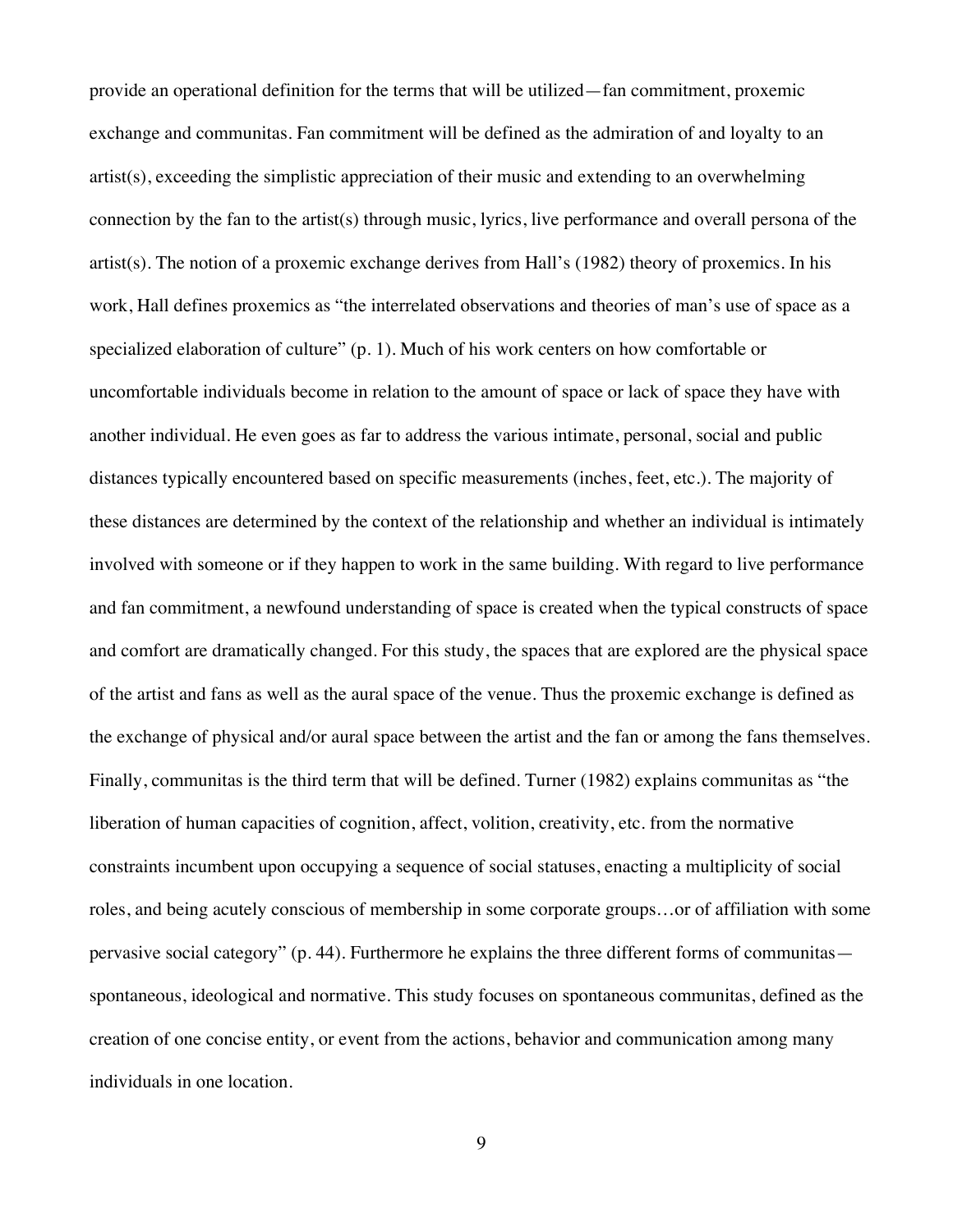### **1.7 GUIDELINE FOR THE STUDY**

This study will strive to redefine the characteristics of fan behavior and fandom in the realm of live performance and analyze another area of popular culture and communication for future scholars to explore. The process through which spontaneous communitas is created will be analyzed and utilized to further understand the viewpoint of both the fan and the artist(s). To facilitate the answering of the previously stated research questions, this thesis will consist of the following:

Chapter two is comprised of a detailed literature review of all concepts and terminology guiding this study. Past and current research that has explored the tenets of popular and indie music culture, fandom, proxemics, communitas, and many other concepts will be incorporated and analyzed to create a framework for the study. This section will provide an understanding of the need for this study and its place in both popular culture and communication.

Chapter three provides a detailed explanation of the methods and procedures that will be used by the researcher to answer the research questions. Instrumentation, data collection and data processing and analysis will all be discussed and justified for their use in this study. Finally, the limitations of the methodology will be addressed and discussed.

Chapter four explores the findings of the study. It is in this chapter that the interviews and ethnographies are discussed and analyzed to provide an answer to the postulated research questions. Furthermore, the researcher's interpretation of the findings is also discussed and included within this chapter.

Chapter five consists of a summary of the study and a conclusion. The key concepts of each chapter will be addressed in the summary, and a critical discussion of the analysis and findings will guide the structure of the conclusion. Finally, recommendations for future studies are discussed, outlined through the findings and limitations of the study.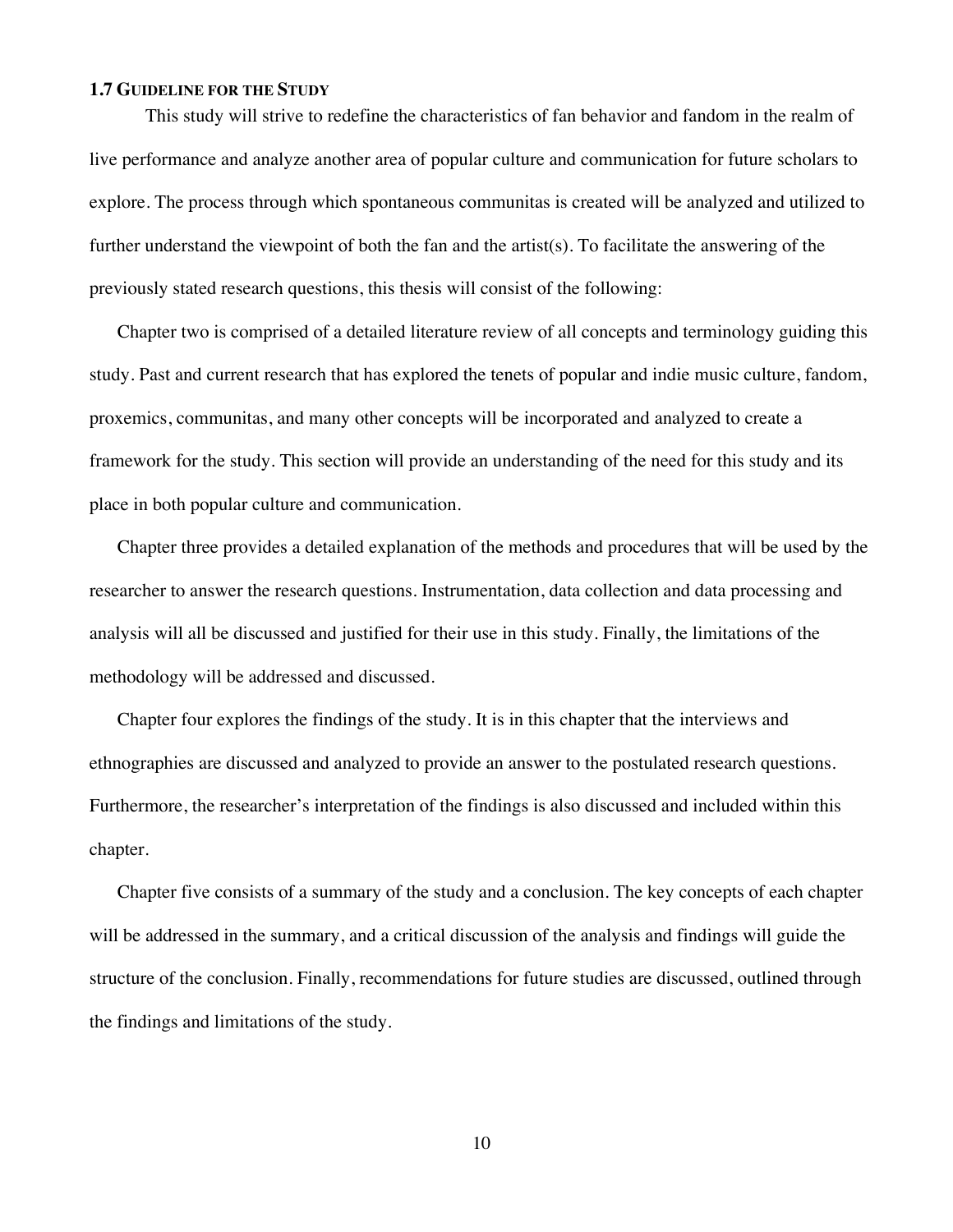## **CHAPTER 2: LITERATURE REVIEW**

In following the chapter, I examine the various avenues and diverse categories that are intertwined between the fields of communication and popular music. In my course of research, I have found a defined track of study in the field of musicology that focuses on audience and fan participation. Moreover I have discovered work in the field of communication that focuses on the communicative aspects of music. However, there seems to be a lack of research that centers on the communication occurring within the audience at a live performance that maintains a dual focus within the fields of communication and popular music. Thus, in the following chapter, I outline previous research on popular and indie music, fan commitment, proxemics and communitas to justify the need for a study on audience participation and engagement within the field of communication.

## **2.1 POPULAR MUSIC/INDIE MUSIC (STUDIES)**

Music has played an indelible role on popular culture, the consumption of popular culture and the discussions regarding its place within the context of daily life, facilitating the creation of a specific locus of study that centers on the intersection of music and communication. The understanding of popular music, as well as its many sub-genres, has provided numerous areas for scholars to research (Ali, 2002; Brooks, 2010; Ellison, 2001; Farrugia & Gobatto, 2010; Frith 1998; Grossberg, 1992; Klosterman, 2004; Kun, 2005; Lipsitz, 2007). In addressing the dichotomy of popular music studies, Shuker (2008) describes the field of popular musicology as "primarily an aesthetic discourse, focused on the music, [that] includes reference to the interaction of social factors; conversely, sociologically grounded studies, while emphasizing production and consumption, situate these processes in relation to the nature and authorship of specific musical texts and genres" (p. 2). Grossberg (1993) identifies cultural studies as "an attempt to map out the particular relations, the context, within which both the identity and the effect of any particular practice are determined" (p. 90). Though popular music studies provides a depth of research possibilities, its plethora of research material can also be problematic. Thus,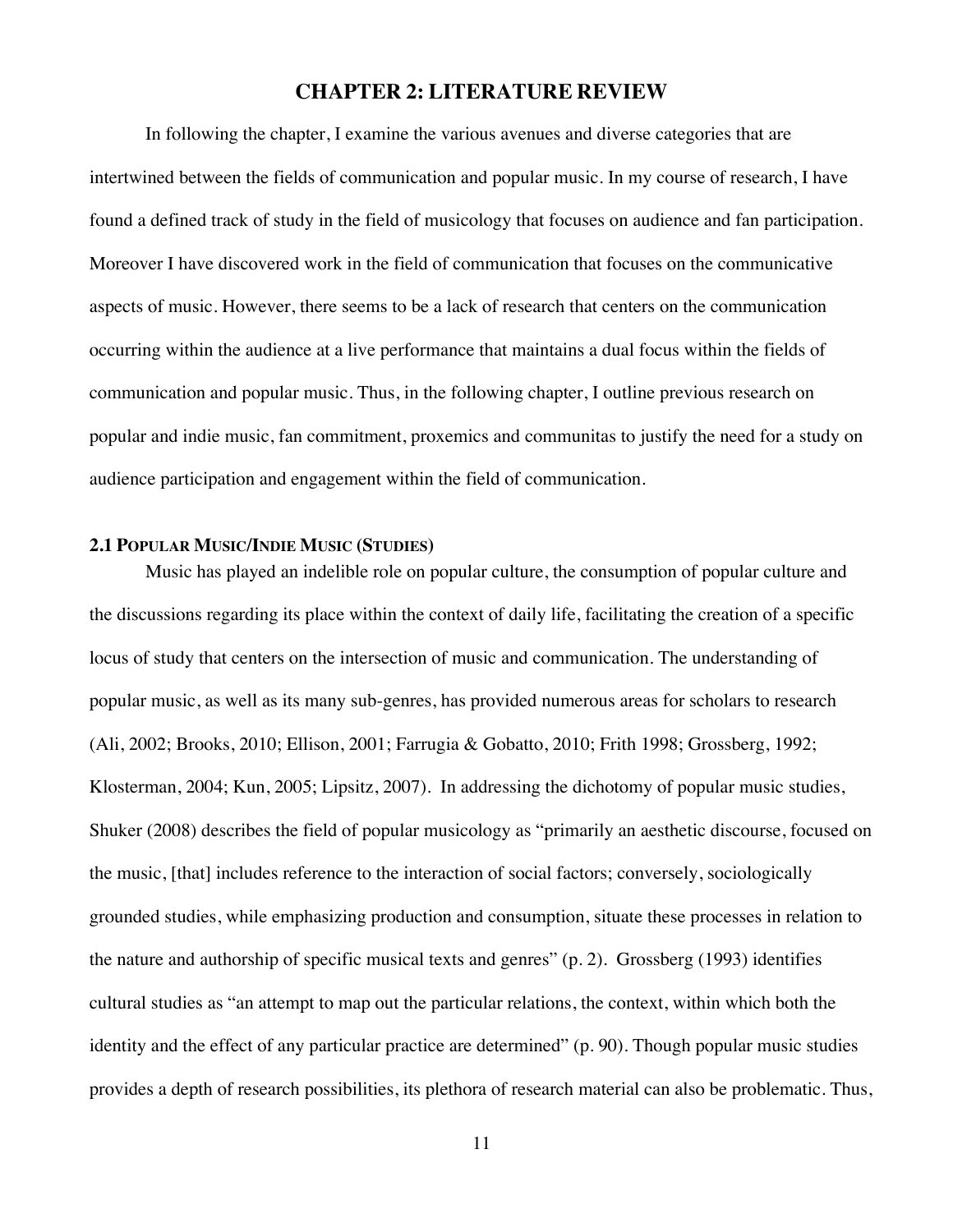for the purposes of this study, it is crucial to further analyze one specific genre within popular music. In my research, I analyzed work that focused on the representation of Jewishness through parodies of popular American music (Kun, 2005), African-Americans and hip-hop (Stephens, 1991) and Latina/o identity and rock music (Avant-Mier, 2010; Pineda, 2009), along with scholarship on many other genres of music. However, there seems to be a void in the understanding of what is considered indie music.

The indie music genre has often been difficult to define due to the variances in the bands associated with this music scene; thus it is necessary to determine what characteristic(s) of an artist or band identifies them as indie. Novara and Henry (2009) define the characteristics of indie rock as "the careful balancing of pop accessibility with noise, playfulness in manipulating pop music formulae, sensitive lyrics masked by tonal abrasiveness and ironic posturing, a concern with 'authenticity,' and the cultivation of a 'regular guy' (or girl) image" (p. 816). In her work on the birth and re-birth of indie culture, Oakes (2009) defines indie art as anything that is independently created by the artist. However, Fonarow (2006) provides a thorough understanding of indie music/culture in the following definition, which will be utilized in this study:

Indie music has been considered by insiders to be: (1) a type of musical production affiliated with small independent record labels with a distinctive mode of independent distribution; (2) a genre of music that has a particular sound and stylistic conventions; (3) music that communicates a particular ethos; (4) a category of critical assessment; and (5) music that can be contrasted with other genres, such as mainstream pop, dance, blues, country, or classical. The indie community's arguments over membership deal with the nature of the ownership of musical recordings and their mode of distribution to the larger public, the nature of musical production practices and their relationship to musical forms, and the relationship between audience members and the music. I consider indie to be precisely this discourse, and the activities that produce and are produced by this discourse, as well as the artistic productions and community members who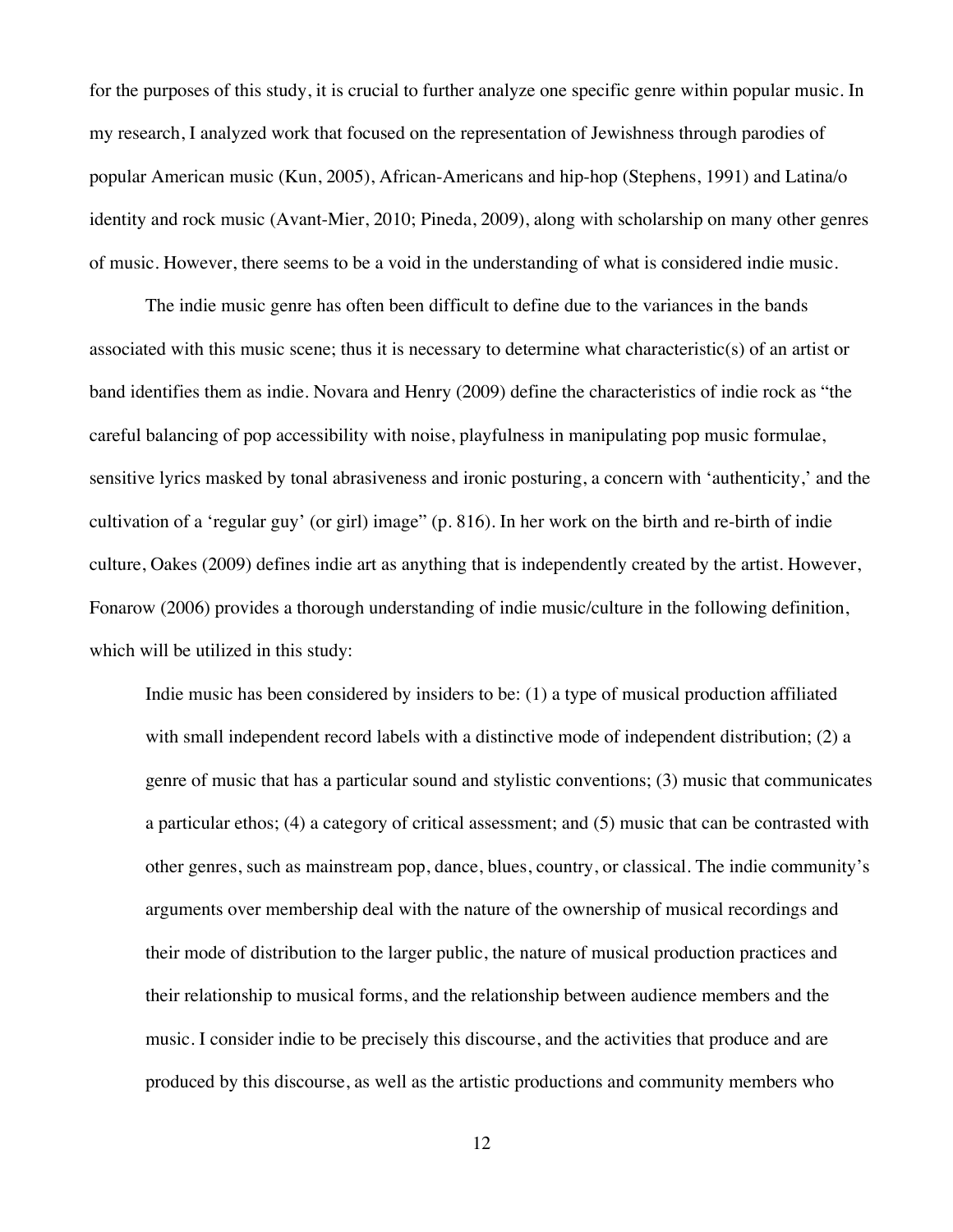participate in and contribute to this discourse. (p. 26)

These various facets of indie music/culture will facilitate the understanding of fan commitment within the genre and the distinguishing features of indie music.

## **2.2 FAN COMMITMENT/FANDOM**

Central to the crux of the intersection of music and communication is the role of the audience, or fans, and their communicative behavior and interaction. "The relationship between the audience and popular texts is an active and productive one…People are constantly struggling, not merely to figure out what a text means, but to make it mean something that connects to their own lives, experiences, needs and desires" (Grossberg, 1992, p. 52). It is this personal aesthetic appeal that shapes the intensity of the fan and creates the embodied experience of live performance. However, it is imperative to differentiate between having a fondness for a musician (or even just a song) and being a fan. There is an intrinsic nature to the fan to seek out an artifact solely for personal gratification and pleasure. Lewis (1992) acknowledges this innate characteristic of a fan, arguing, "perhaps only a fan can appreciate the depth of feeling, the gratifications, the importance for coping with everyday life that fandom represents" (p. 1). In addition to an understanding of the fan, it is crucial to understand fandom and its relationship with the notion of and behaviors associated with fans. Fiske (1992) identifies some of the characteristics of fandom in the following:

[Fandom] selects from the repertoire of mass-produced and mass-distributed entertainment certain performers, narratives or genres and takes them into the culture of a self-selected fraction of the people. They are then reworked into an intensely pleasurable, intensely signifying popular culture that is both similar to, yet significantly different from, the culture of more 'normal' popular audiences. (p. 30)

Thus, one characteristic of a fan is the ability to distinguish between authentic and mass-produced text/media. Brower (1992) addresses the function of a fan as a cultural "tastemaker" in her work on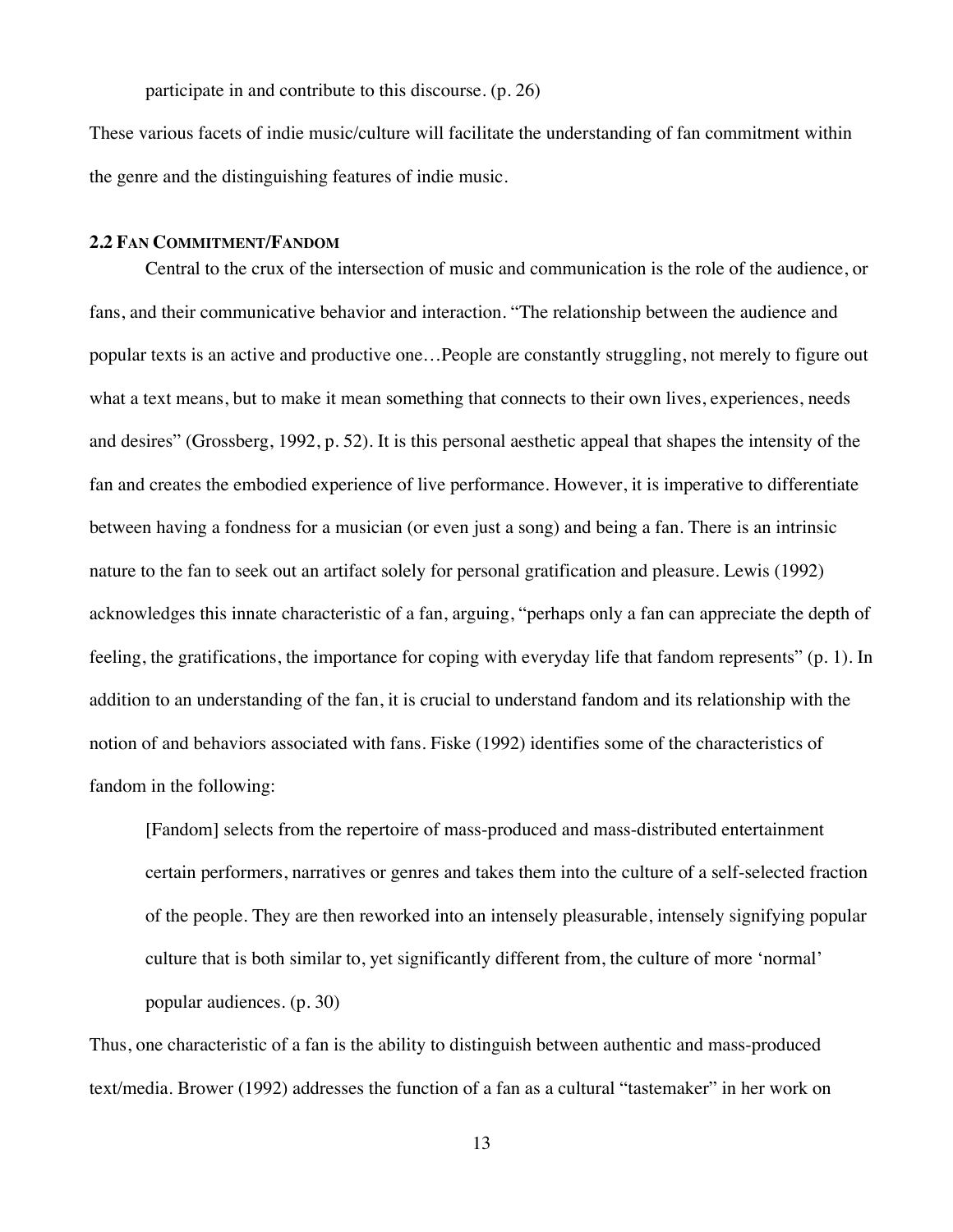television programming and Viewers for Quality, a group of "mature, middle-class, well-educated women and men" who "engage in aesthetic criticism (defining and discriminating 'quality television') and social activism (advocating for the continuance of 'quality television' on the three major commercial networks) (p. 154). As tastemakers, fans must invest some fraction of themselves into whatever article or text they are evaluating. By investing themselves, their behavior and participation as fans begin to create and re-create their identity as individuals. Grossberg (1997) explains, "fans make an affective investment in the objects of their taste and they construct, from those tastes, a consistent but necessarily temporary affective identity. Their preferences are determined by structures of relevance and effectivity; fans are concerned with how particular practices enter into and effect changes within their everyday lives" (p. 247). With this understanding of fans and their role in fandom, it is also helpful to address the role of the aficionado and its function within fandom and fan commitment.

Aficionados, though characterized by a similar brazen commitment to the consumption of popular culture as a fan, focus on a different aspect of popular culture. Shuker (2008) explains, "aficionados' intense interests is usually at more of an intellectual level and focused on the music per se rather than the persona of the performer(s). Aficionados prefer to describe themselves as 'into' particular performers and genres, and often display impressive knowledge of these" (p. 183). Thus, there is a clear distinction between fan and aficionado. Jenson (1992) reifies this difference in the following:

Apparently, the real dividing line between aficionado and fan involves issues of status and class, as they inform vernacular cultural and social theory. Furthermore, the Joyce scholar and the Barry Manilow fan, the antique collector and the beer can collector, the opera buff and the Heavy Metal fan are differentiated not only on the basis of the status of their desired object, but also on the supposed nature of their attachment. The obsession of a fan is deemed emotional (low class, uneducated), and therefore dangerous, while the obsession of the aficionado is rational (high class, educated) and therefore benign, even worthy. (p. 21)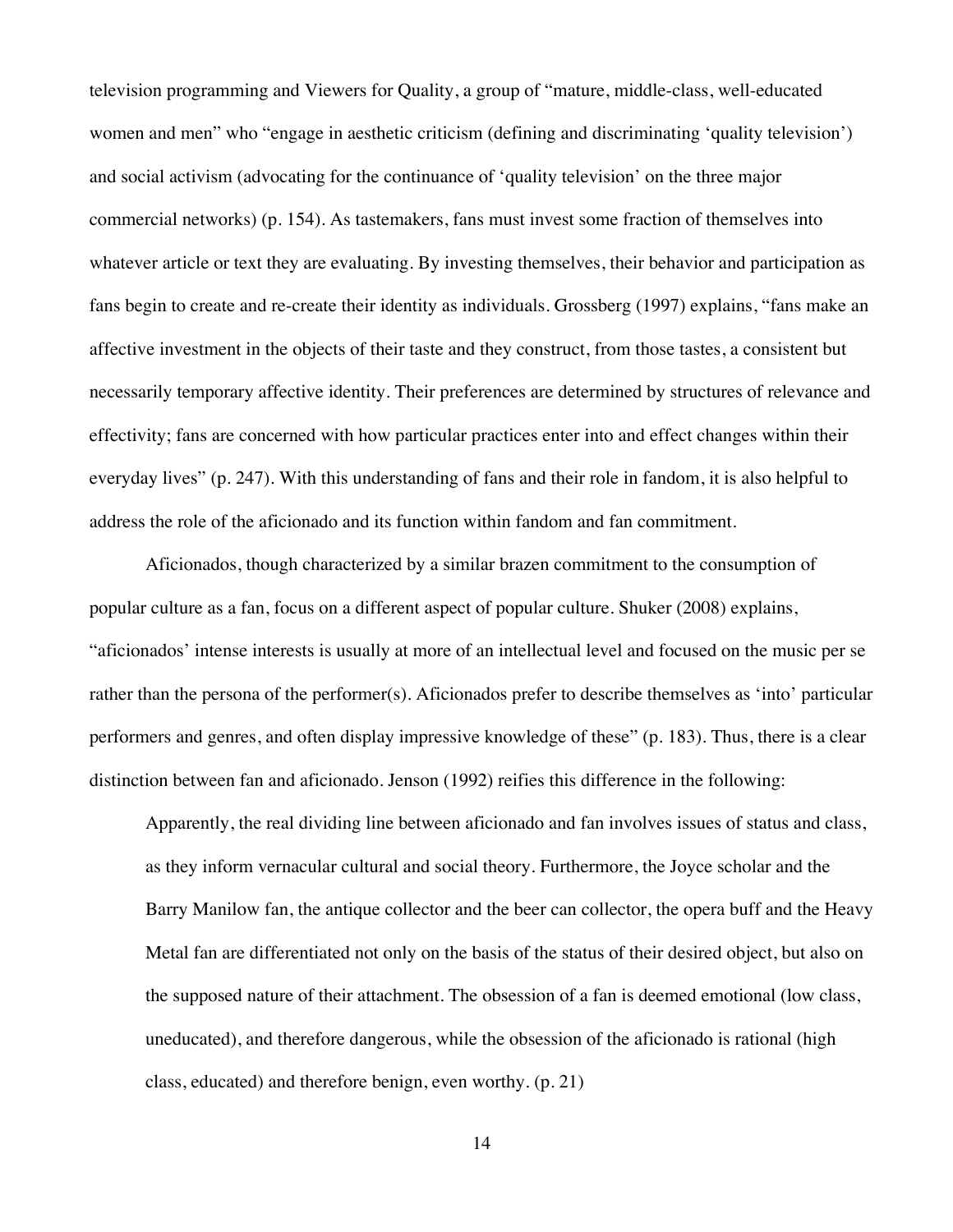Despite their differences, there are some primary characteristics that connect fans and aficionados (1) their commitment, (2) their willingness to allow their commitment to shape their identity and (3) their participation within the fan/music community. Both fans and aficionados are committed to their interests and want to participate alongside individuals who also maintain a similar identity. Shuker (2008) reinforces this idea saying, "Most fans see themselves as part of a wider community, even if their own fan practices are 'private,' individual activities undertaken alone" (p. 184). It their interaction with one another as well as their interaction with the performer(s) that is crucial in understanding the communicative elements involved. Even more, it is this interaction that defines the very nature of their fandom. In their work on fandom and sports, Reysen and Branscombe (2010) explain that, "The difference between fanship and fandom revolves around whether the fan defines the self in terms of personal attributes (e.g., I like the Green Bay Packers) or in terms of membership in a social category or group (e.g., I am a Cheesehead)" (p. 190). Though some scholars have examined the dual involvement of the self and group at a live performance (DeChaine, 2002) and even the participation in the mosh pit and moshing (Simon, 1997; Tsitsos, 1999), there is a lack of analysis of physical and aural space exchanged among fans and between fans and the performer(s) during a live performance.

## **2.3 PROXEMICS**

Hall's (1982) notion of proxemics centers on the role of space in every day activity, specifically in relationships. Research has investigated various aspects of space from the proxemics of incarcerated offenders (Wormith, 1984) to that of individuals walking in groups (Costa, 2010). Through his work on space, Hall identified four different distances utilized by human beings on a daily basis—intimate, personal, social and public—each with its own subset of "far" and "close" distances. The intimate distance is typically reserved for individuals who are extremely close (i.e. relatives, significant others, best friends, etc.) and relationships that are well established. The close phase of this distance is characterized by intimate activities within close relationships, "the distance of love-making and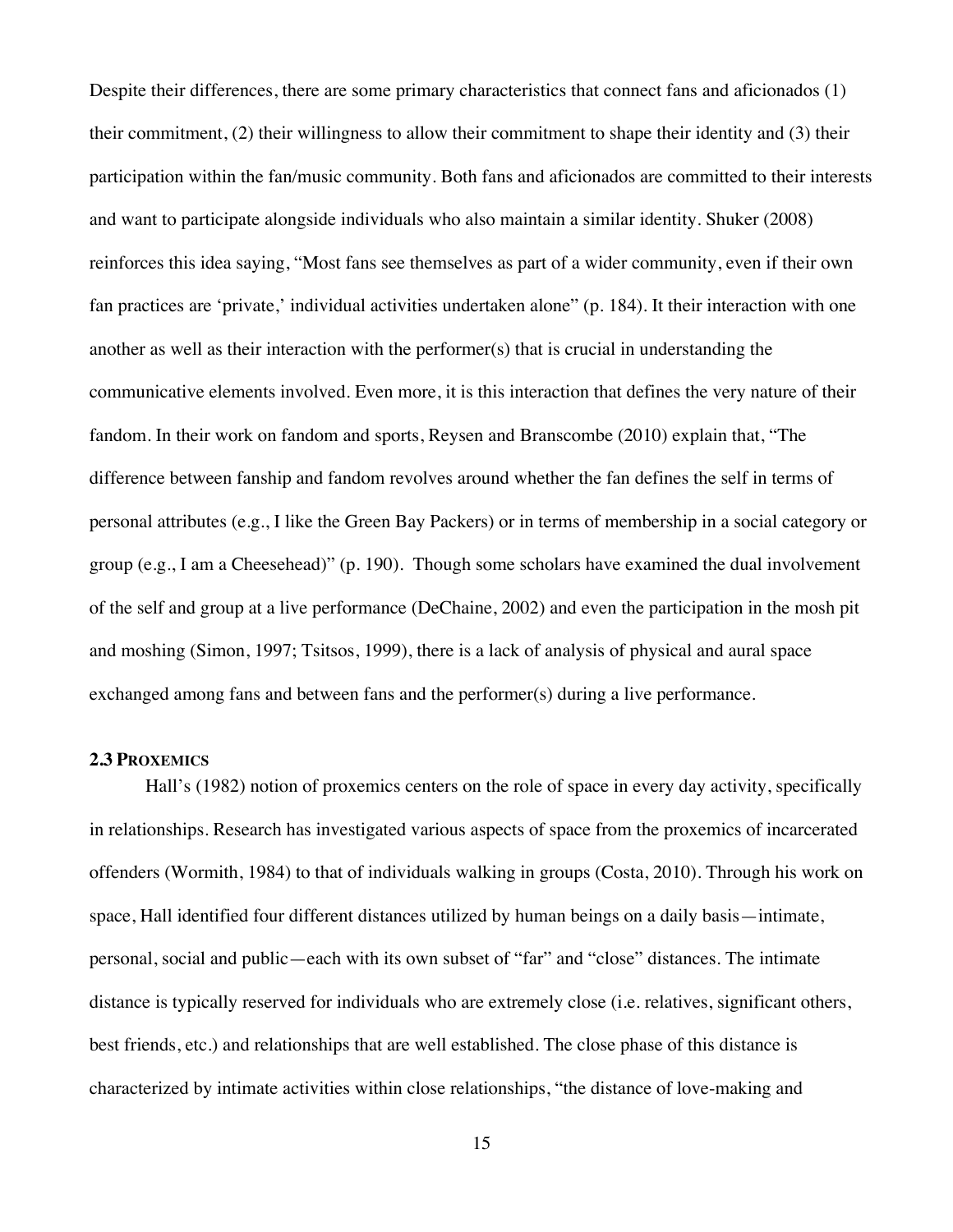wrestling, comforting and protecting" (p. 117). The far phase, measured by Hall as anywhere between six and eighteen inches, is still reserved for those with close ties but centers on intimate conversations. Hall later described the close and far phases for each distance, detailing the physical qualities of the individual in relation to the proximity. In addition to the use of space and distance, Hall acknowledged there were more factors involved.

Crucial to the theory of proxemics is a fundamental understanding of the role of nonverbal communication (Sielski, 1979). In his work on leadership, Fatt (1999) also reiterates the categories and role of nonverbal communication stating, "Nonverbal factors fit into five categories: eye contact, gesticulations, paralanguage, posture and overall facial expression. Environmental factors such as seating arrangement and setting also have a great effect on leadership and credibility" (p. 37). Thus, one central factor that influences the role of space is context because "how people are feeling toward each other at the time is a decisive factor in the distance used" (Hall, 1982, p. 114). The relationships we share with those around us, the environment and the situation surrounding our encounters with others dramatically alter our sense of space. Tesch (1979) states, "It was assumed that the regulatory or communicative aspects of human proxemic behavior are revealed in what one person attributes to another person as a function of the latter's use of relational space" (p. 45). Thus, the environment and context, as well as the nature of those around us, have a tremendous affect on our use of space and distance. Furthermore, our own ideologies, behavior and personality traits affect our use of space on a daily basis. However, for the purposes of this study, it is important to understand the place of proxemics in music and live performance.

Throughout his work, Hall (1982) described the properties of visual, olfactory and auditory space but merely addressed the distance in which human beings can continue communicating without disruption and failed to address the ability to exchange auditory space with another individual or group. This void in his research creates yet another facet of proxemics that needs further investigation.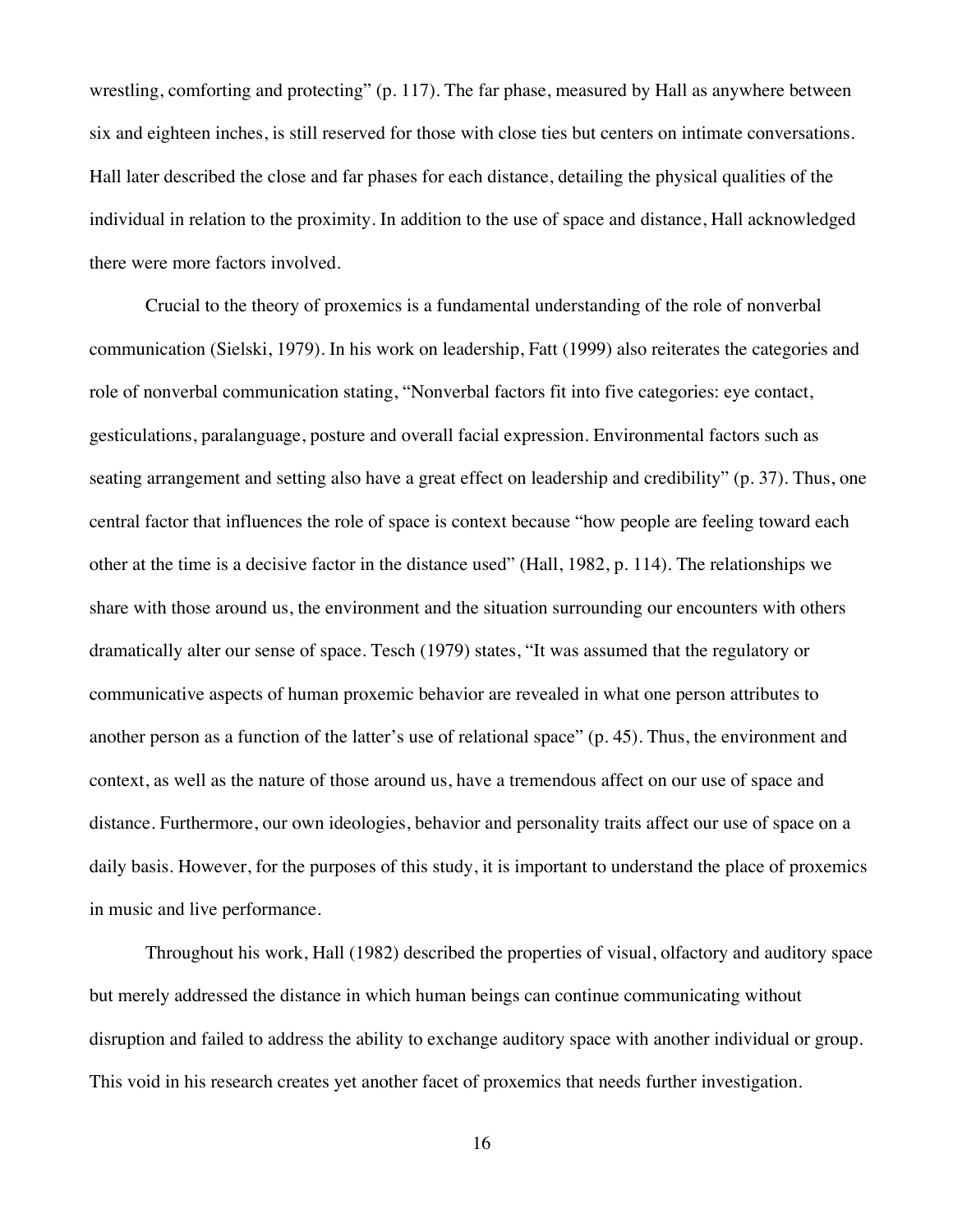DeChaine (2002) acknowledges this ability to exchange space, specifically through work on the embodied nature of music at a live concert stating, "I kept sensing in that space an odd kind of solidarity, a oneness with the audience, as though together we had found a way to clear a space for ourselves in the music" (p. 92). Lincoln (2005) reifies this intersection of music and space in her work on the bedrooms of teenagers and music. "Music has the power to transform a space, to fill it, to give it a complexity of meanings, to give it a feeling and an atmosphere" (p. 399). Later, she addresses the role of the individual in this creation of space through music arguing that, "The listener has the power of choice to transform space through a variety of different types of music, depending on the mood, atmosphere or emotional ethos they wish to create (p. 405). It is this ability for music to be created and exchanged that will be the focal point for this study. However, the aural and physical proxemic exchanges are the media through which fan commitment can be transformed.

## **2.4 COMMUNITAS**

In his work on ritual, religion and liminal phenomena, Turner (1974) utilized his efforts with the Ndembu people to establish the notion of communitas, which he characterized as "spontaneous, immediate, concrete—it is not shaped by norms, it is not institutionalized, it is not abstract. Communitas differs from the camaraderie found often in everyday life, which though informal and egalitarian, still falls within the general domain of structure, which may include interaction rituals" (p. 274). Olaveson (2001) defines communitas as "a state of equality, comradeship, and common humanity, outside of normal social distinctions, roles, and hierarchies" (p. 93). These ambiguous definitions of communitas have created somewhat of a disdain for its utilization in scholarly work. Turner (2008) explains that communitas "is a very simple thing but an enormously important part of social life. It does not often find its way into the social sciences because scholars 'do not know what to do with it'" (p. 36). However, what is crucial to the understanding of communitas, and for this study, is that despite its spontaneity, there is still a ritualistic nature that bonds people together. In his earlier work, Turner (1969) reiterates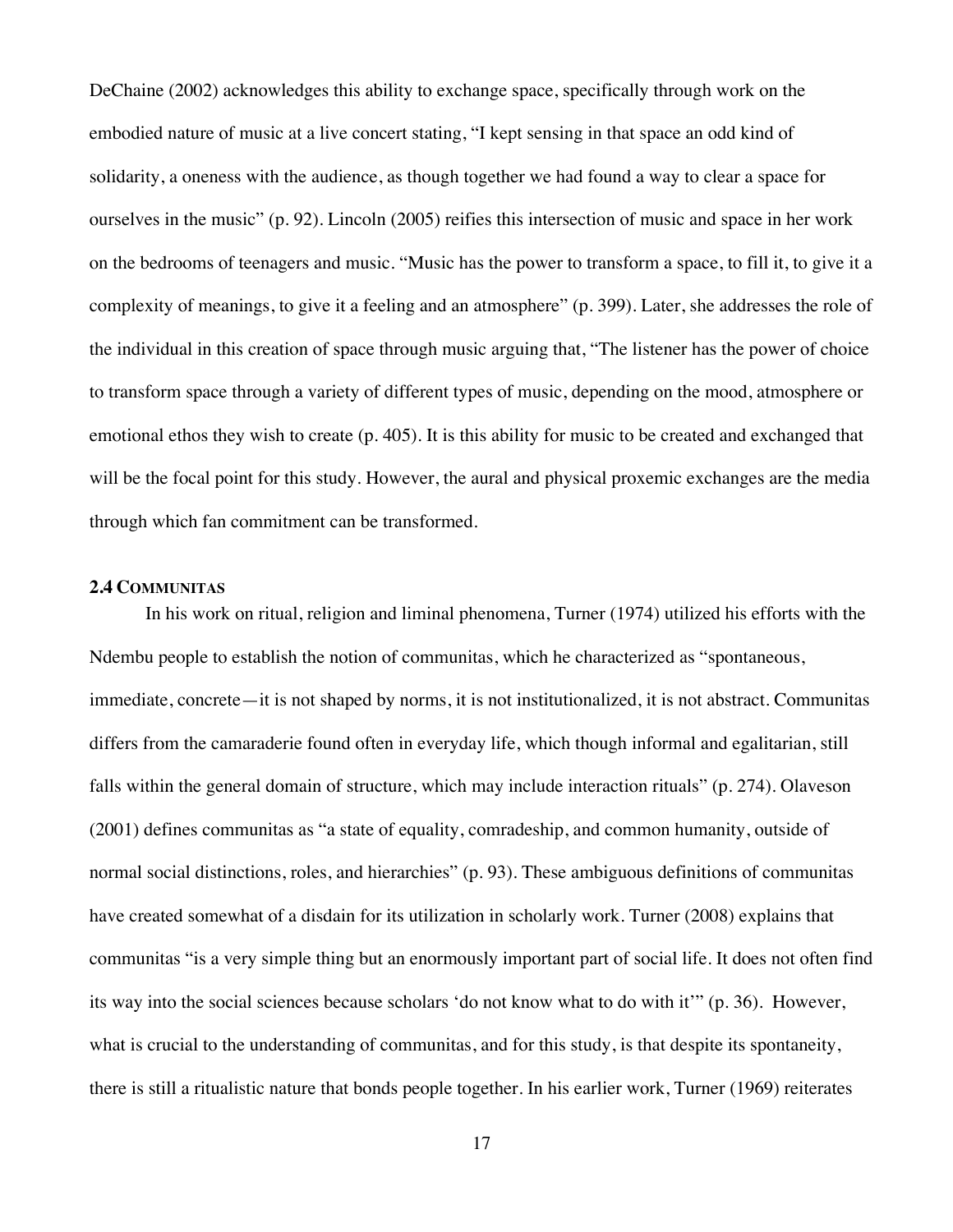this, arguing that those who experience communitas are seeking "a transformative experience that goes to the root of each person's being and finds in that root something profoundly communal and shared" (p. 138). Turner (1982) identified three different forms of communitas—spontaneous, normative and ideological—that he defined in his later work. Spontaneous communitas centers on a single moment when individuals of all ranks, wealth and status come together in one synchronized form. "Individuals who interact with one another in the mode of spontaneous communitas become totally absorbed into a single synchronized, fluid event" (p. 48). Starkloff (1997) defines spontaneous communitas as "the state of becoming that occurs in a marginalized and anti-structure group" (p. 650). "Ideological communitas is a set of theoretical concepts which attempt to describe the interactions of spontaneous communitas" and normative communitas is defined as "a subculture or group which attempts to foster and maintain relationships or spontaneous communitas on a more or less permanent basis" (Turner, 1982, p. 48-49). Each form of communitas centers on anti-structure and the formation of one by the participation of many. Though Turner's work with structure and anti-structure lays the foundation for communitas, there is another concept that is useful for this study.

Csikszentmihalyi's theory of flow must be addressed when describing Turner's idea of communitas. Csikszentmihalyi (1990) defines flow as "the state in which people are so involved in an activity that nothing else seems to matter; the experience itself is so enjoyable that people will do it even at great cost, for the sheer sake of doing it" (p. 4). Starkloff (1997) describes flow as "an experience of total involvement to the extent that time passes unnoticed and a sense of wholeness surrounds the participants" (p. 657). In his comparison of flow and communitas, Turner (1982) identified that both are autotelic, in that neither require outside goals, and that each involves the loss of the ego. Despite their similarities, Turner still acknowledges some key characteristics that separate these two concepts. The primary differences are that flow (a) still requires some sense of structure and (b) is predominantly focused on the individual. "'Flow' is experienced within an individual, whereas communitas at its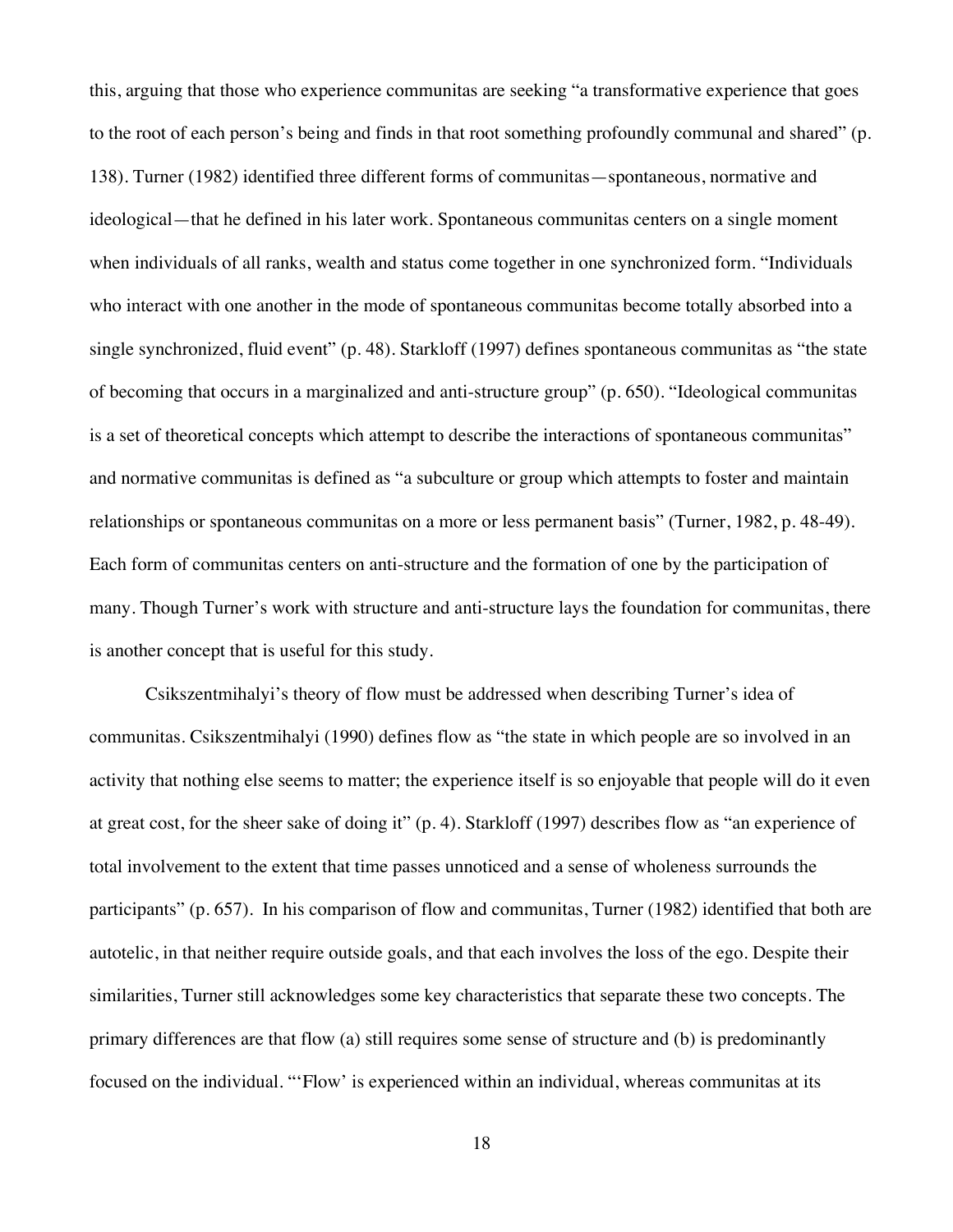inception is evidently between or among individuals—it is what all of us believe we share and its outputs emerge from dialogue, using both words and non-verbal means of communication, such as understanding smiles, jerks of the head, and son, between us" (p. 58). The crucial aspect of Turner's thoughts on flow in regards to communitas is that he believed that flow, despite its differences, could be transformed or "liquefied" into communitas, whereby individuals, participating in an activity, spontaneously become one with one another through their unabashed participation. It is this creation of communitas from flow that is often illustrated through various facets of music.

The interaction of individuals at a live musical performance facilitates the creation of communitas and creates a need for analysis. In her work on British indie rock, Fonarow (2006) reiterates the ritualistic nature of music. "Musical performances are ritual events—they invert, obviate, and reinforce our cultural values" (p. 242). It is this ritualistic nature of music that facilitates the creation of communitas. DeChaine (2002) reinforces the role of communitas in his work on the embodied experience of music. "Barriers are lifted and defenses are lowered in communitas…This was my feeling with the person next to me at the Joe Jackson concert: our 'mutual understanding' seemed to unite us across our differences, whatever they may have been to enjoin us in affective pleasure" (p. 93). At a later concert, he continues to identify this creation of communitas in the following:

The incredible sensation of camaraderie that I experienced with those venturing into and out of the pit, the freedom from the tyranny of difference (age, gender, ethnicity, moshing ability), the palpable invitation to transformation I received in that space—all of these things underscore the sense of 'mutual understanding' emphasized by Turner in his depictions of spontaneous communitas. (p. 94)

The abandonment of social ranks and hierarchy described by DeChaine echoes that expressed by Turner in his description of communitas. Lincoln (2005) reifies this nature of music, specifically for youth, stating, "music maintains a role in the unification of like-minded young people and has the power to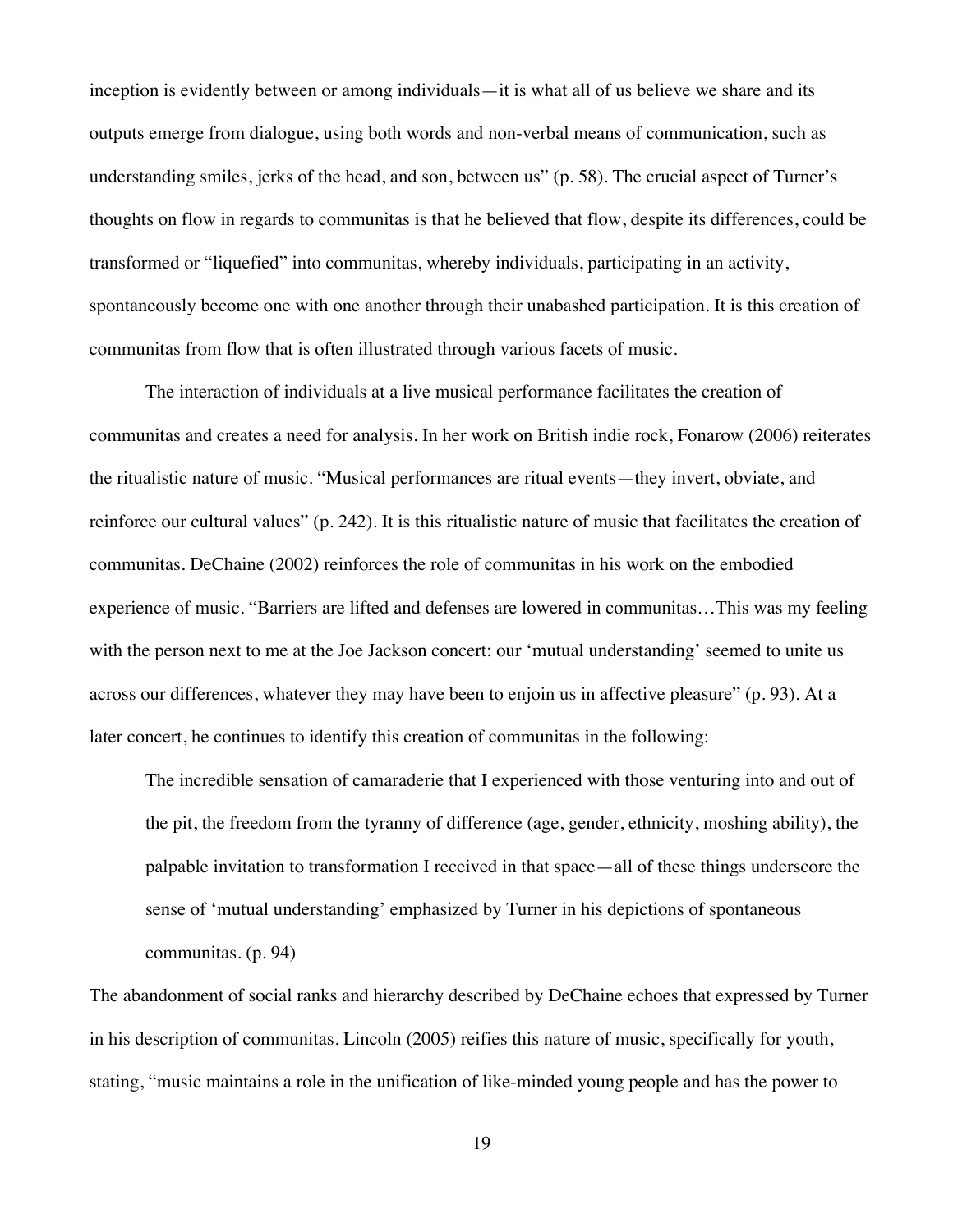transcend traditional social categorizations such as ethnicity, gender or social class" (p. 405). It is this inherent nature of music to facilitate the creation of communitas that justifies a thorough analysis of how fan commitment and proxemics interact to form communitas.

There is an interesting interplay between popular music studies, fan commitment, proxemics and communitas that requires a thorough analytical discussion. However, it is crucial to utilize a suitable method(s) to properly analyze the previously discussed concepts. In the following chapter, I discuss what I consider the best methods in which to study the various components discussed throughout the literature review.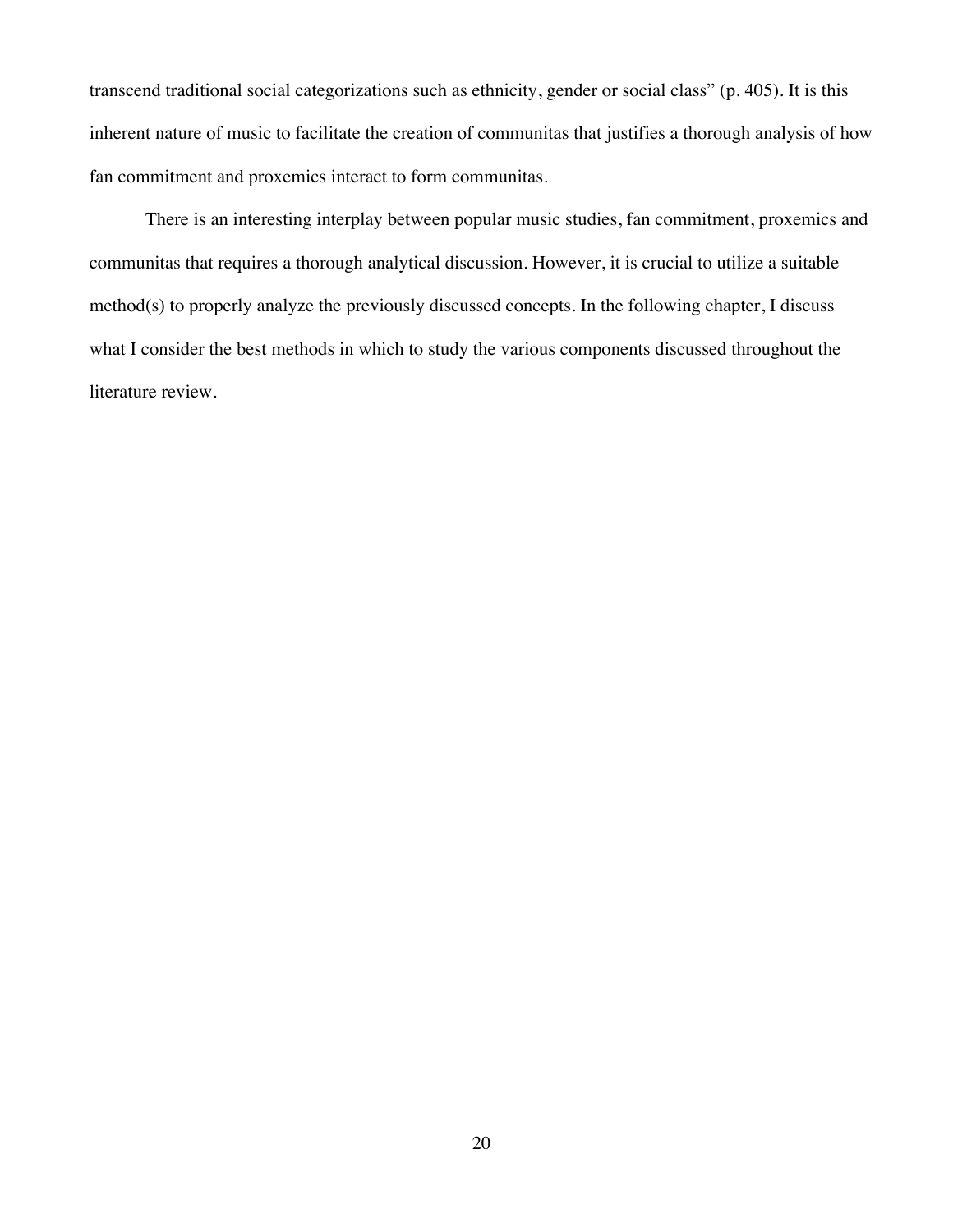## **CHAPTER 3: METHODOLOGY**

Given the scope of the study and my research interests, it is necessary to utilize a specific method(s) to ascertain what communicative behaviors are at play with the amalgamation of fan commitment, proxemics and communitas. In this chapter, I first discuss the participants involved in the study and the procedural methods utilized to gather all the necessary data. I then provide justification for the use of each method, explain some limitations and define the scope of the study.

#### **3.1 PARTICIPANTS**

The sole non-academic participant was Daniel O'Connor, 26-years-old, guitarist, vocalist and one of the founding members of the band Four Year Strong. However, the primary participant for this study was the researcher acting as a participating observer at two live performances. This included not only drafting field notes with thick description, but also engaging in the majority of the social behavior and interactions of fans present at both performances. The fundamental reasoning for utilizing myself as the primary participant rested heavily on the focus of the study. Indie music is the genre utilized to examine the relationship between fan commitment, proxemics and communitas. As a 25-year-old graduate student who has been heavily involved in the local indie scene in El Paso, Texas, both through the attendance of and performing at local shows, I provide a relevant perspective to compare and contrast the indie music scenes and indie fandom in two different locations. Even more, the predominately Hispanic population of El Paso, Texas provides further avenues of analysis in regards to the ethnic and racial differences between El Paso and Mesa, Arizona.

#### **3.2 PROCEDURES**

## **3.2.1 NARRATIVE ETHNOGRAPHY**

Because of the subjective nature of this study, a qualitative examination was necessary for a subjective analysis. In order to attain a full experience and understanding of the culture of fandom and fans at a live performance, specifically in indie music, this study undertakes an ethnographic analysis, in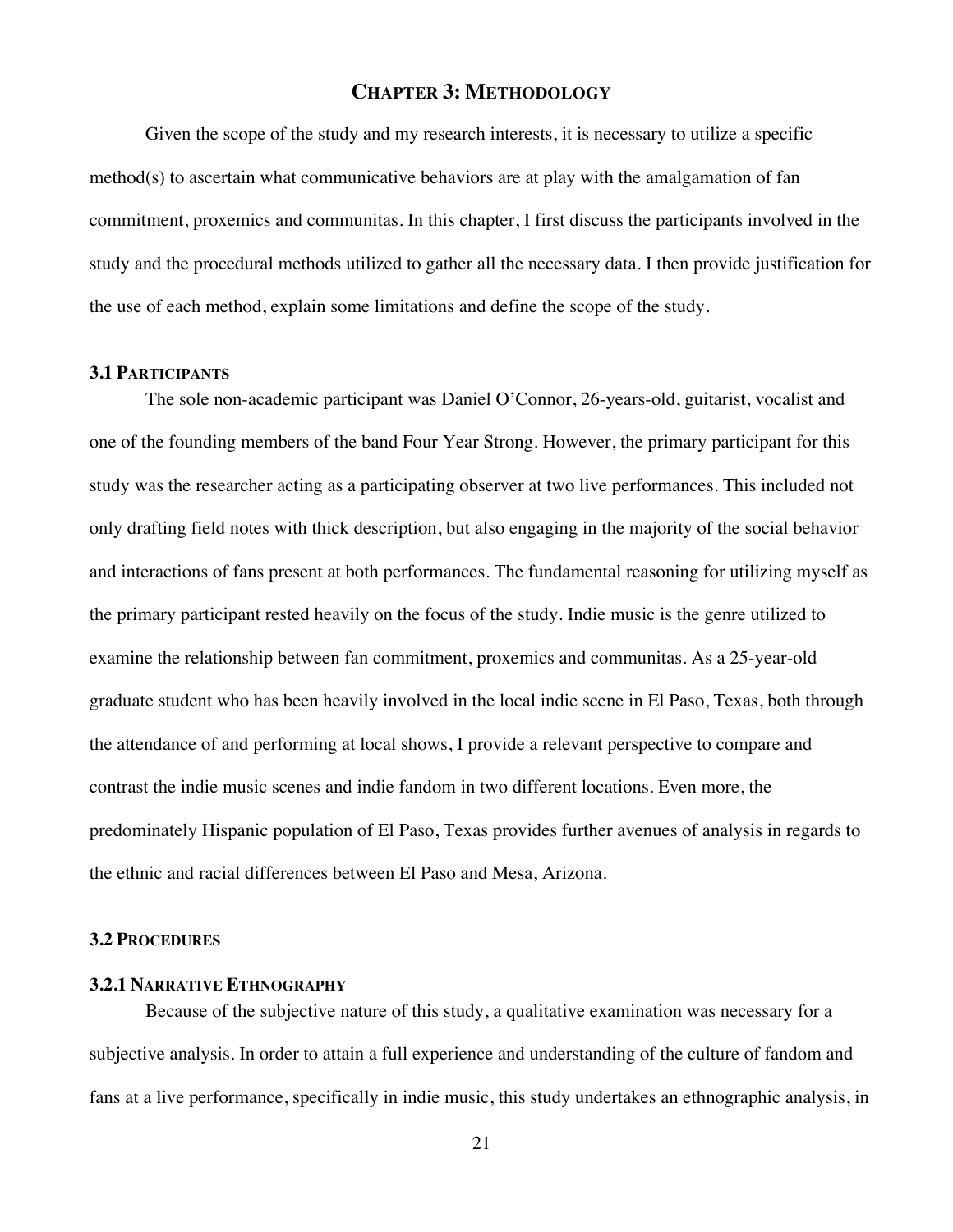conjunction with an interview (RQ1). I attended a headlining show by Four Year Strong at the Nile Theater in Mesa, Arizona. In addition to observing the audience during the performance, I also participated in some of the rituals and activities occurring throughout the performance. The selection of Four Year Strong was based on their status and longevity within the indie music scene. Furthermore, my previous work on proxemics, fan commitment and communitas was based on an observation on the band as an opening act with a limited set time. Thus, this observation provided insight into the full dynamics of the band during a headlining show.

To gain a thorough understanding of the key characteristics of participation and commitment of indie fans, it was necessary to observe another live performance that differed from the first show on a variety of levels. To achieve this goal, I observed a performance by the band Chicago at the Plaza Theater in El Paso, Texas. The band was chosen for a number of factors including their variance in sound, popularity and worldwide success. By comparing a band of this magnitude, a better understanding of the differences in terms of fandom, fan commitment, proxemics and communitas was reached. In addition to the difference in bands, the venues also needed to be different. While the Nile Theater in Mesa, Arizona was made for the audience to stand and move around, the Plaza Theater in El Paso, Texas has seating-room only and does not allow for much movement when seated.

To successfully answer RQ1 and RQ2, there were particular aspects of the live performance that required particular attention to provide a thorough audience analysis. Gibson (2000) reifies the goal of audience analysis arguing, "It is through the collection of audience interpretations, the sorting out of their semiotic structures, and the investigation of their connection to other social practices that critical audience researchers can rebuild the context of articulations into which instances of media consumption are inserted" (p. 269). Thus, it was necessary to observe these performances from a number of perspectives. First, it was imperative to observe the behavior of the fans as individuals and as an audience before, during and after the performance to illustrate typical behavior of indie music fans and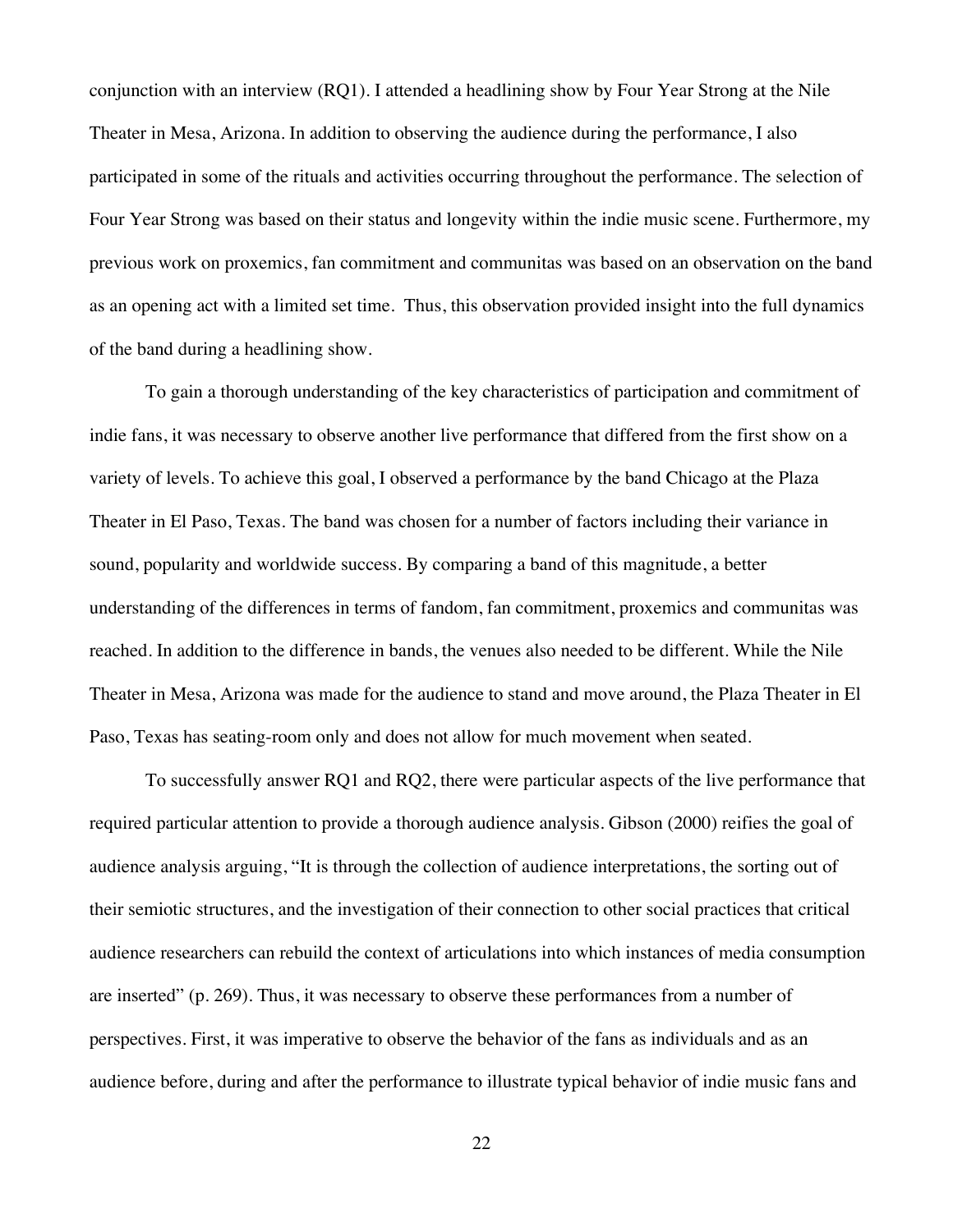characterize fandom at a live performance. Second, it was crucial to examine the interaction of the audience with one another, verbally and nonverbally, to observe the physical, aural and communicative exchanges involved. Similarly, it was necessary to study the same interactions, verbal and nonverbal, between the audience and the performer. Finally, it was necessary to observe these aspects of a live performance as a participant, engaging in all verbal and nonverbal activities, to gain an understanding of the embodied experience of fans in the audience.

Conquergood (1991) explains ethnography "requires getting one's body immersed in the field for a period of time sufficient to enable one to participate inside that culture. Ethnography is an embodied practice; it is an intensely sensuous way of knowing" (p. 180). When utilizing ethnography, the researcher not only observes the native people, behaviors and environment, but becomes a pertinent facet to the study through his or her own participant-observation. In his explanation of ethnography, Clifford (1988) argues that, "participant-observation obliges its practitioners to experience, at a bodily as well as an intellectual level, the vicissitudes of translation" (p. 24). Though ethnography can be beneficial in a variety of fields, many scholars have justified its use when analyzing music (Barret, 2009; Gracyk, 1997; Jeffrey & Troman, 2004; Korczynski, 2007), and thus rationalize its place in this study. Both ethnographic experiences provided a microcosm for the interactions at play during a live performance. However, because of the nature of live performance and the cultural aspects of music, particularly with indie music, a specific type of ethnography was adopted—the observation of participation, or a narrative ethnography. Tedlock (1991) explains the difference between a participant observation and observation of participation in the following:

The shift from one methodology to the other entails a representational transformation in which, instead of a choice between writing an ethnographic memoir centering on the Self or a standard monograph centering on the Other, both the Self and Other are presented together within a single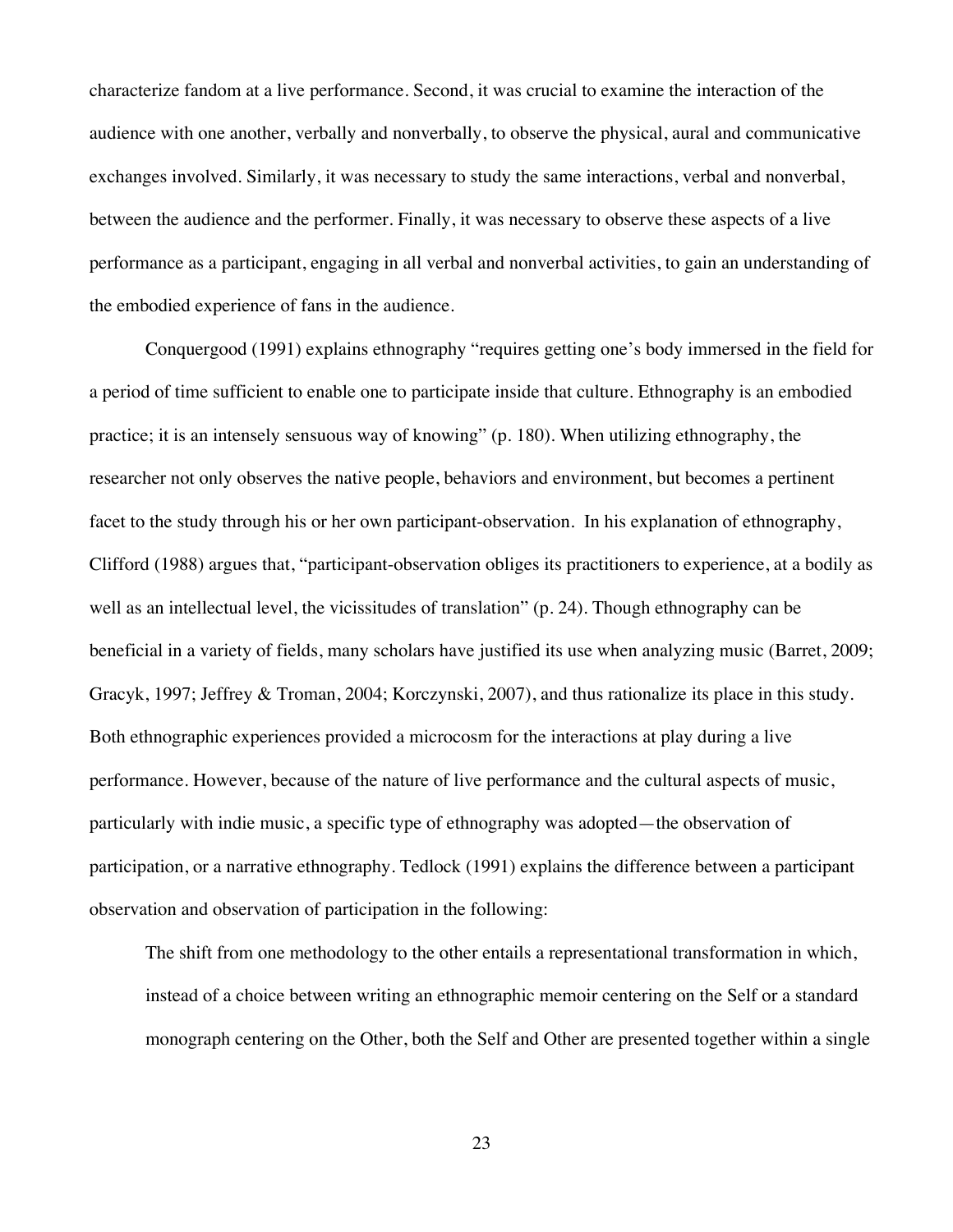narrative ethnography, focused on the character and process of the ethnographic dialogue. (p. 69).

Thus, a narrative ethnography provides the perspective of not only the fans being observed but that of the observer as well. Murphy (1999) reinforces the utilization of narrative ethnography in his work on the use of ethnography in media culture studies:

Rather than controlling, suspending, or bracketing experience from the ethnographic description, the ethnographer recalls the pleasures, difficulties, frustrations, and contradictions that were central to the field experience—an approach radically different from traditional ethnography's surveillance techniques that called for a repression of the embodied experience. In short, the ethnographer becomes him- or herself a reflective, heuristic device. (p. 217)

Because I am a full participant within the indie music scene, and due to the environment of the venue, my perspective as a researcher was relevant in understanding the various interactions occurring during a live performance. DeChaine's (2002) work with live performance provides a suitable framework for the use of narrative ethnography within this study. In his work, DeChaine utilized an autoethnographic approach to analyze the embodied experience of music at a live performance by R.E.M. He balanced the analysis of his observations regarding the audience with his own voice as a participating observer. Therefore, throughout my analysis, I will also incorporate my field notes as both support for and examples of central arguments and claims made. However, the narrative ethnography was not the sole research tool utilized for this study. Williams' (2001) work on youth and popular music and Moore's (2007) work on punk and cultural production illustrate the benefit of utilizing more than ethnographic field notes to conduct a study of this nature with sufficient efficacy. In addition to my observations through participation, I also conducted an interview with one member of Four Year Strong.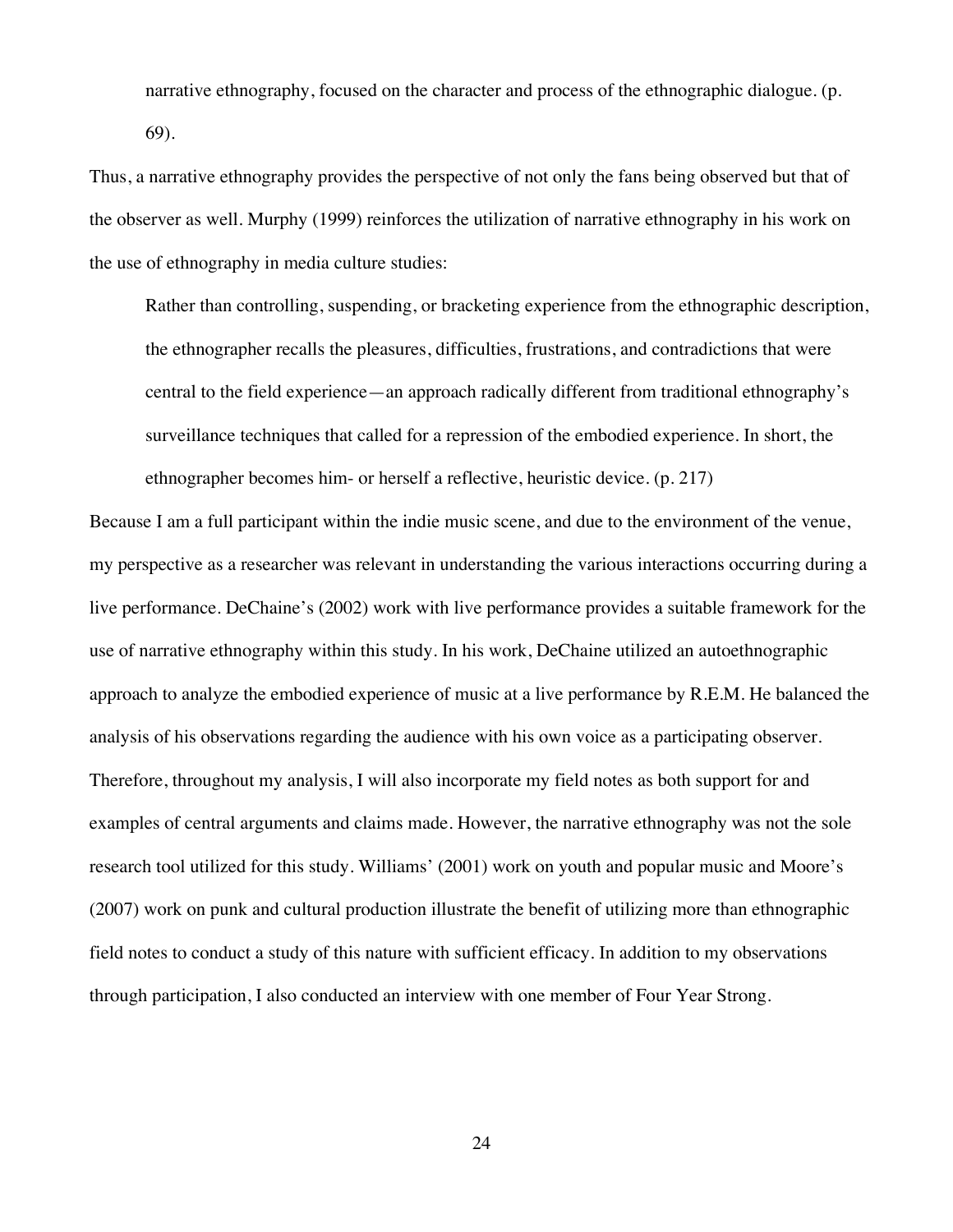#### **3.2.2 INTERVIEW**

My observation of Four Year Strong's show in Mesa, Arizona facilitated the utilization of an interview for this study. Though it was imperative to observe the band and audience to satisfy the research questions, there was also a need to understand the perspective of the performer and their involvement with fandom, fan commitment, proxemics and communitas. Following the methodological framework set by Acosta-Alzuru (2003) and her work on the *telenovelas*, I interviewed O'Connor outside of the Nile Theater in Mesa, Arizona before the band's headlining show. The interview lasted approximately 29 minutes and was only conducted with O'Connor due to time constraints with the other members. It was captured on digital video and was later transcribed. In addition to the interview, extensive notes were taken with regard to the themes and concepts brought about through the questions and answers. Following Acosta-Alzuru's fourth and fifth steps in her interview process, I summarized what the respondent said and what I thought it meant and concluded by relating the common themes and concepts with the framework of the study. In order to effectively and sufficiently answer RQ1 and RQ2, the focus of the interview was on fan commitment and interaction, specifically its progression and evolution from the beginning of the band's career to its current state. Furthermore, it was necessary to concentrate on the behavior of fans during a live performance.

The following eight (8) questions were posed to O'Connor:

- (1) Have you ever noticed what kind of audience reactions you get, when they are not familiar with your band?
- (2) Have you ever thought about what fed the commitment to your band by fans when you were first starting out?
- (3) How do you try to interact with fans before, during, or after a show?
- (4) Are there any actions or behaviors by fans that you see or experience at every show?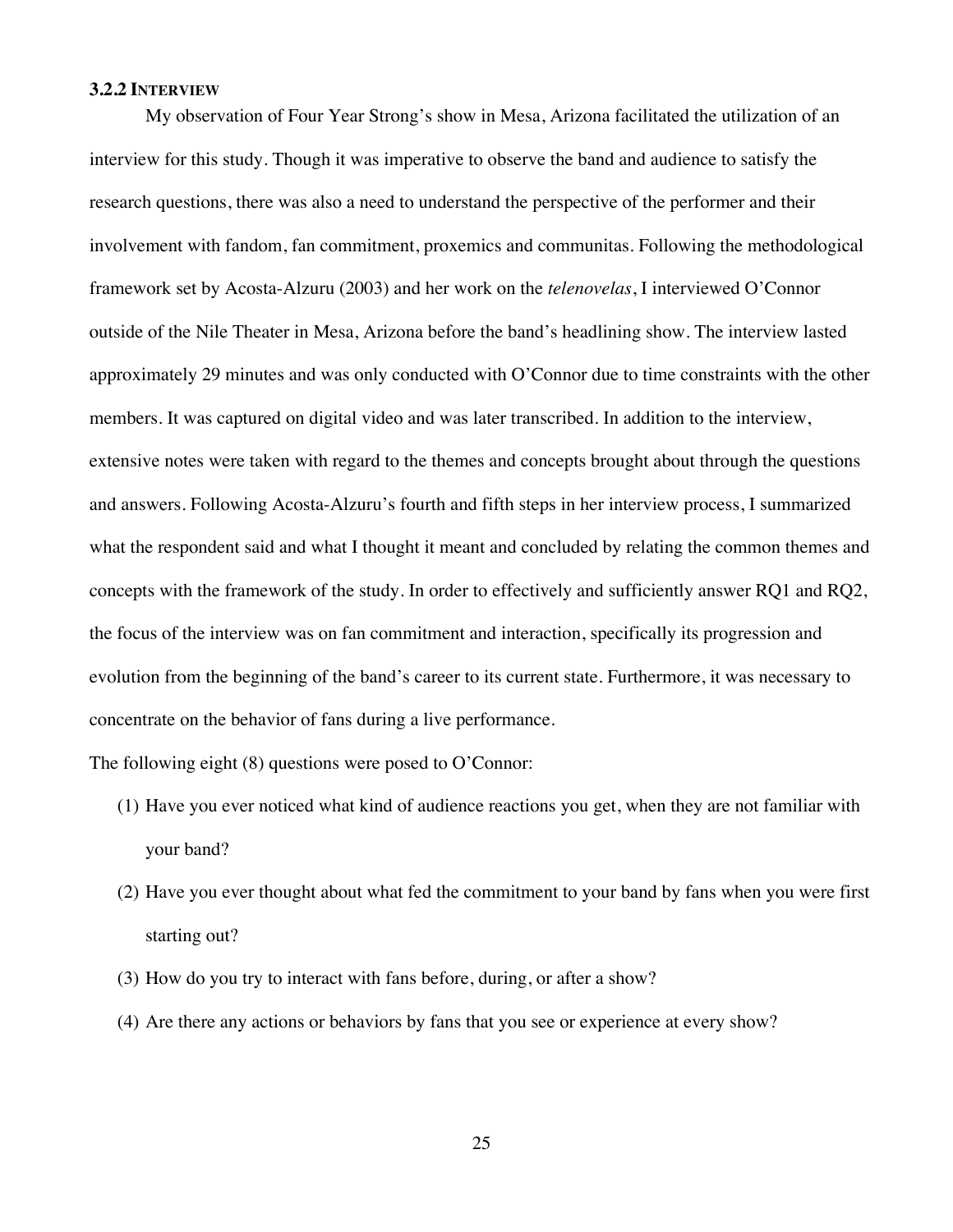- (5) Have you ever thought about or noticed any differences between fans from different places. For example, are there any differences and/or similarities between U.S. audiences and audiences abroad?
- (6) How has fan reaction/commitment changed over the course of your career, from your shows supporting your first EP, to your first full-length, second full-length and now working on your third?
- (7) There seems to be some backlash when bands move from an indie label to a major label because of a fear the band will "sell out?" Have you noticed any change in your fans when they find out you just signed to a major label (Universal Motown)?
- (8) What is your favorite aspect of the live show?

Much like the field notes from the narrative ethnography, O'Connor's discussion of fan commitment, interaction and behavior will be utilized and incorporated throughout the analysis to provide context to the perspective of the artist/performer with regard to fandom, fan commitment and the exchange and interaction of fans and performer at a live performance.

The congruent use of narrative ethnography with the qualitative tool of the interview will provide a multifaceted analysis of fandom and the interaction of fan commitment, proxemics and communitas within indie music. By utilizing these qualitative methods together, I will construct the characteristics of fandom within the indie music scene (RQ1) and outline the production of communitas through the relationship of fan commitment and proxemics (RQ2). Because of the variance in bands within and definitions of indie music, the focus for this study is not to define the indie music genre but to describe, analyze and explain fandom and fan behavior within the indie music scene. However, there are some limitations due to the methods used. First, there is a lack of variety with the use of only one band from the indie music scene. The indie music scene is so diverse and amorphous, that the focus of the study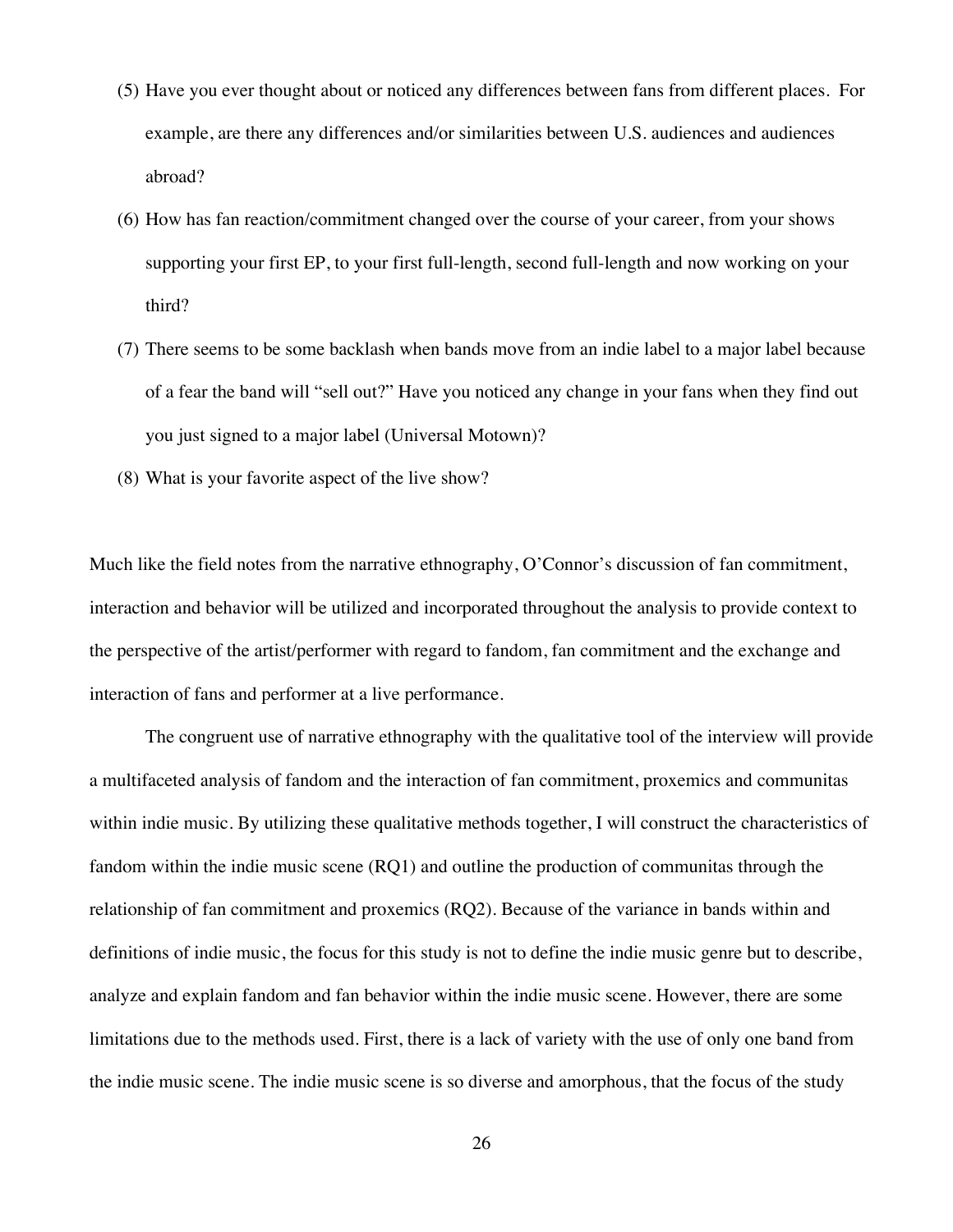would have been too broad to incorporate each and every sub-genre within the umbrella genre of indie music. Another limitation is the lack of interviews with fans within the indie music scene, specifically at the live performance. However, interviewing the audience prior to the show, as was done with the performer, could have altered their behavior before, during or after the show. Thus, it was necessary to observe the audience without the use of interviews to observe genuine participation at the performance.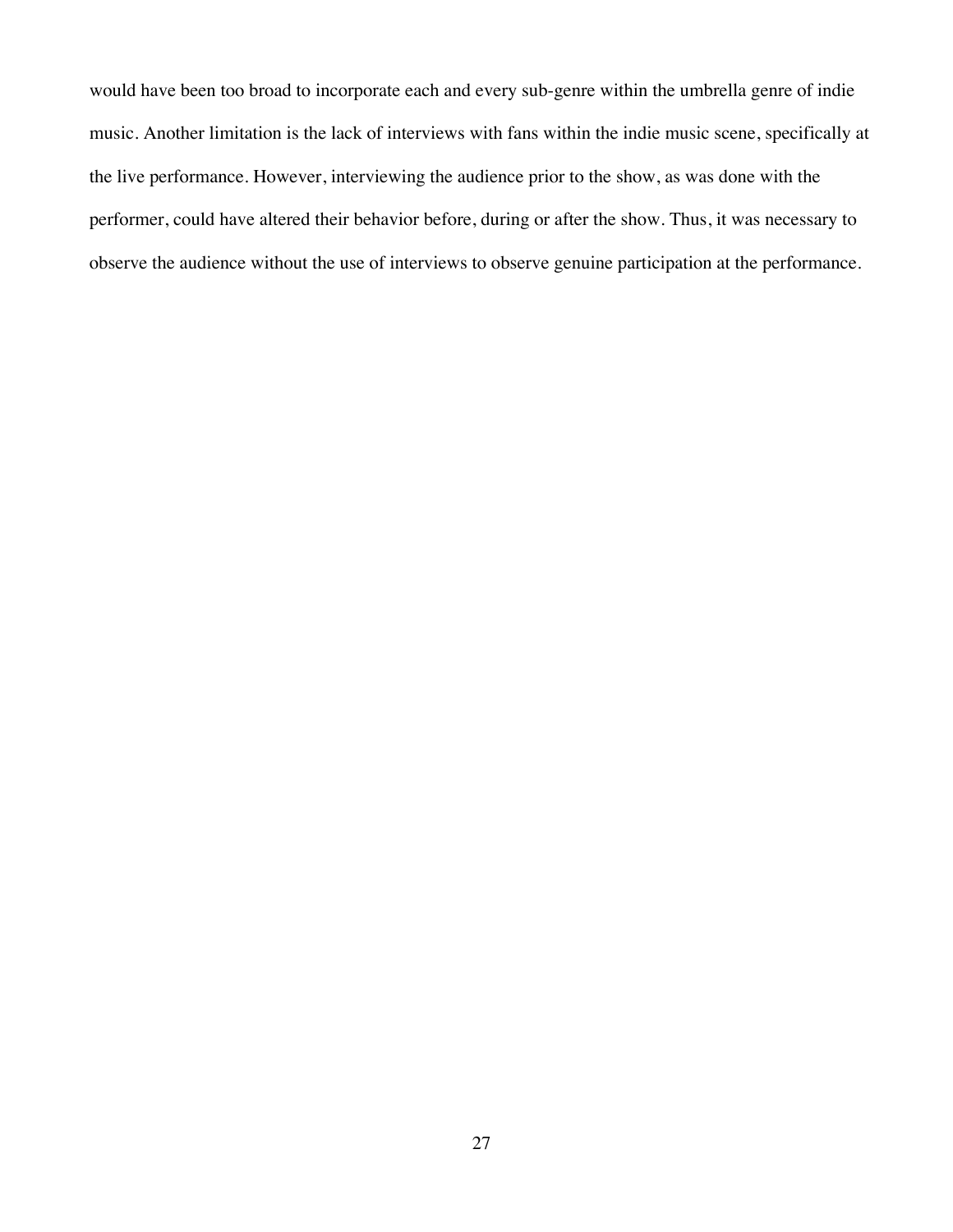## **CHAPTER 4: ANALYSIS/DISCUSSION**

## **4.1 FINDINGS**

## **4.1.1 FANDOM IN INDIE MUSIC**

The characterization of fandom within the indie music scene is dependent on a variety of factors and creates a multifaceted definition of a "fan" of indie music. One central aspect of being a fan of indie music is an appreciation of the music, rather than an obsession with the artist/band. While fandom in other genres is characterized by an obsessive knowledge of each member of a band and their intricacies, indie music fans preoccupy themselves with the music and performance of a band.

*I'm walking up to the venue, tired and not sure how to get to the venue, and I pass by a pizza shop a couple storefronts from where the venue seems to be. As I'm walking by, I see three members of Four Year Strong inside with their entourage sitting down for dinner. However, despite the fact that there are fans outside waiting to get into the venue, not one of them surrounds the band or seems phased by their proximity whatsoever.* 

*After the show, fans wait outside for the band to walk to their tour bus, but when the band arrives, they aren't swarmed by a flock of Sharpie pens and cameras. Rather, the fans thank the band for coming, have short conversations about the tour or just give a smile, say,"Awesome show!" and walk away.* 

In both cases, fans did not preoccupy themselves with meeting the band or getting autographs or pictures taken. Rather, they were there for the band's music and performance. At the Chicago concert, there was no way in observing the interaction of the fan and performer because the band was not available before or after the set. This rests on the fact that Chicago is much more popular than Four Year Strong and would have to deal with many fans on a constant basis. This variance illustrates the differences from mainstream music to indie music. However, while face-to-face interactions are not crucial to the fan experience in the indie music scene, social networking has provided a way for fans to maintain a connection atypical to that of fan and performers of other genres. This online connection through social media websites like Facebook and Twitter has become a characterizing factor of fandom for indie music. O'Connor reiterates this point in the following: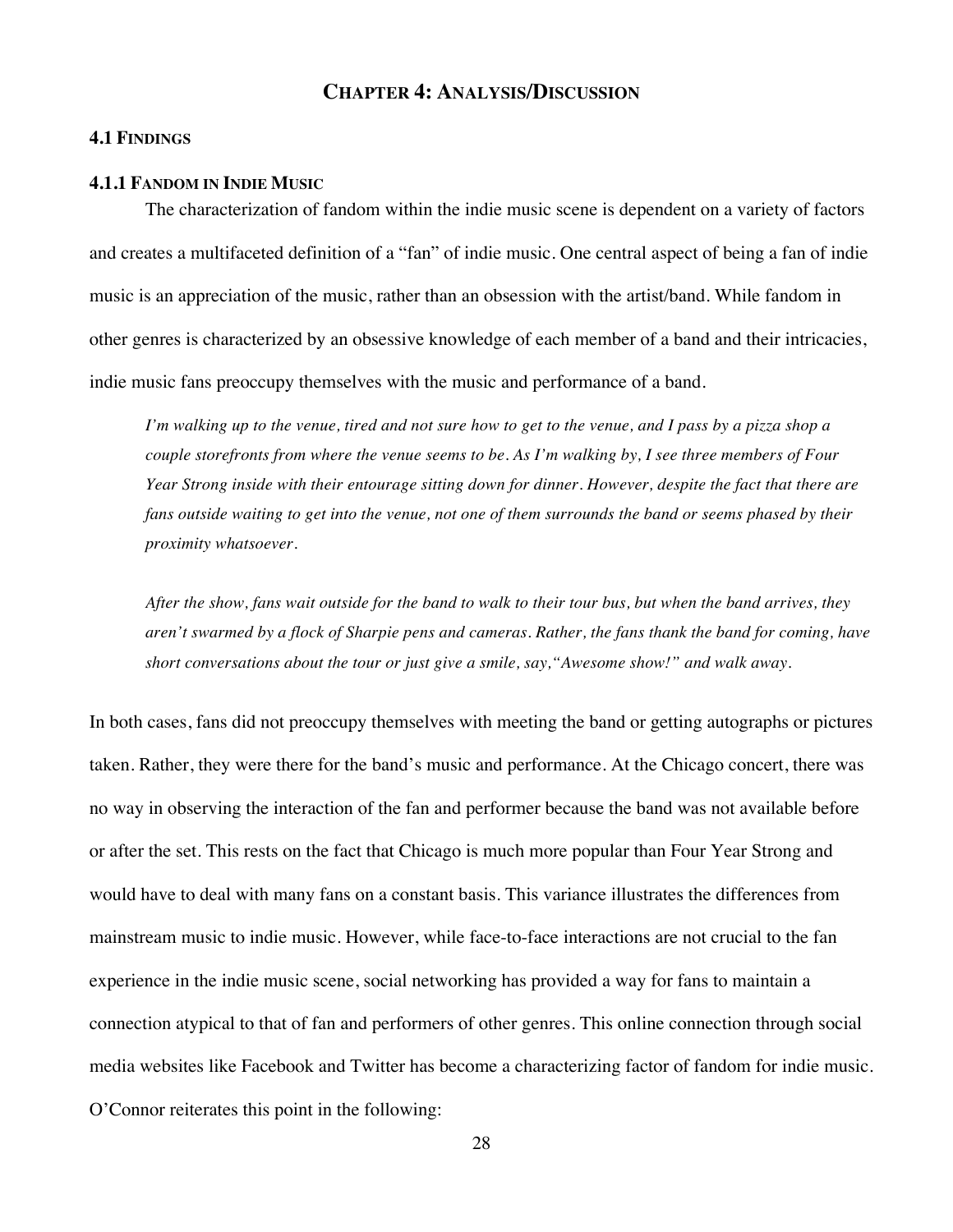*You know back when I was a kid, when you liked a band, the band seemed untouchable. Do you know what I mean? You would know every member of the band, all the different things about them…Like with me, it was like, "Oh what kind of guitar this guy plays? What kind of amp he uses?" Because I was a guitar player that was the kind of things I was into and I would know it and everything about it. And now, because every person is so easily accessible, like for instance, I have a twitter, if a fan wants to ask me a question, he could ask me a question and chances are pretty high I'm going to write him back and answer his question you know? So there's a lot more of a…I guess the line is a lot shorter, you know, between us. (personal communication, April 6, 2011)*

This connection with a performer simultaneously separates and connects the fan. It separates the need for a fan to seek a one-on-one physical interaction with a band member at a live performance, but connects the fan with the daily routine of a band or artist, like with the use of Twitter. Théberge (2005) further explains this function of online connectivity through his work on popular music and online fan clubs in the following:

It offers [fans] the opportunity to perform their identities and relationships in an ongoing fashion, and what this performance may lack by way of intensity, it makes up for in the very quotidian regularity of its rhythms. In this way, a new set of relations may emerge that could help fans learn something about not only the stars that are the object of their desire, but also about themselves. (p. 500).

However, it is the voluntary use of social media by both the fan and performer that fuels this relationship. In addition to this social media driven interaction, there are other characteristics of fandom in indie music.

Another aspect of fandom within the indie music scene is the style or garb associated with the music. Much like with other genres of music, many of the fans wear similar styles and fashions. However, there was one clear distinction at the Four Year Strong show—a lack of fans wearing Four Year Strong t-shirts. At the Chicago show, the majority of the audience was wearing clothing resembling "Sunday's best," but those who wore t-shirts, were typically wearing Chicago t-shirts, both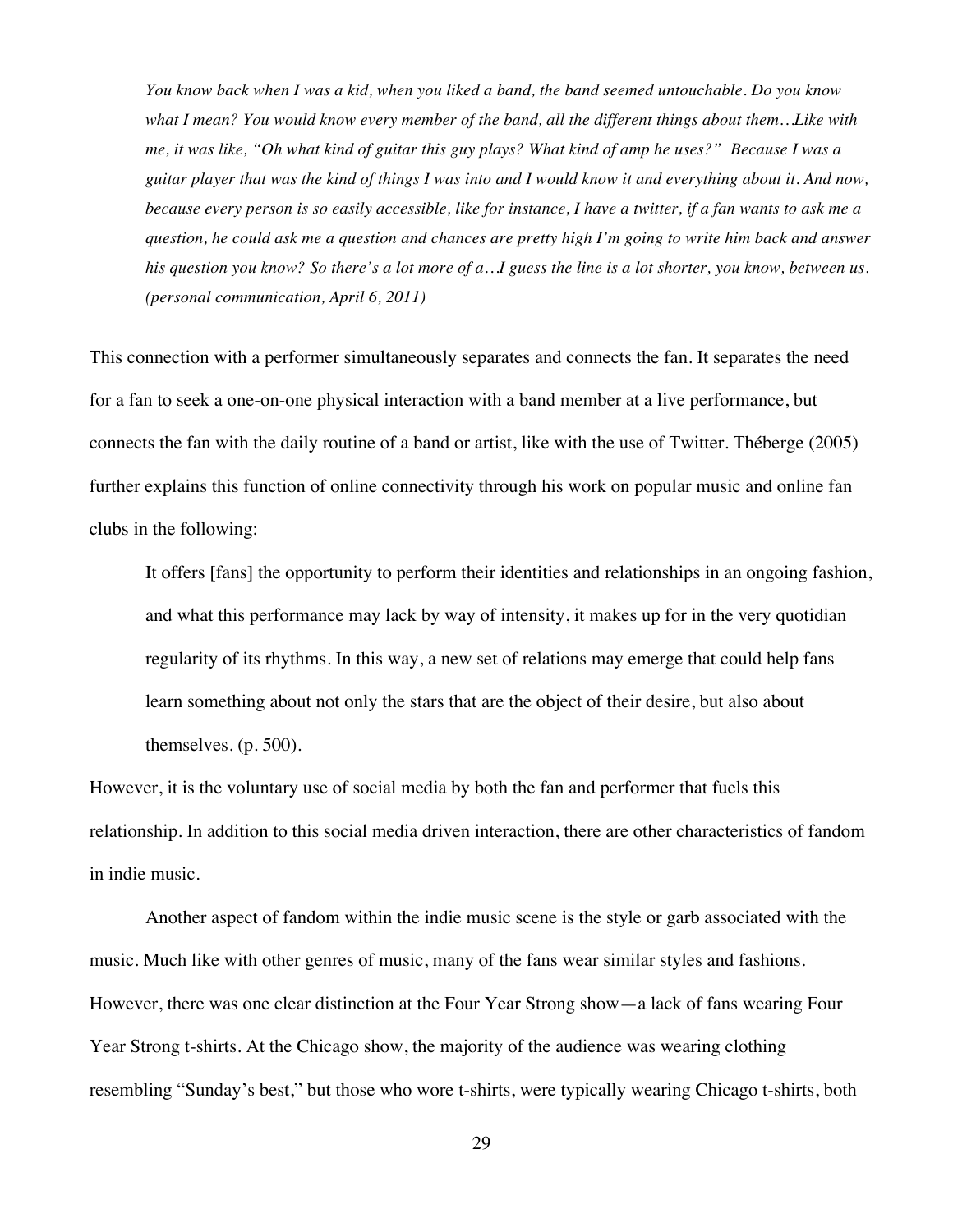old and new. This showcase of Chicago apparel provided a certain authenticity as a fan by displaying the history and/or loyalty that fan has had with the band. Fans showed support for and their commitment to the band by wearing their memorabilia, but at the Four Year Strong performance, only a few fans adorned any Four Year Strong clothing. However, many fans wore t-shirts with the name of a different band, which reiterates the previous point that fans focus less on the band themselves and more on the music and performance. Finally, there is one more defining characteristic of a "fan" within the indie scene.

Attending and participating at live performances is a characteristic of a fan within most genres, but particularly within indie music. However, what differentiates indie fandom with that of other genres is both the motivation and level of participation. As previously mentioned, the driving force behind the majority of fans is a commitment to and appreciation of the music, not necessarily the band themselves. Obviously the band/artist/performer is the creator of the music, which has some influence on the attendance of the fan, but the separation of the two is most evident during the live performance. Though the majority of the audience was there for the headlining show, most participated in all aspects of the live performance (i.e. moshing, stage diving and crowd surfing) during both opening acts. Only a small number of crowd members seemed to know the band and/or their music, yet a large portion of the audience participated in these ritualistic activities with complete abandon. Furthermore, it is often the participation with lesser-known acts that drives the discovery of new bands/artists. O'Connor explained his own experience with audiences who were not fans or had even heard of Four Year Strong.

*You have this new ability to get these kids to see you in a different light than anyone has ever seen you before. It's a really exciting time because again you cater your set to them and you work on these things. Because, as yesterday was, if we were right, kids who had never heard your band before were jumping up and down, having fun, just like kids who did know your band. And because of that, those kids are going to leave that show being like, "Fuck, that band was fun. I'm going to go home and check them out." Then the next time you come around, they remember that show and they come out to see your band again. (personal communication, April 6, 2011)*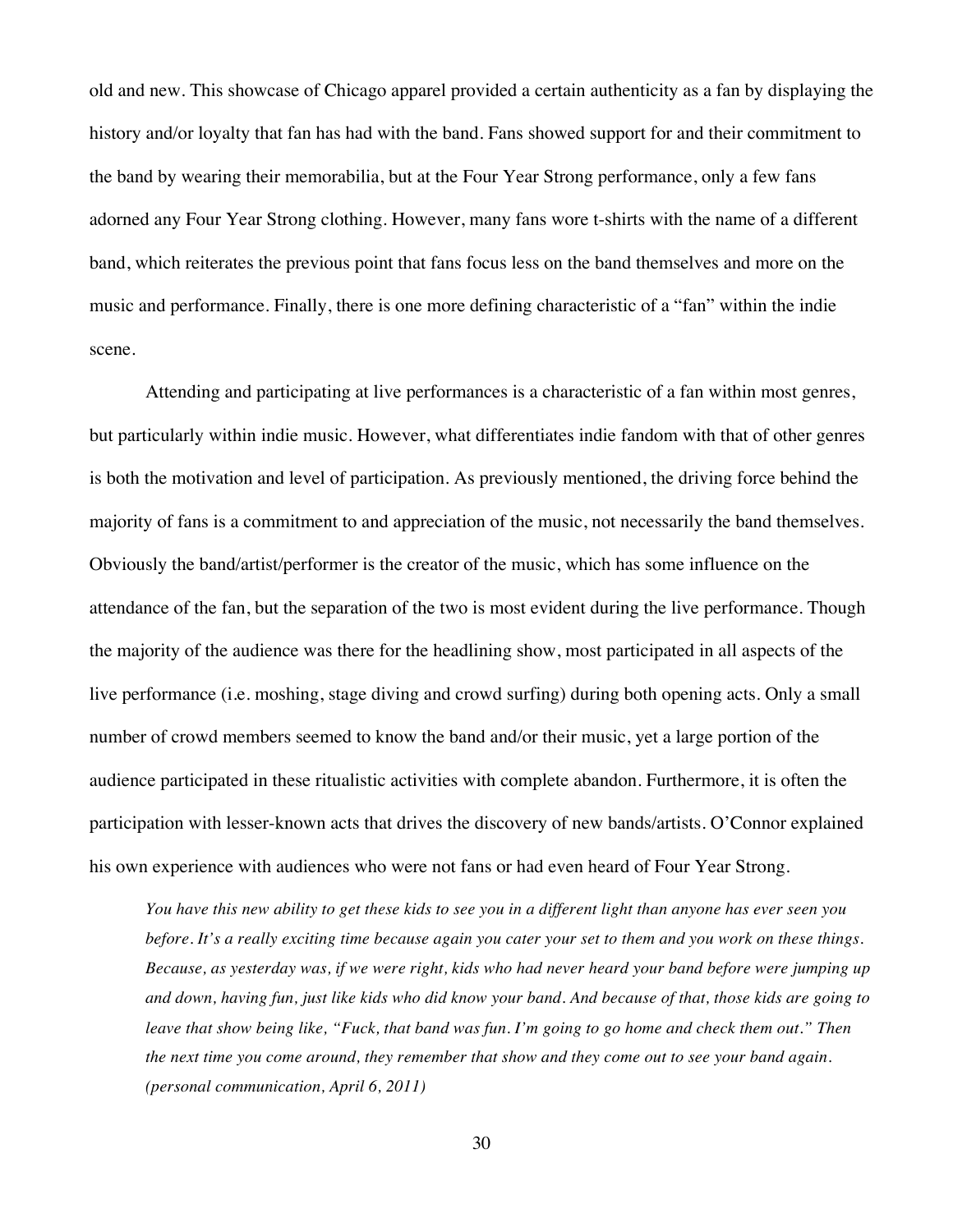Though the participation was evident through their limited involvement with the opening acts, it was the participation during Four Year Strong's set that thoroughly illustrated the crowd's commitment. Because a considerable number of participants attending the concert were there to see Four Year Strong's set, they was far greater participation and with much more enthusiasm. Thus, activities like moshing, crowd surfing and stage diving are even more taxing, requiring a certain level of commitment to both the band and the music.

*The lights go out and the crowd starts screaming. Those few in the front who have persevered through three openers are finally getting what they've been waiting for.*

*Thirty minutes into the set, I'm exhausted from jumping up and down, getting kicked in the head and trying to keep my balance. I hear audience members, tired, beaten, sweaty and hot, say, "It's so fucking hot in here. I think I'm gonna pass out" and "Dude, my voice is all raspy from yelling, and someone keeps elbowing me in the side." Yet for some reason, neither of the two fans left their spot, and neither stopped participating. Neither did I.* 

This unwavering participation illustrates the commitment to the music—physically and emotionally. These characteristics of indie fandom, although similar to some genres in the modes of participation, have a clear distinguishing characteristic—the appreciation of music superseding the obsession of a performer.

## **4.1.2 FAN COMMITMENT**

Though some aspects of fan commitment were addressed in the characterization of indie fandom, there is a distinct function of fan commitment in the overall processes involved in a live performance of any genre. The fundamental role of fan commitment is motivating fans to attend the concert. There is a clear distinction between appreciating a particular genre, artist, album or even a song and being a fan of one or all of these things. It takes a committed fan to transcend from merely enjoying a song or illegally downloading a band's album to purchasing a ticket to and attending a concert. Thus, the actual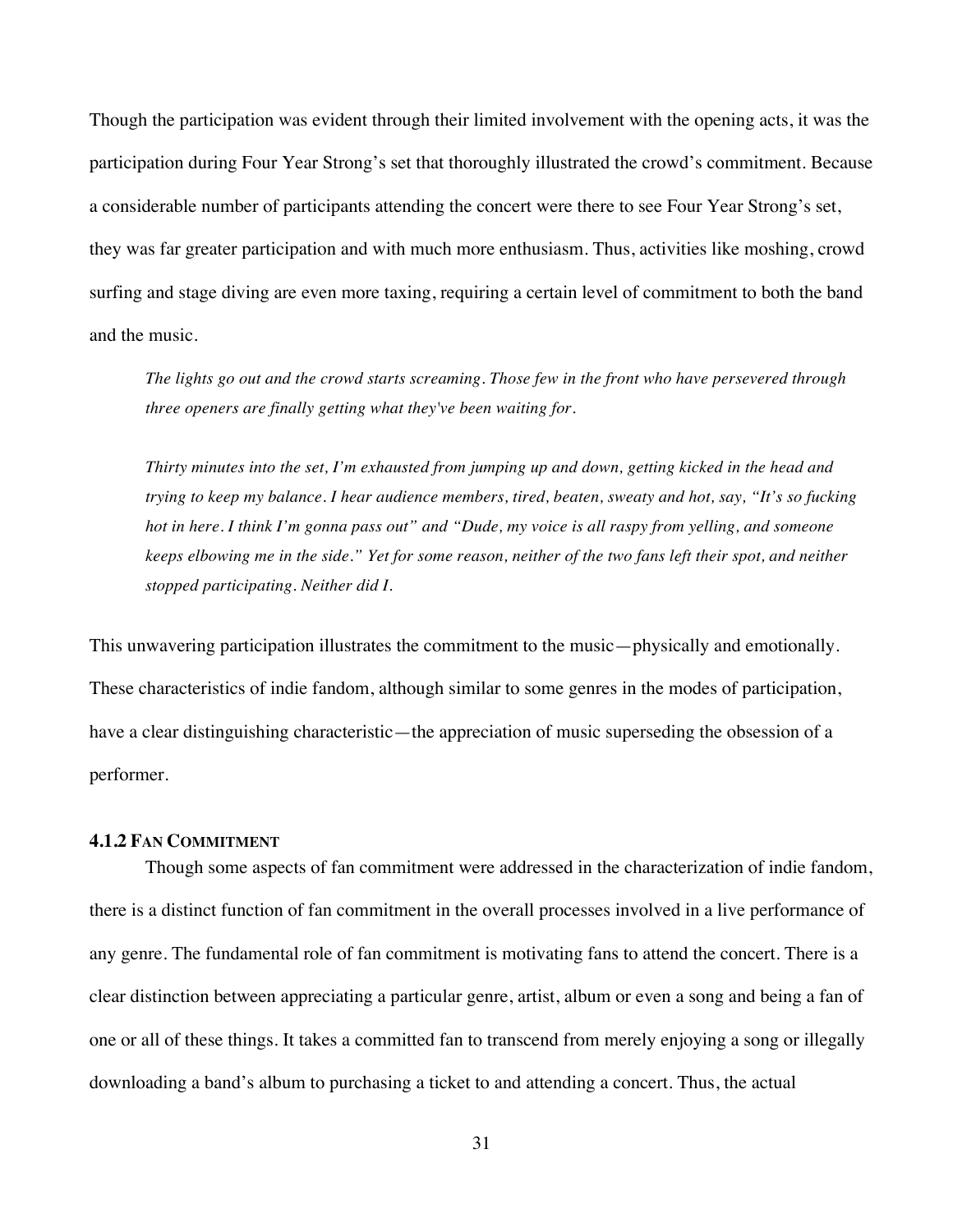attendance of the audience speaks to their commitment as fans to both the artist and the music; it becomes a sacrifice of time, money and self. "Where an audience member's main interest is in 'the music itself,' particular genres or performers can foster great loyalty and a high level of knowledge" (Pitts, 2004, p. 145). If an individual chooses to attend a performance, they not only signify their loyalty to the artist, but also justify their fan commitment as part of their identity. This identity as a fan involves not just participation, but authentic participation. This was illustrated best with the audience's enthusiasm and emotion when singing and shouting the lyrics with the band.

*The audience members in the front shout the lyrics as the band plays and throw their hands in the air with excitement. Almost everyone in the front knows these lyrics like gospel.* 

Each audience member at both shows seemed to know nearly every lyric, and in addition to this knowledge of the band's catalog of music, there was an eagerness to sing and shout these lyrics to both the band and to the surrounding audience members.

*If I could sing words to a song and then they sing back the words to me all together, there's something very unifying about that. (O'Connor, personal communication, April 6, 2011)*

However, the participation towards the front of the stage was only possible because of another aspect of fan commitment, the willingness to arrive early and watch all opening acts in hopes of maintaining a close proximity to the stage, the band and the other fans eager for the show to commence. For the Four Year Strong show, all ticket prices were the same, so the commitment for arriving early was of the utmost important for those fans insistent on being close to the front. However, at the Chicago concert, tickets prices varied, so the more committed fans either had to be vigilant in regards to the date and time the tickets went on sale or be willing to be a member of the band's fan club to have access to pre-sale tickets. In either case, there is a distinct amount of commitment involved to not only attend a concert, but to enjoy it under the desired circumstances.

*When we do headliner shows, we like to do like what we did today, a meet-and-greet with a certain amount of fans, whoever buys tickets first, or contests or something. We like to do that because it gives*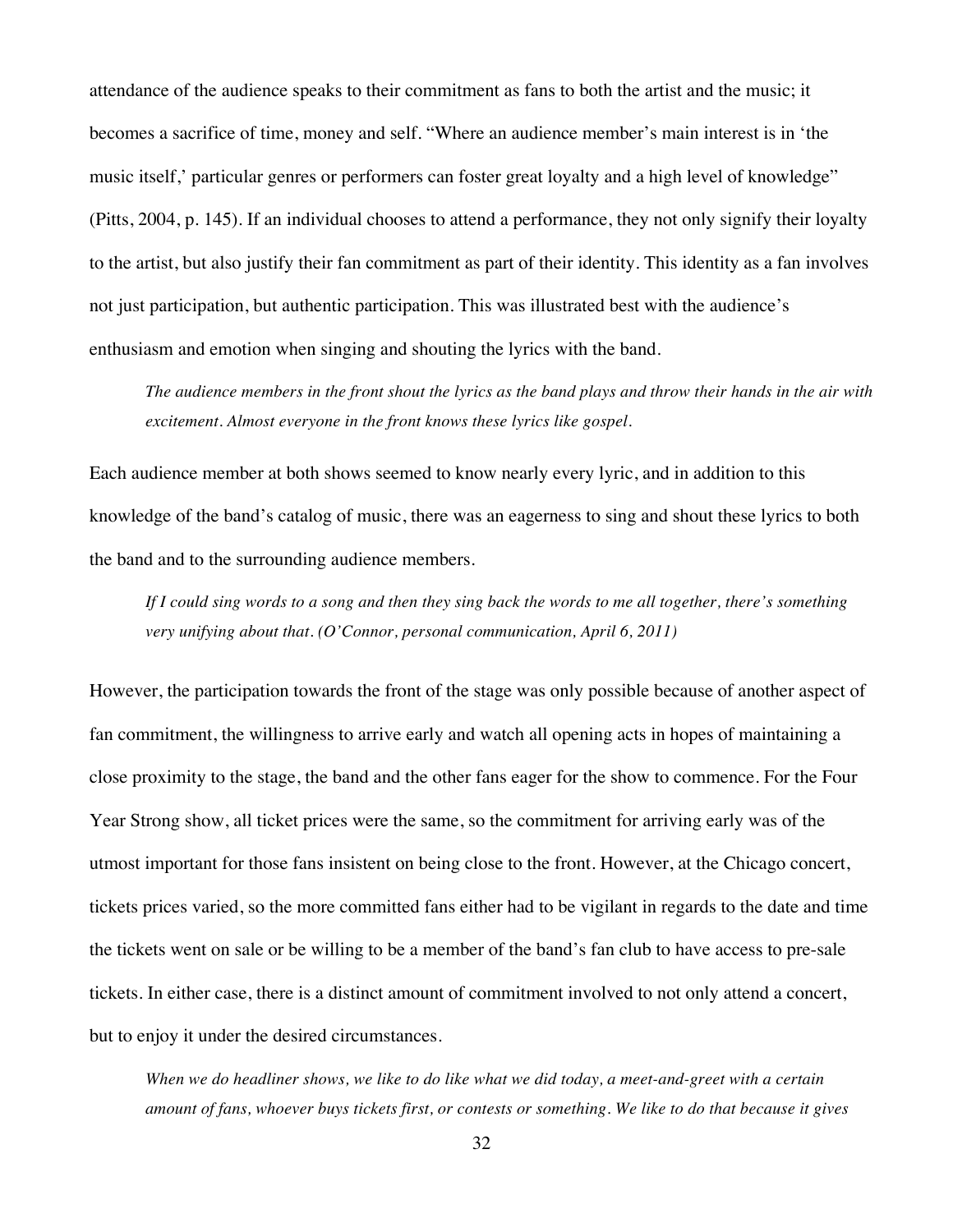*kids a chance to meet us, and usually it's more diehard fans because they're willing to either do the contest or show up early or you know all this other stuff. And I think that's important to reward those fans who go that extra mile. You know because of them, we wouldn't be anything. It's mutual. They want to meet us, and we want to meet them. (O'Connor, personal communication, April 6, 2011)*

Moreover, it is the level of commitment that will dictate the amount of interaction an individual or group will engage in during the live performance. Because committed fans are willing to participate and interact with vigor and enthusiasm, the utilization of space, proxemics, becomes a prevalent issue.

#### **4.1.3 PROXEMICS**

There were two primary modes of proxemic exchanges occurring throughout both shows physical and aural. With regard to the physical proxemic activity within the audience, it was clear that space, or the lack thereof, was an integral part of both performances. With the Chicago concert, the theater seats were immovable and did not allow for much space in between audience members, so nearly every attendee was forced to sit between six to eight inches away from his or her neighbor throughout the entire two-hour performance. At the Four Year Strong concert, there was no sitting section, so audience members were allowed to move as close as possible, which facilitated an environment where audience members were surrounded by one another. Even more, once the band began playing, any space between audience members disappeared as fans were pushed into each other by the force and energy of the whole group.

As moshing, stage diving, crowd surfing and bouncing up and down became more prevalent throughout the Four Year Strong show, audience members exchanged their physical space with one another. Fans in the audience would bump into each other, lift and hold up audience members over their heads or catch leaping fans as they reached the crowd. Each activity required an invasion of space, specifically close, intimate space. Even more, the band encouraged this type of participation from the audience.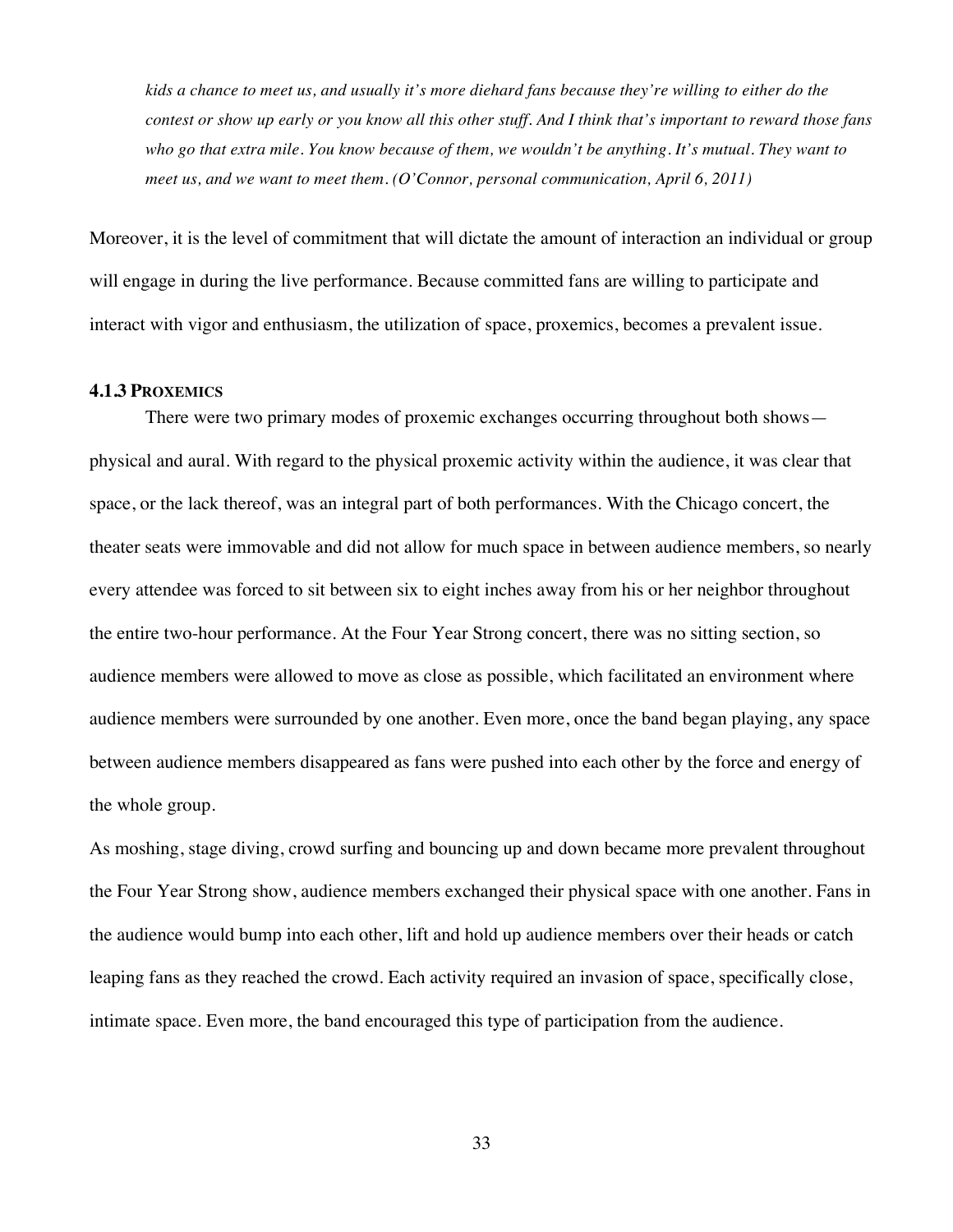*The band urges the crowd to maintain their energy, saying, "I want to see this place moving--from side to side and from the back to the fucking front," and later in the show, "I want this whole fucking thing bouncing."*

Furthermore, the proximity to the front of the stage became an integral goal for many audience members at both shows. With Four Year Strong, as one member would leave his or her place in the audience, two or three other audience members would move in unison to take up the space left open. Similarly, at the Chicago concert, as some audience members left their seats early, other members from the back would move forward and take up the vacant seat(s). After each show, there were still some physical proxemics involved. At Chicago, audience members were still confined to a small space as they were attempting to walk towards the exits. However, once outside the venue, audience members who had just shared a close, intimate space, walked away without any hesitation.

*It's odd that even though I was sitting for two hours, leg-to-leg with my neighbor, who expressed his love of Chicago and the nostalgic nature of the music, neither one of us even said "goodbye" or "take care" once the show was over.* 

At the Four Year Strong show, audience members had more space available immediately after the show to separate from each other, which the majority did. However, what was different was the camaraderie that was created through the exchange of physical space. Some audience members, after the physical, somewhat intimate interaction involved throughout the show, shared a moment of elation with fellow fans who they had never met before.

*As the crowd separates, I see some "high fives" and even a couple hugs. What's interesting is that these forms of affection are not only being shared by friends but by audience members who just met. It seems that a connection was made in that short 45 minutes filled with loud music and physical exhaustion.* 

Though there was a clear physical proxemic exchange evident at both events, this was not the only proxemic exchange observed.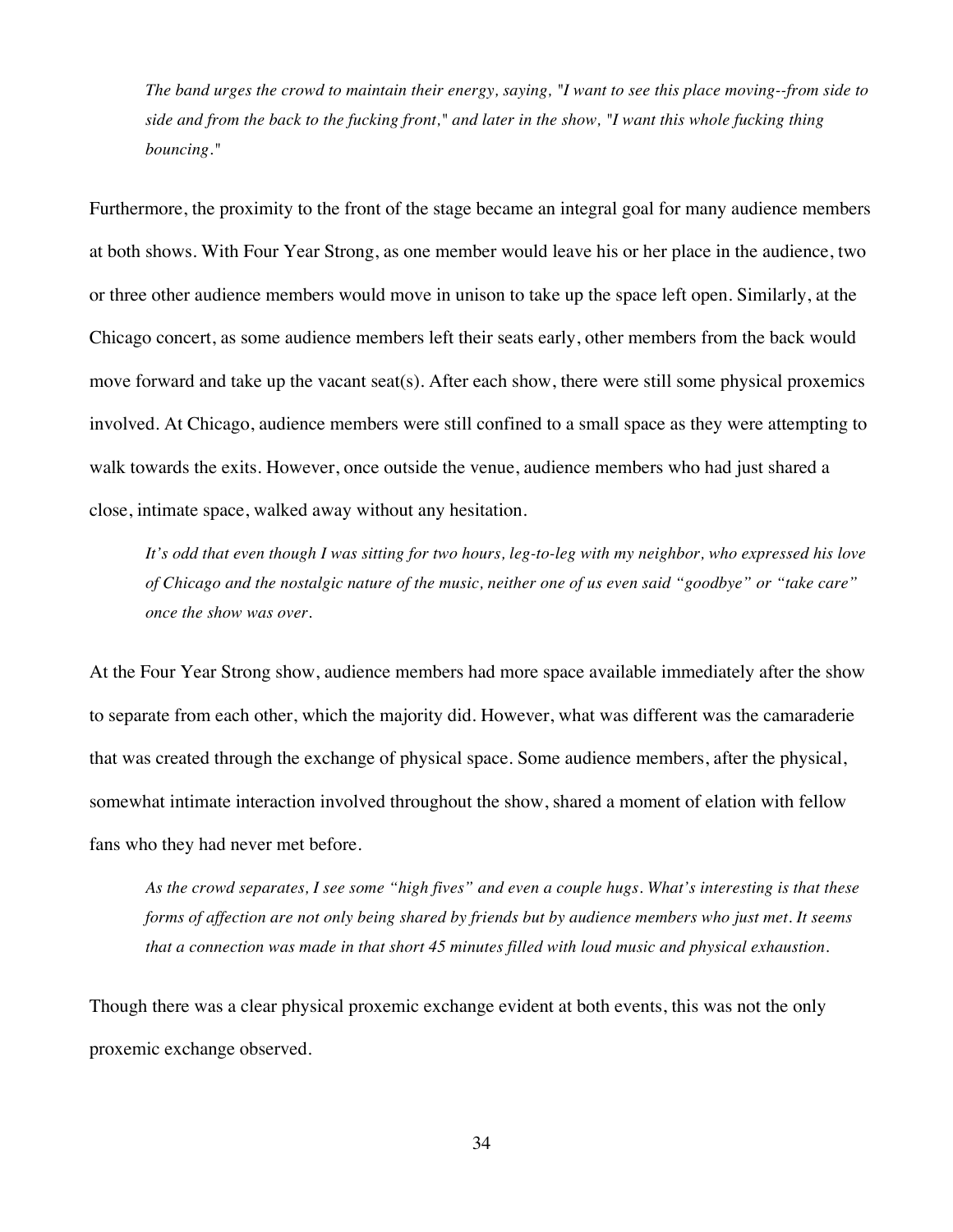Although the audience members shared close, intimate space with one another, they also shared an aural space with the band. At both events, there was a continual exchange of aural space as the bands played through their set lists. In both instances, the crowd stood up and yelled loudly as each band played their first musical notes. Thus, as the band got louder, the audience got louder, each taking up an equal amount of aural space in the venue. However, this was only one of two similarities with the shows in regards to aural proxemics. The other similarity, much like with most concerts, was that when each band finished playing a song, the audience would erupt in applause and cheering. Though these events often occur at most concerts, there were some definite differences between the two shows, yet both shows illustrate the aural proxemic exchanges occurring. During the Chicago set, audience members were often quiet, save for some claps, due to the mellow, melodic nature of the music. When the band's volume and intensity waned, the audience's volume and intensity would follow suit.

*As the band plays through their set, I hardly hear any noise coming from the audience, except for a few individuals behind me whispering to each other. In fact the entire audience looks to be completely still aside from a few fans nodding their heads or clapping their hands.*

Although some audience members were singing along with the lyrics, most just sat and enjoyed the band's performance. The Four Year Strong performance and aural exchange with the audience was not as serene. From the audience's initial yelling and screaming with the first guitar chord, to their chants for an encore, the audience and band challenged one another for the aural space in the venue, creating a constant give-and-take. As the band raced through their set, audience members did not just sing the lyrics but shouted them as loudly as they could. Later on in the set, the band encouraged the audience to continue singing and screaming.

*Both guitarists/vocalists look into the crowd as they sing, encouraging the audience to sing along, at first with their behavior (thrashing their hands in the air) and then vocally saying, "If you know this song, I want you helping me out from the beginning to the end."*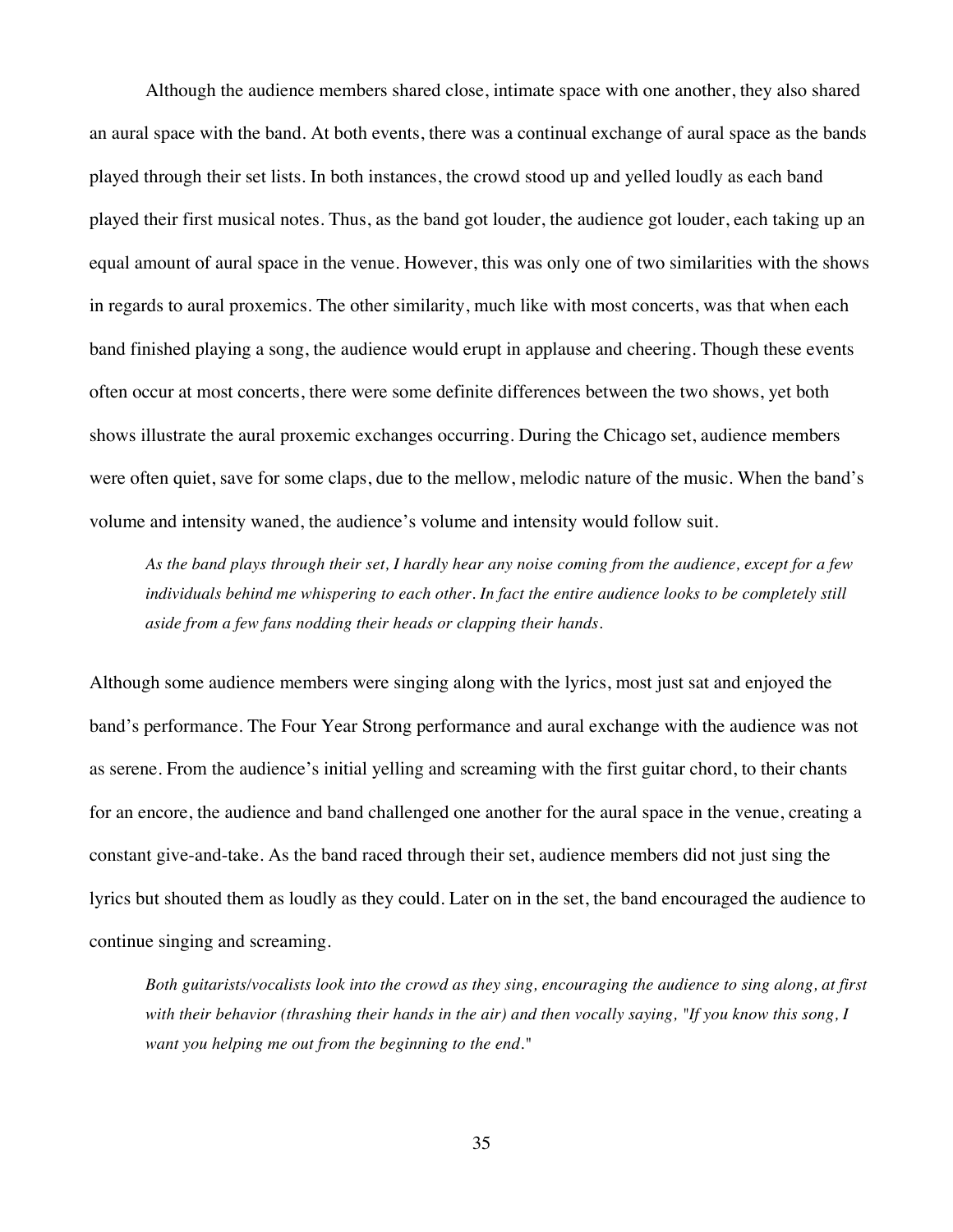Throughout both events, this exchange of both physical and aural space facilitated the creation of a music community, even for just a short amount of time.

## **4.1.4 SPONTANEOUS COMMUNITAS**

In observing both performances, there was a sense of community that was established by the mere presence of each individual, but even more, there was a creation of communitas—the formation of one entity or event through full participation and an abandonment of self-identity. In both instances, as more individuals began arriving, there was no longer a group of individual fans, but rather one large audience. Throughout both observations, it became clear that once the music began, the crowd moved and reacted as one. O'Connor addressed the creation of this one entity from the beginning of the show.

*My favorite part of the set, is probably headlining a show, and the lights go out and our intro starts, and kids just start screaming. And we get to come out and the first note that we play, and everybody just erupts into this thing. That's the best part of my day, every single day. It's the best part. (personal communication, April 6, 2011)*

This "thing" that O'Connor alludes to is no longer the room of individuals, but the audience as a whole. During the Chicago performance, this was best illustrated by the posture/position of the audience. When part of the audience stood up, the entire audience stood up, and when part of the audience sat down, the entire audience would sit down.

*The front row seems to be a major influence on the reaction of the audience. When they sit down or stand up, the entire audience follows suit. Everybody wants to be a part of this big group.*

Although the reactions from the audience were never loud or exaggerated, they were nonetheless done in unison. The clapping, in particular, was often initiated by the band and done by nearly every member of the audience. Though there were a few loud outbursts from audience members, the majority of the audience behaved and reacted as one. However, the creation of spontaneous communitas was most evident at the Four Year Strong show. The best example of this, as explained by both Simon (1997) and Tsitsos (1999), is the mosh pit, or moshing. The mosh pit is a microcosm for the creation of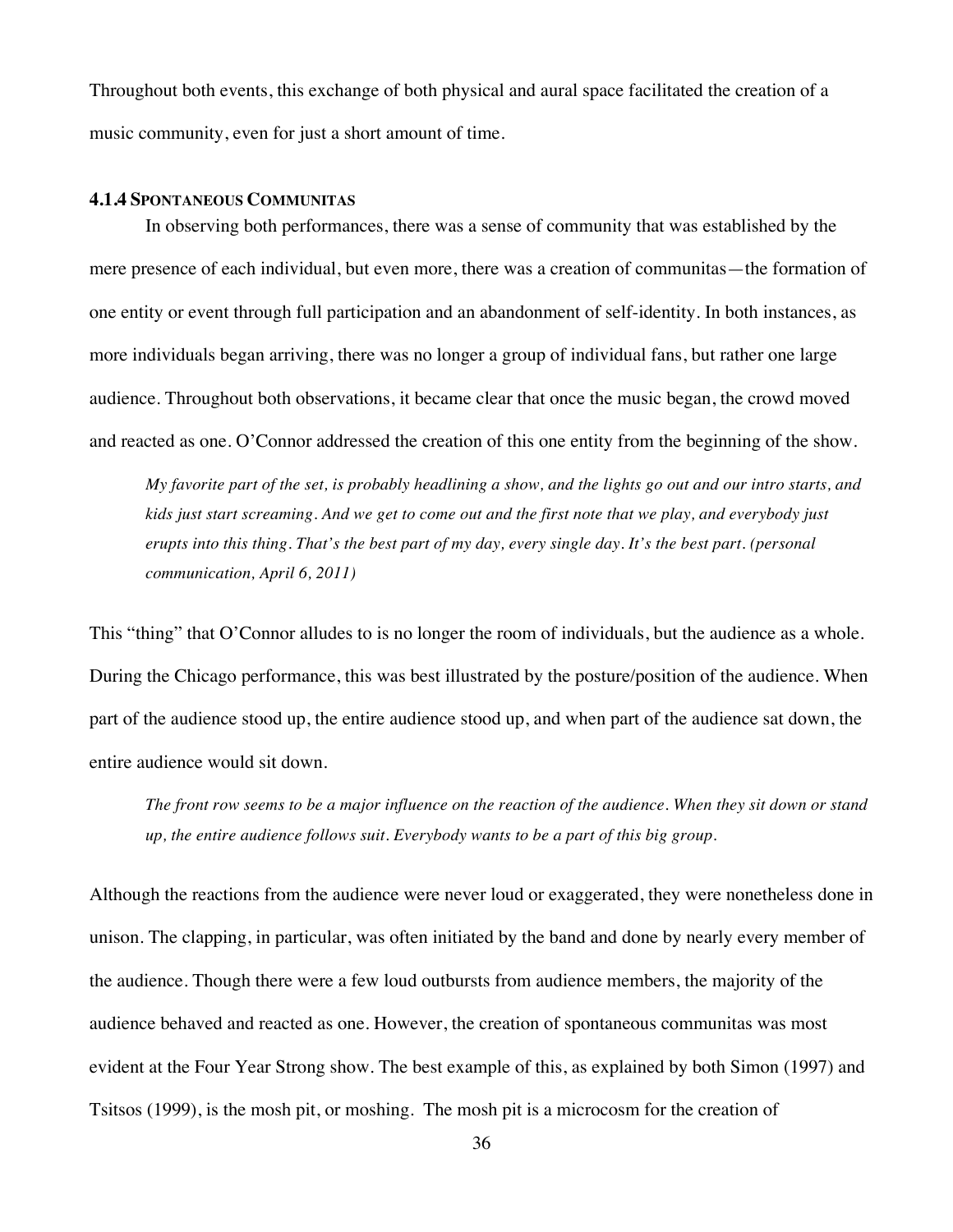communitas, specifically because once it begins, you no longer refer to the group as an audience, but as the mosh pit or simply, "the pit." Furthermore, there is no official start and/or stop time, and there is no single individual dictating which direction the circle will run. Thus, its inception and completion is completely dependent on the synergetic exchange within the audience, fueled by the energy of the band/music. In addition to this form of dancing, crowd surfing and stage diving also provide a visual representation of the spontaneous communitas created during the live show. O'Connor reinforced this creation of one entity working together during these participatory activities.

*It makes the whole room…it just seems like a giant family reunion. Like whenever we come do a show, especially like when we play our home show, we do a home show around the holidays every year and whenever we do that, there's just something special about that show. Because I'll look out in the crowd, and I'll see kids that saw some of our bands first shows like ten years ago, and then I'll see kids that I know are just new fans. You know they're just all together. If somebody falls down, everybody picks them up; if somebody's crowd surfing, everyone's holding them up. It's really cool to see everybody working together to have a good time. It's really cool. (personal communication, April 6, 2011)*

Finally, in both performances, there was a clear ignorance to the status and wealth of neighboring fans. However, this ignorance was manifested in differently at each show. Although at the Chicago concert many of the audience members were dressed in their "Sunday's best," during the performance, status, wealth and rank played no part in the participatory behavior of each member.

*Before the show begins, the guy next to me begins asking me if I'm familiar with the band, since I'm much younger than he is. He informs me that this was one of his favorite bands growing up and that they put on a great show. Later in the discussion I come to find out he is part owner of a successful local business…*

*As the band begins playing some of their more notable songs, I'm standing and clapping with the beat of the music. The local business man next to me says, "They're great right" and then gives me a high five.*  This one exchange is an example of the complete disregard for socioeconomic circumstances. A successful businessman, who most likely purchased the tickets for himself and his wife, is participating as part of a greater entity, sitting next to a graduate student who was offered a free ticket to the show. With the Four Year Strong show, each individual was dressed similarly; demonstrating a status quo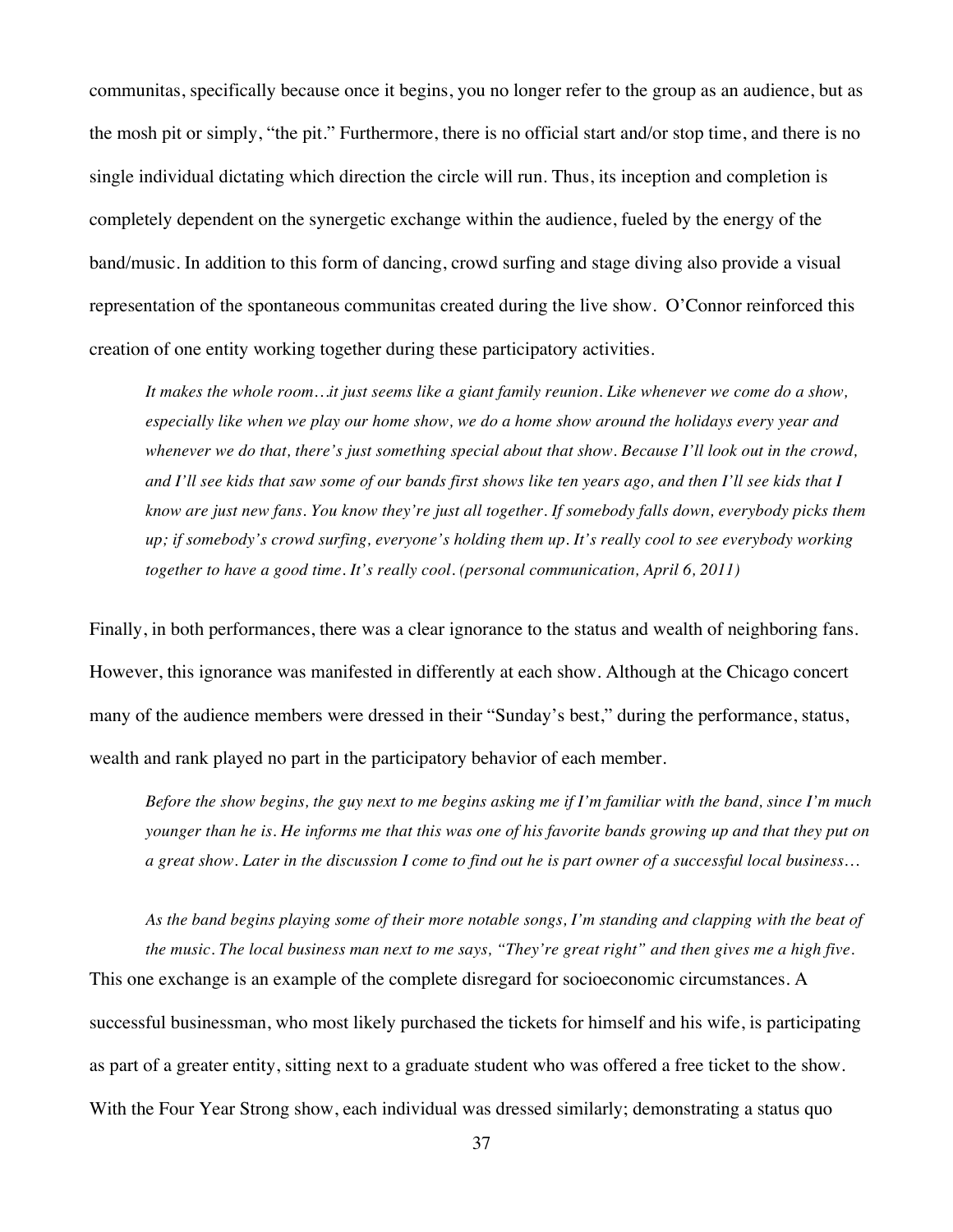within indie music that embraces the urban indie style of white, middle class youth. The intriguing aspect of this observation is that the audience was predominately Caucasian, yet the Latinos and African Americans who were present were wearing clothing similar to their white peers. Despite the predominant influence of white, middle class values and styles; it did not seem to be the focus for the audience. Although race seems to be a factor within this creation of communitas in the indie music scene, cultural variation seems to affect certain behaviors within the audience but not communitas. O'Connor addressed the fact that this physical creation of communitas is created at nearly every performance.

*The U.K. is fantastic. Those kids go insane all the time. Whether it be moshing or crowd surfing or just singing along with everything they have, anytime we play a show in the U.K., we know it's just going to be off the wall. Those kids are great. Japan is insane, because when we're playing a song, they're going insane, ape-shit crazy, you know what I mean? But then when you're done with the song and you stop, they're dead silent; nobody moves because they just want to listen to what you have to say because there's a language barrier, and they want to try to understand what you're saying. So they'll all clap, and then you can hear a pin drop. (personal communication, April 6, 2011)*

This complete abandonment of self for the enjoyment of the activity and the creation of one singular entity is a clear example of Csikszentmihalyi's concept of flow, where an individual fully participates in an activity for the sole goal of participating and enjoying it, transforming into Turner's notion of spontaneous communitas.

## **4.2 DISCUSSION**

The ambiguous nature of indie music hinders the ability to create a singular, distinctive definition. However, characterizing fandom within indie music is less problematic. Regardless of the subgenre that a fan associates with within indie music, there is a particular set of behaviors and activities to which they generally subscribe. Evident through the observations at the Four Year Strong show, and in contrast with the Chicago concert, an appreciation for the music itself rather than an obsession with the band members and/or artist is a defining aspect of indie fandom. This appreciation of music itself,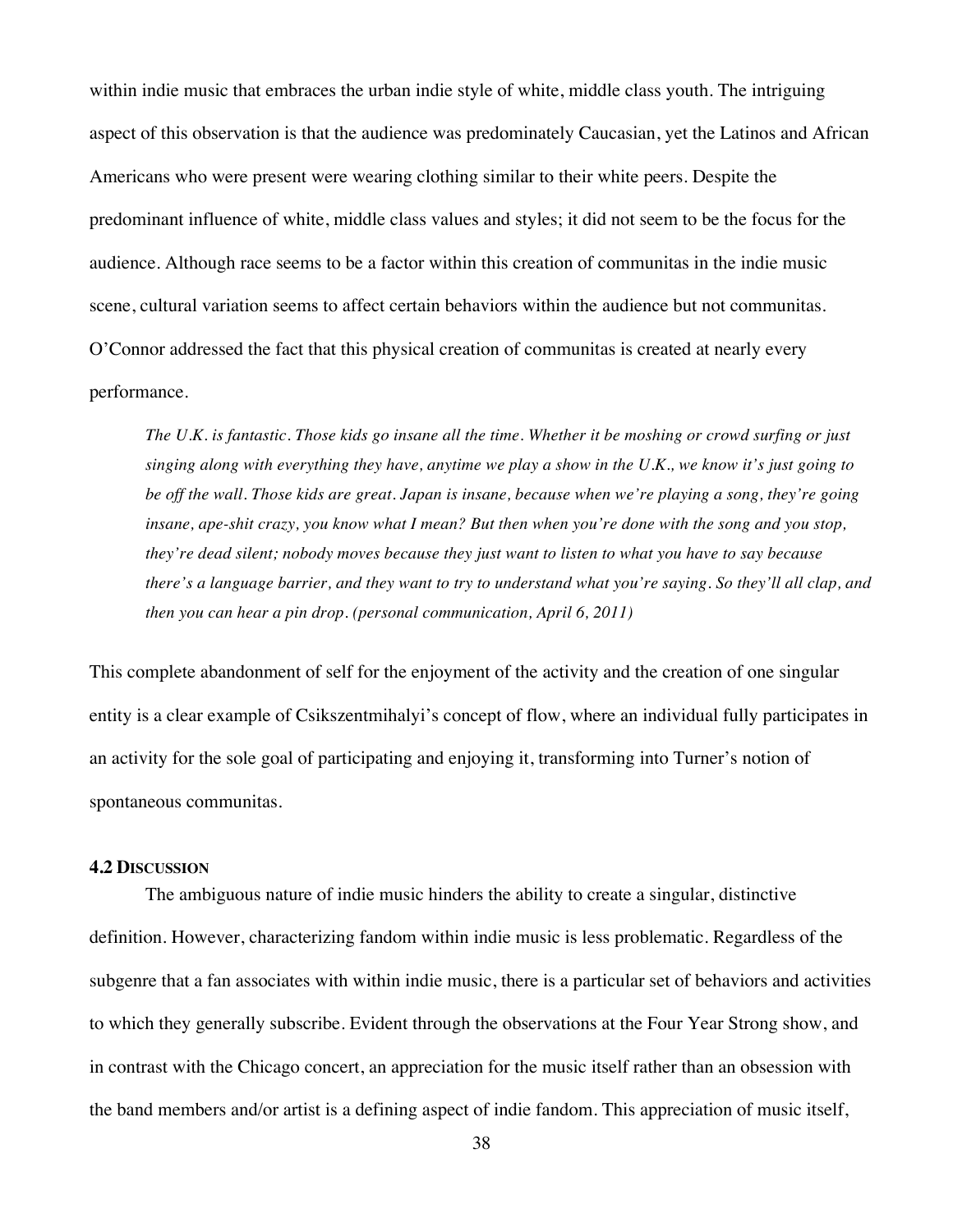although somewhat simple, provides an open form of self-identification that pervades the indie music scene. As a participant-observer in this study, and through my own experiences within the indie music scene in El Paso, not only does this appreciation/commitment to the music influence the bands that are consumed, but it also dictates what movies should be watched, what television shows should be viewed and what clothing should be worn. This appreciation/commitment facilitates the construction of an urban indie culture that pervades across a multitude of media. This creates a need for authenticity within the indie music scene to prove your loyalty as a fan. However, based on the clothing observed at the Four Year Strong show, this loyalty is not directed at the band, but rather fans and peers around you. By attending a concert or show, some of the authenticity and commitment is demonstrated, but the participation of the audience members during the concert demonstrates a visual and aural form of commitment. Audience members, by moshing, crowd surfing, stage diving, bouncing up and down and shouting the lyrics, are able to justify their place as a fan within indie music. Thus, there is a unique objective with regard to fandom within the indie scene to create a community of individuals who focus on the creation and appreciation of music. Furthermore, there is a focus on the authenticity of the fan amongst his or her peers produced by subscribing to certain cultural cues of the genre. This intrinsic nature of fandom within indie music provides a model for the role of fan commitment in the creation of communitas.

Fan commitment within any genre of music requires a level of dedication and participation that exceeds the typical expectations for average consumers of music. As previously discussed, there is a clear distinction between having an appreciation for an artist or song and classifying oneself as a fan. One indicator of fan commitment is attendance at a live performance. There are a number of factors that are affected in the decision to transcend from the realm of the active listener to the active, participating fan. The inexpensive, leisurely act of purchasing music online or utilizing YouTube to view a live video is replaced by the often costly, time-consuming act of purchasing a concert ticket and scheduling time to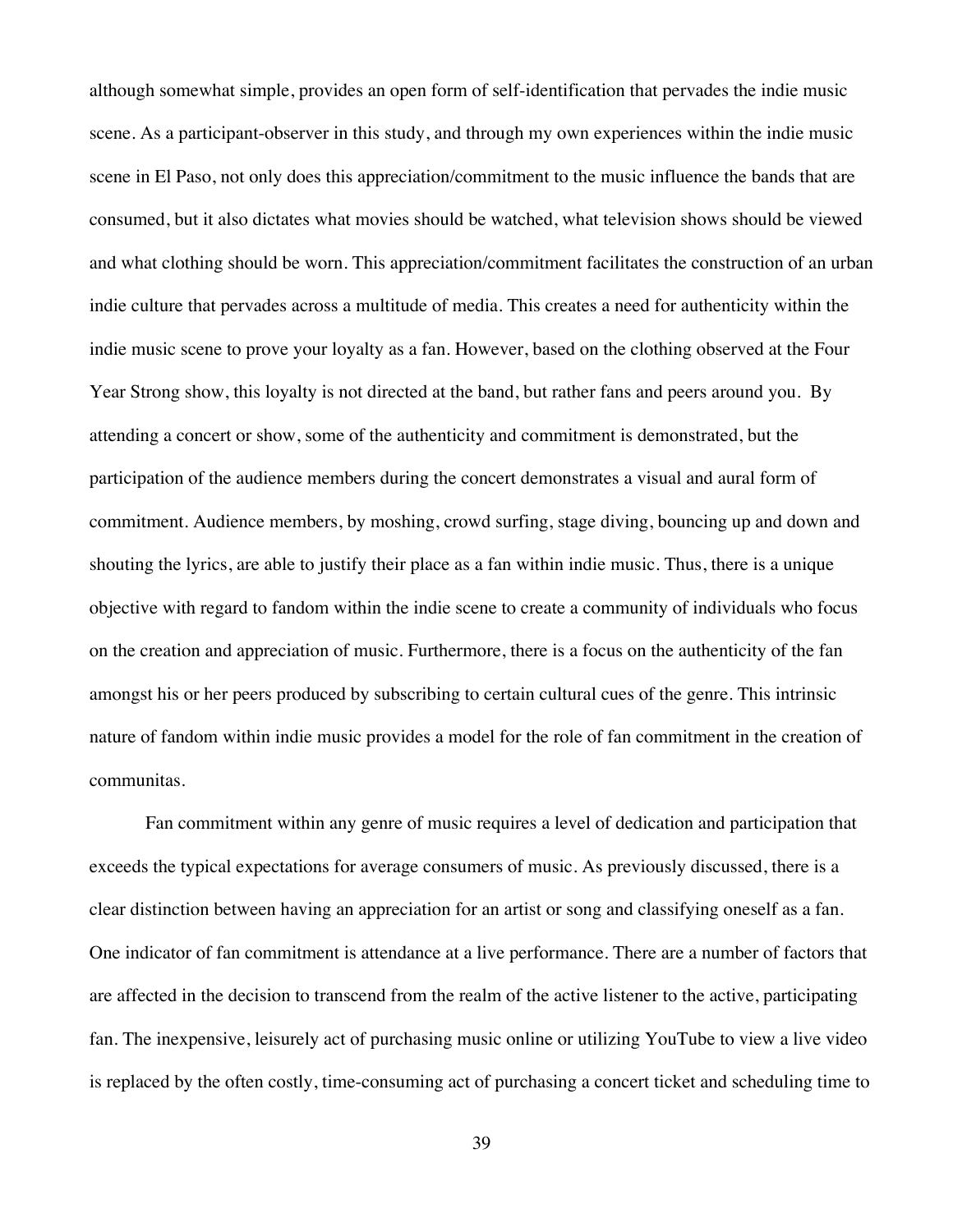attend the concert. Thus, save for the small group of individuals casually attending a concert or who are just curious about music, the majority of those in attendance are driven by their commitment as a fan. In both observations it was clear that the preponderance of the crowd were fans of either Chicago or Four Year Strong. This distinction is crucial in understanding the participatory behavior of both audiences. Because of their commitment as fans, audience members were more likely to fully engage in all activities typically associated with the live performance of each band. For Chicago, this was simply sitting, standing and clapping along, and for Four Year Strong, this entailed moshing, jumping up and down, crowd surfing and/or stage diving. And in both instances, the authenticity of the fan became a factor, in that audience members were establishing themselves as fans through their knowledge of the bands' lyrics and music. This authenticity is crucial in defining the nature and level of commitment. A certain amount of commitment is required to attend a live performance, but even more is necessary to fully participate and substantiate your authenticity. It was this authenticity as a fan, working in congruence with the energy of the band/music, which allowed fans to engage with each other and with the bands.

Proxemics, though typically defined by the amount of space being utilized by a particular individual in an intimate, casual, business or public situation, clearly plays a role during a live performance. Because the commitment of each fan has driven their attendance and participation, each fan is willing to engage in a fluid proxemic exchange with the audience members around them and with the band. With regard to the audience members, space, both physical and aural, becomes dependent on the context. In both observations, fans were forced to remain in at close distance with their neighbors, and during the Four Year Strong show, fans were willing to remain in constant physical contact with the people around them. However, it is at this juncture that proxemics becomes dependent on the genre of music. Though the characteristics and norms of live performance in other genres of music may not adhere to the same reactionary responses to close distances, the nature of indie music facilitates the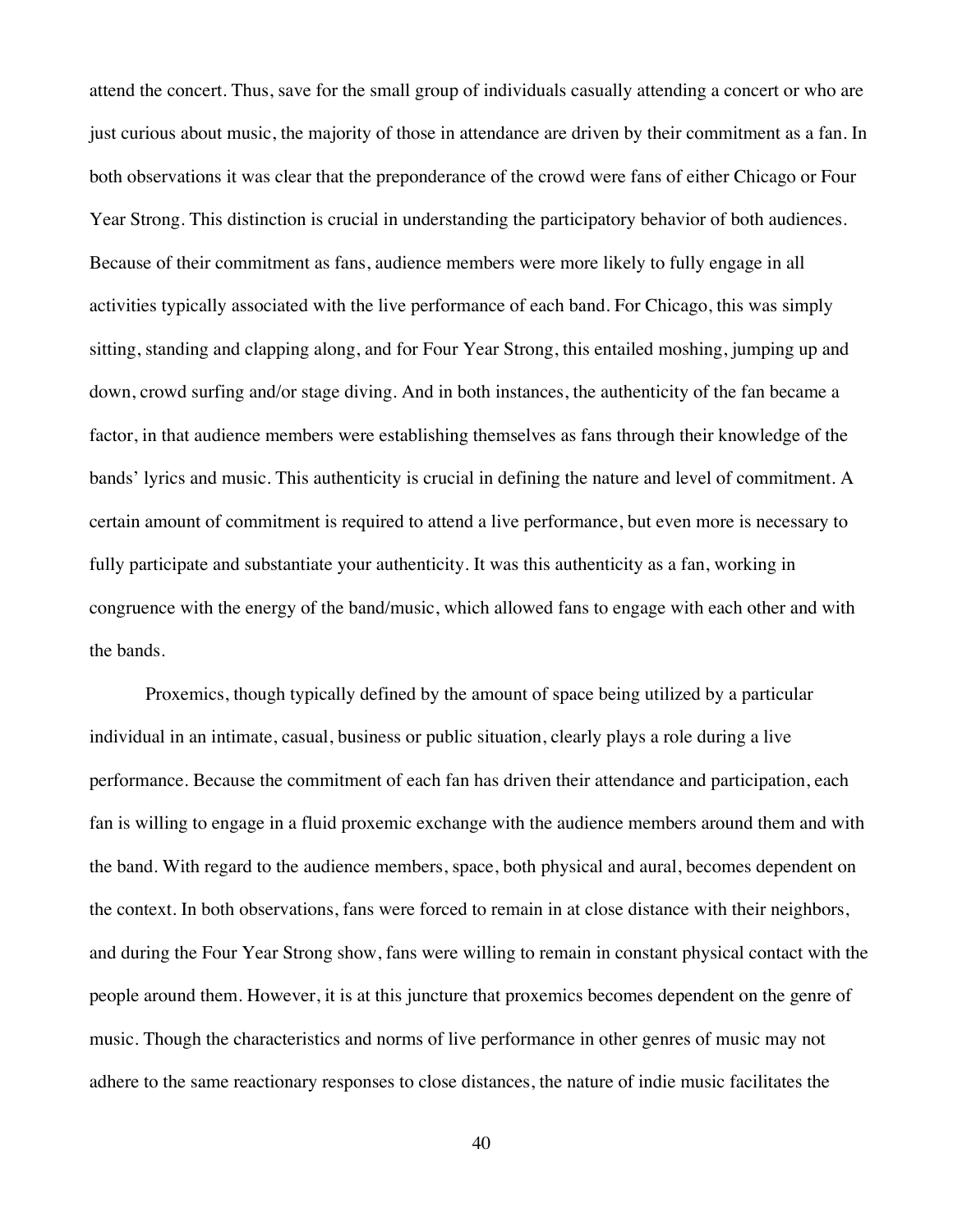involvement and often necessity for intimate distance. This close proximity, characterized by Hall (1982) as a distance reserved for loved ones, speaks volumes about the intimate nature of certain genres of music and live performances. These intimate activities Hall refers to are typically associated with lovers or close relatives/friends. In this situation, fans are willing to put themselves in a similar, intimate circumstance for the love and commitment of a particular kind of music and to achieve the greatest musical experience. Thus, there is a clear willingness within each fan to fully participate and engage with one another to provide evidence of their authenticity as a fan, but more importantly for the pure enjoyment of the experience. There were two primary proxemic areas utilized during a live performance—physical space and aural space. The most demanding proxemic exchange, which illustrates the extent of each fan's commitment, is the physical exchange of space. In both observations, audience members had to make some sort of physical sacrifice to fully participate with the individuals around them. With the Chicago concert, audience members were standing, sitting and clapping with one another, participating in every physical activity with their peers. At the Four Year Strong show, the physical demands of the proxemic exchange were more exaggerated and much more visible. O'Connor also alluded to the visual aspect of this exchange.

*A lot of people they like the crowd singing really loud, and that's what gets them pumped up. But we visually see the crowd moving, you know what I mean—like running back and forth, bouncing around, jumping up in the air—just doing all this stuff. That's what we love—just the visual of the crowd moving. And when they all come together, like when we jump up and down at the same time, it just looks like a sea of people. (personal communication, April 6, 2011)*

The physical interaction and proxemic exchange occurring within the audience would not be as visible without the driving force of the aural exchange feeding the emotional involvement of the fans. Throughout each observation, it was clear that the aural space of both venues was being occupied back and forth between the band and the audience. Although Hall's notion of proxemics did not refer to this function of auditory space, clearly, much like any space, it allows for fluid movement. Kun (2005)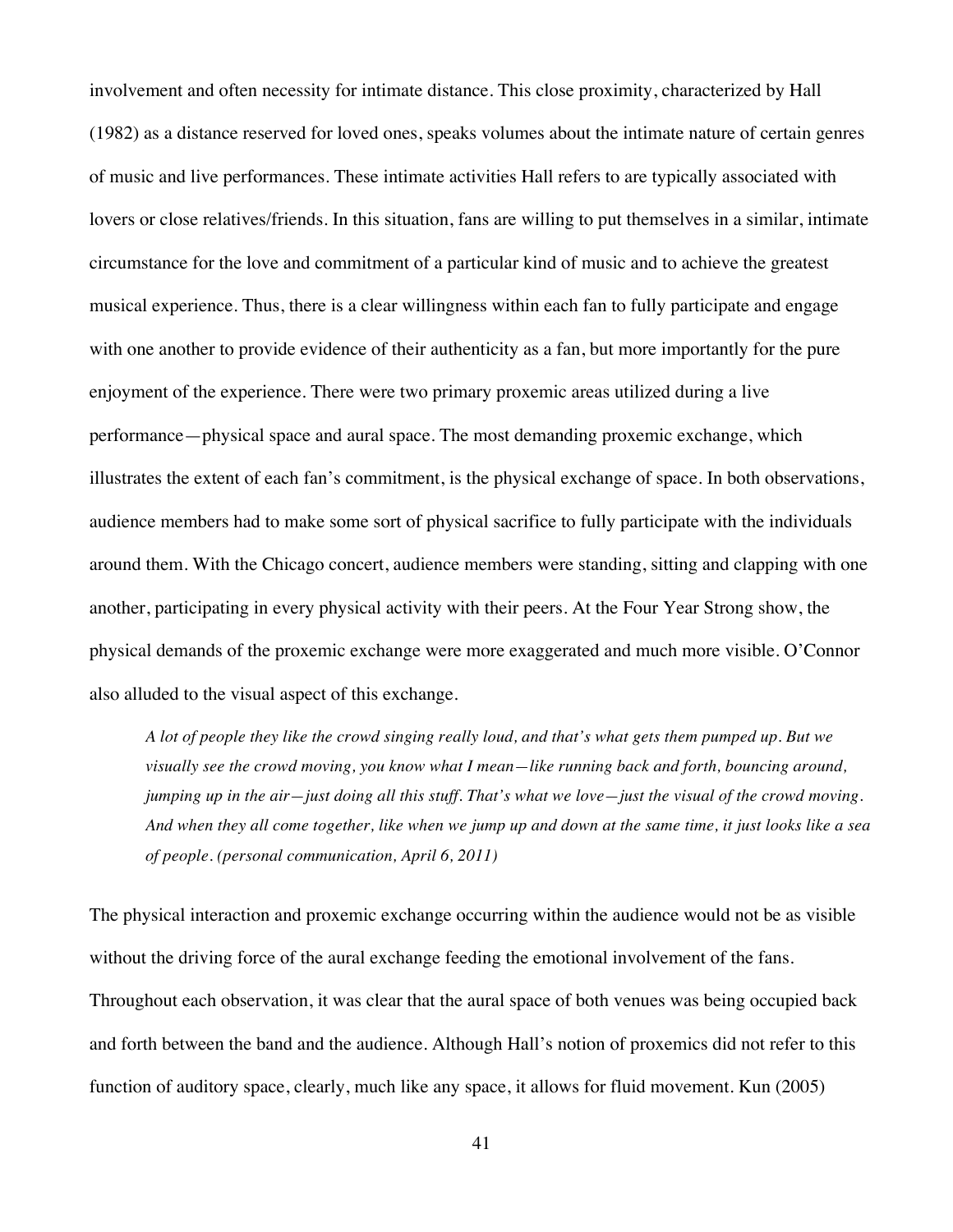reinforces this point, explaining "the production of space is likewise contingent upon the production of cultural texts. By listening for music's audiotopias, we are able to hear these spaces that music itself makes possible, the spaces that music maps, evokes and imagines" (p. 188). Thus, the volume and intensity of the band/performer continually interacts with that of the audience. In some cases, like with the Chicago performance, there is an equal exchange where the band occupies the majority of the space while the audience remains relatively silent and vice versa. However, in other instances, like with the Four Year Strong performance, there is a continual clash of sonic space that often results in a reciprocal relationship between the audience and band. The combination of physical and aural proxemic exchanges facilitates an emotional involvement further motivating the individual to participate within the constructs of the live performance with complete abandon. However, the synergistic relationship between these proxemic exchanges and fan commitment is bound to yield an end result—spontaneous communitas.

In the same way that the ritualistic behavior involved with faith and religion provided Turner with an environment to witness spontaneous communitas, the constructs of a live performance provided a similar environment. During both observations, the audience was participating in all common activities and behaviors associated with concerts in each of the respective genres of music. At the Chicago concert, it seemed typical for the audience to remain relatively passive except for in the few instances when the band would encourage loud outbursts. However, at the Four Year Strong show, there was a clear understanding by the audience of all the exaggerative behaviors and actions that encompass audience participation. The first example from both observations of audience members becoming one fluid being is when those individuals closest to the front of the stage collectively begin to yell and scream and eventually start singing along with the band. Singing in unison, despite their talents or abilities or lack thereof, creates the same characteristics of a choir singing a song. Each person, separate and autonomous, finds unity amongst each other through their collective knowledge of the lyrics. The Four Year Strong performance provided further evidence of individuals becoming one, specifically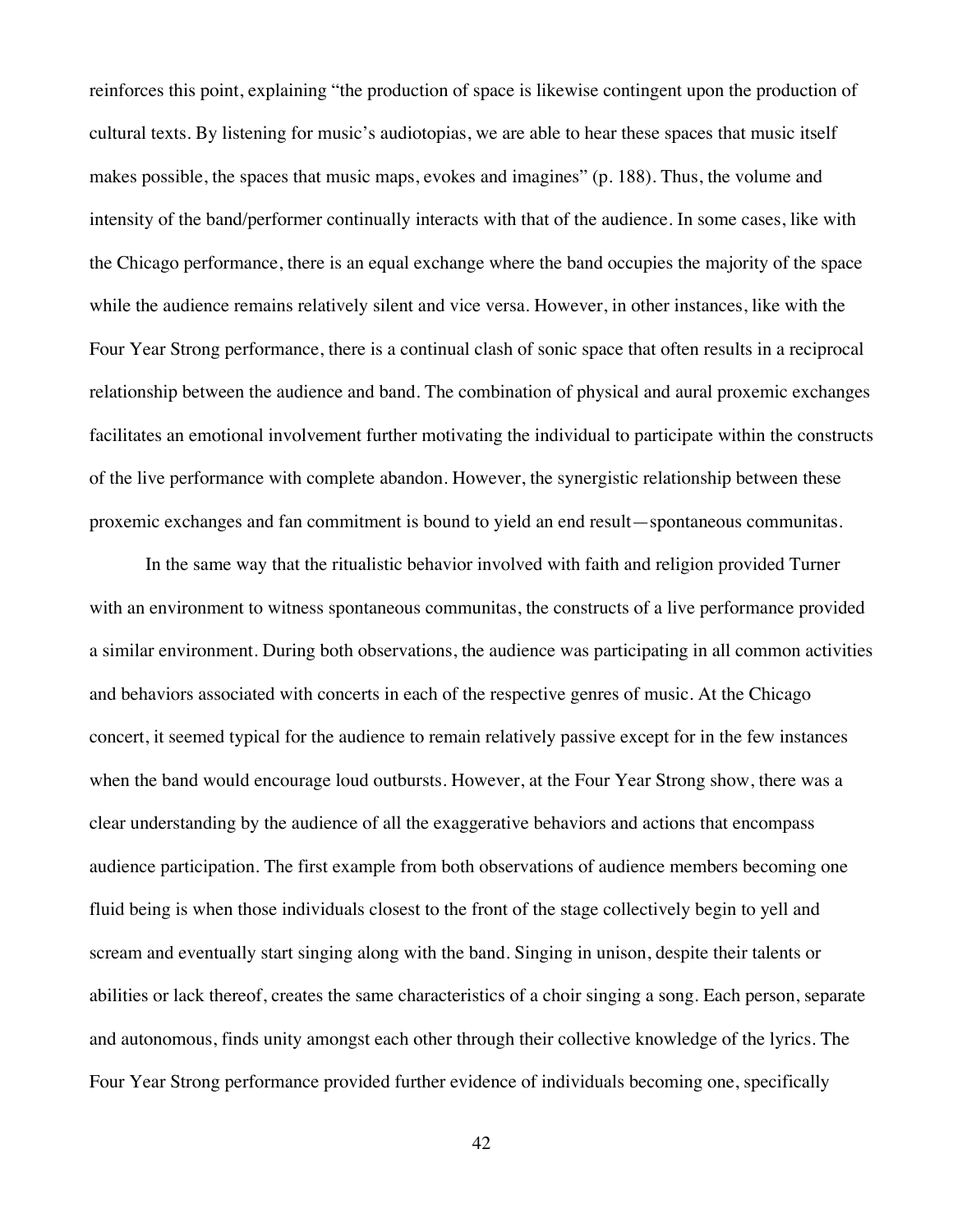through the creation of the moshpit. This formation of one large organism or event from the energy and movement of many individuals provides a visual definition of spontaneous communitas. There are no formal rules or guidelines restricting its inception, and the many parts maintain the jurisdiction of its beginning and end. Once the event is over, each individual regains his or her autonomy and returns to their state of individuality. In observing both performances, it was evident that the expression and level of communitas was dictated by each genre of music and the customary proxemic exchange characterized by that genre of music. Therefore, particular music genres (i.e. indie, punk, hardcore) heighten the level of communitas through the proxemics and physical intimacy associated with the genre, while other genres (i.e. jazz, singer-songwriter, blues) require a lower level of proxemic activity and intimate distance, diminishing the intensity of the visible forms of communitas. However, the critical observation in both instances is that through their full participation, audience members disregarded the identity of one another as well as themselves individually and focused wholeheartedly on their actions within the group. This abandonment of self-identity for the enjoyment of the activity facilitates this creation of spontaneous communitas. Regardless of what circumstances each audience member entered with, for the short amount of time spent within the confines of the venue and the limited time of the performance, all identities and circumstance became equal, or rather, individualistic identities became secondary. The logistical arrangement of each venue, in congruence with the relationship between the band, music and the fans, facilitated the behavior of the audience that became spontaneous communitas.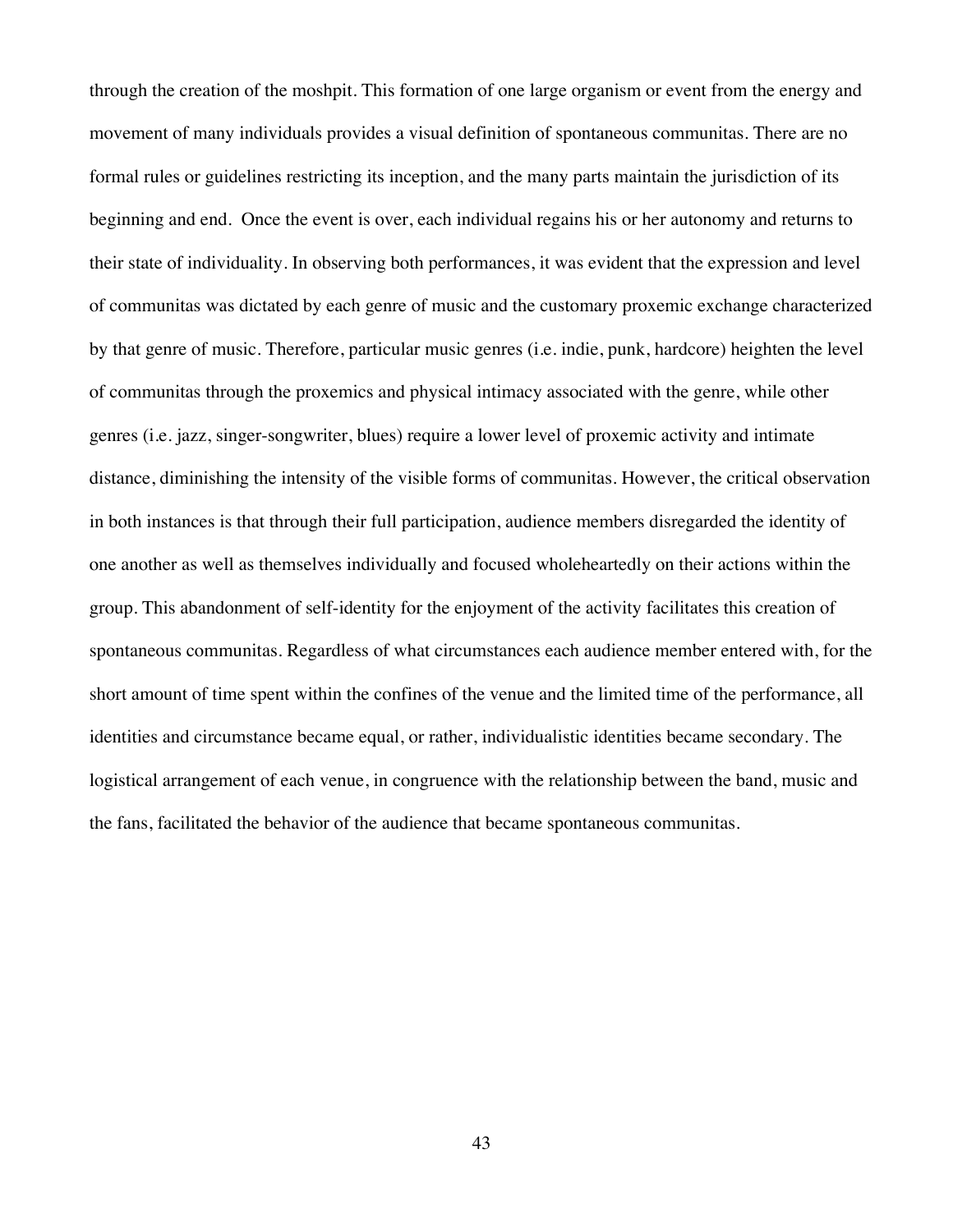## **CHAPTER 5: CONCLUSION**

## **5.1 SUMMARY**

In the first chapter of the study, I presented the theoretical framework that guided my research and briefly explained each facet involved. I also explained my methodology and gave a brief history of each band that was observed and/or interviewed. In addition to the history of the bands, I also provided justification for the use of each band and their relevance for this study. Finally, to conclude the chapter, I presented a short overview of each of the subsequent chapters. The second chapter outlined the scholarly research and work that were pertinent to the study, both in terms of the historical background of each concept as well as the current work that has been completed. I first provided an explanation of popular music and indie music studies, complete with an operational definition that guided the rest of the study. From there, I presented the work in academia that framed the concept and definition of fan commitment. I explained Hall's theory of proxemics and its functionality within the study and followed that with a similar approach to Turner's notion of spontaneous communitas. The third chapter detailed the participants involved in the study, the procedures that were utilized and the justification for their use. Finally, I explained the specific goals of both methods (narrative ethnography and the interview) as well as their limitations and outlined the overall goal of the study. The fourth chapter was utilized for a thorough description of all findings in relation to indie music fandom, fan commitment, proxemics and communitas. This was followed by an analysis of all components in relation to the interview and observations made by the researcher and a discussion of the findings. With all the previously mentioned components of the research in place, it is imperative to discuss the conclusions that have resulted from this study.

#### **5.2 CONCLUSIONS**

The frequency with which music is discussed within the fields of popular music studies and cultural studies overwhelms its exploration in the field of communication. Even more, when discussed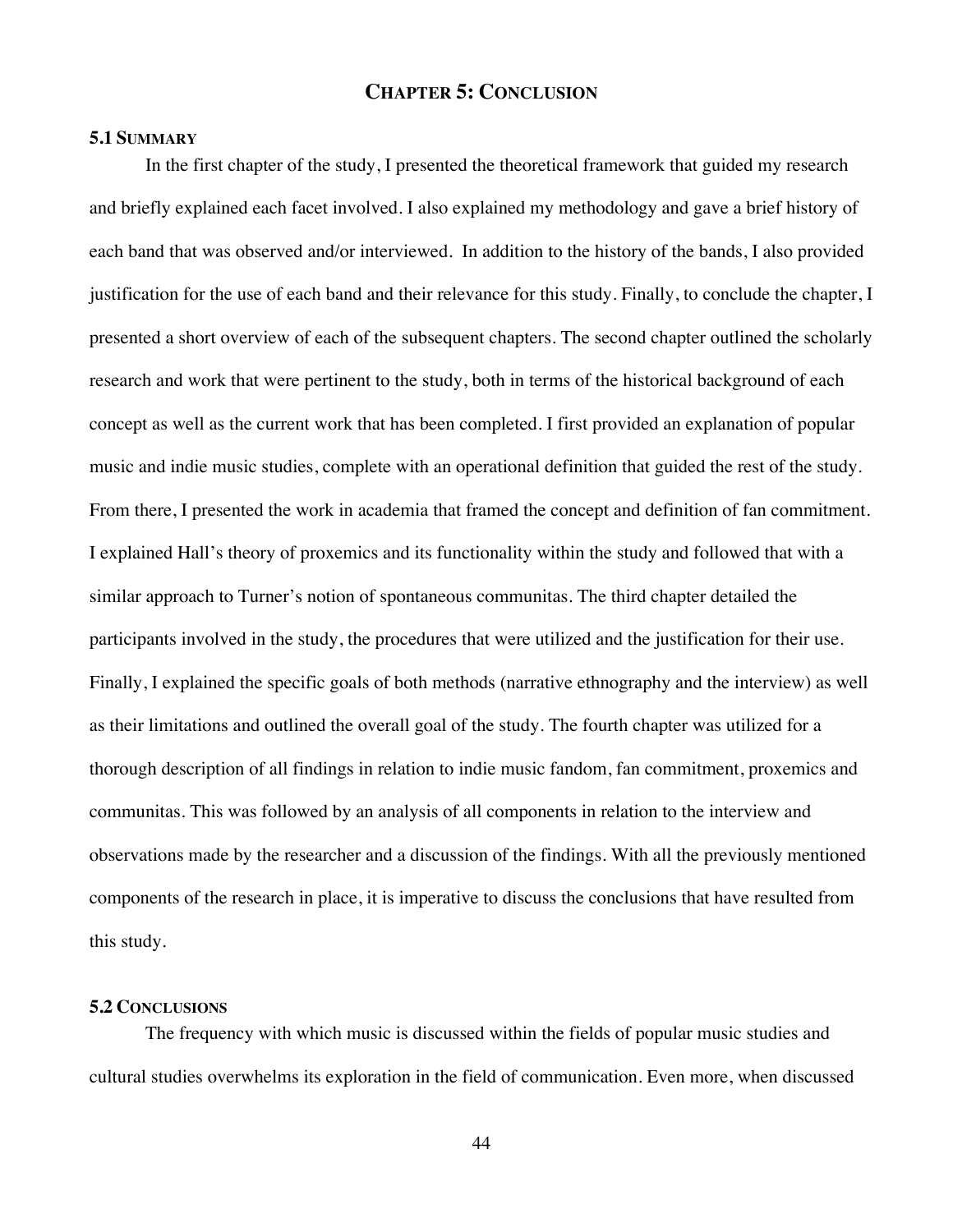or analyzed within communication, there is a continual focus on the lyrics of particular songs or the stories told by particular albums rather than the communication facilitated by the music itself. Consumers of music, specifically the audience, or fans, provide an area of study that encompasses a plethora of discursive reactions and behaviors, and it is these discursive reactions and behaviors that created the framework for this study. By first looking at a specific genre, indie music, it was easy to see the various communication concepts involved with the music industry as a whole. The genre itself provided a microcosm for the myriad ways audiences and bands communicate with one another without a necessary focus on the lyrics. However, though this study provided a suitable framework for certain aspects of indie music, it is by no means a flawless genre and/or scene. Members of the scene who subscribe to the urban indie style that is characterized by a predominately white, male fan base are either unaware or ignore the socioeconomic and racial implications of their tastes and styles. However, the focus on indie music was beneficial in illustrating the difference between indie fandom and overall fandom in music, demonstrating a clear emotional connection between the music and the fan as an individual. This individual emotional involvement and connection is necessary for any further participation, physical or verbal. Thus, under the circumstances of a live performance, the communicative aspects of music that have encapsulated the individual also motivate the individual, or fan, to attend a live performance. This study utilized this connection between fan commitment and participation to analyze the communicative activity involved at a live performance. This intersection of commitment and participation provided a suitable focus for this study—the exchange of space and the resulting spontaneous communitas. By adapting Hall's notion of proxemics to the modern constructs of fan participation during a concert or show, a more contemporary understanding of the role and utilization of non-verbal communication at a live performance was developed. This exchange of physical and aural space can be adapted to a plethora of circumstances and surroundings. While the fluid proxemic exchange that the audience implicitly participates in is crucial throughout this process, it is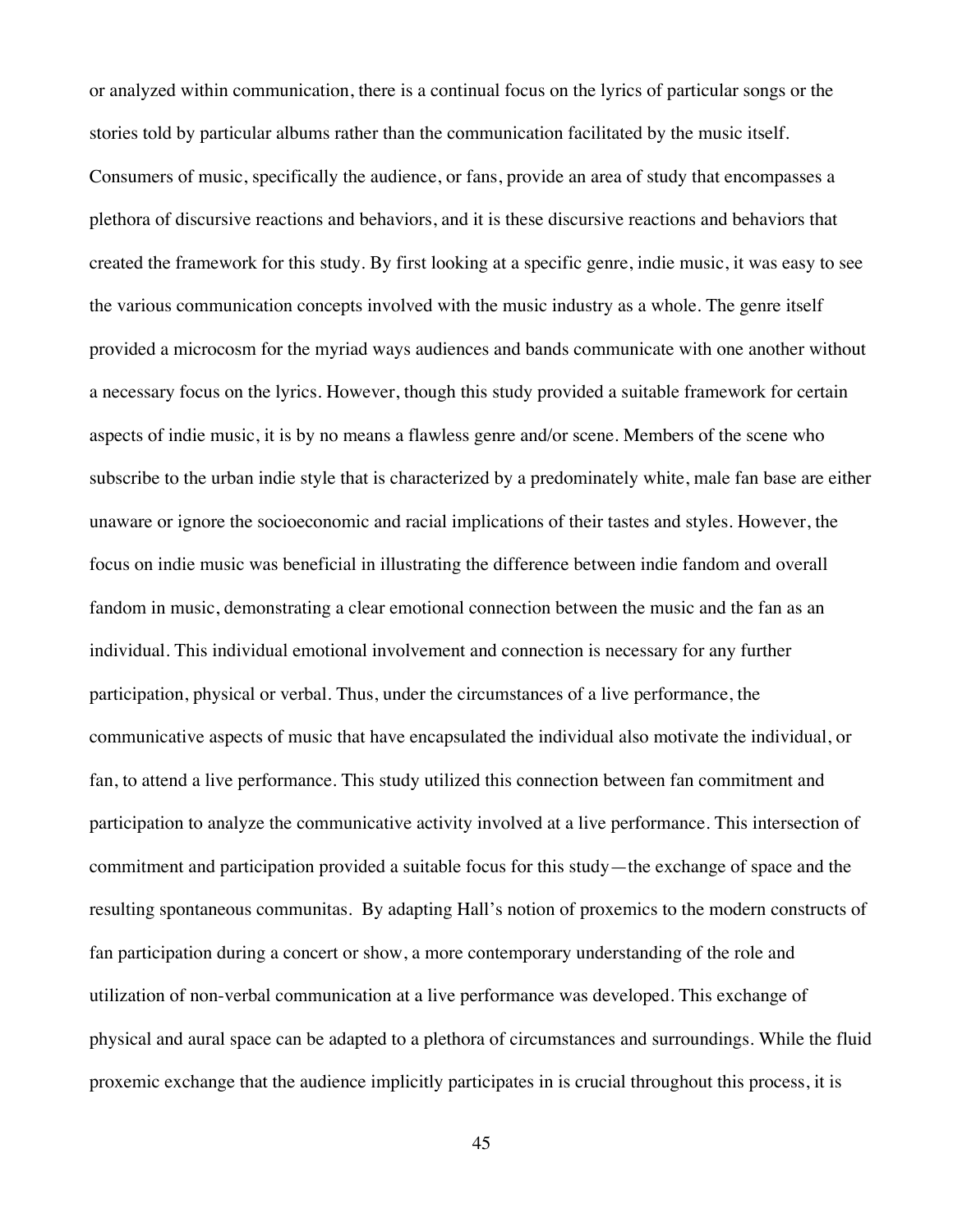merely the medium that facilitates the transcending of fan commitment into spontaneous communitas. Turner's notion of communitas and its place within the constructs of a live performance can also be utilized in many situations. Though Turner used his concept of spontaneous communitas in the realm of religion and ritual, this study provided an insight into the creation of spontaneous communitas through the ritualistic nature of music and the chaotic nature of the live performance. In applying the various constructs of this study to both performances, it is evident that these characteristics and occurrences will transpire when a large number of fans attend a live performance of one of their favored artist. However, what is important to note is the role of the music itself throughout this process. Some genres of music, with regard to live performance, maintain a level of proximity that is intimate, while others do not. It is this proxemic intimacy that dictates the level of communitas expressed throughout the live performance. Although communitas will still be evident throughout each performance, its intensity is dependent on the proxemic intimacy of the audience. However, regardless of the level of intimate distance involved, fans of a particular genre of music will continue to invest themselves into the performance of their respective band and yield a return on their investment—the creation of communitas. Without any prodding or guidance, each individual engaged in the exchange of aural and physical space with the artist and fellow fans, slowly transforming their singular identity as a committed fan into a synergistic amalgamation. It is this synergistic amalgamation, along with the process of its creation, which provides a locus of study for future communication research. It is imperative for communication scholars to continue to move away from the verbal and written aspects of music and focus their efforts to the discursive elements that result from the connection between the music and the individual. Though this study was able to examine a number of factors involving fan commitment, proxemics and communitas, there were also some limitations.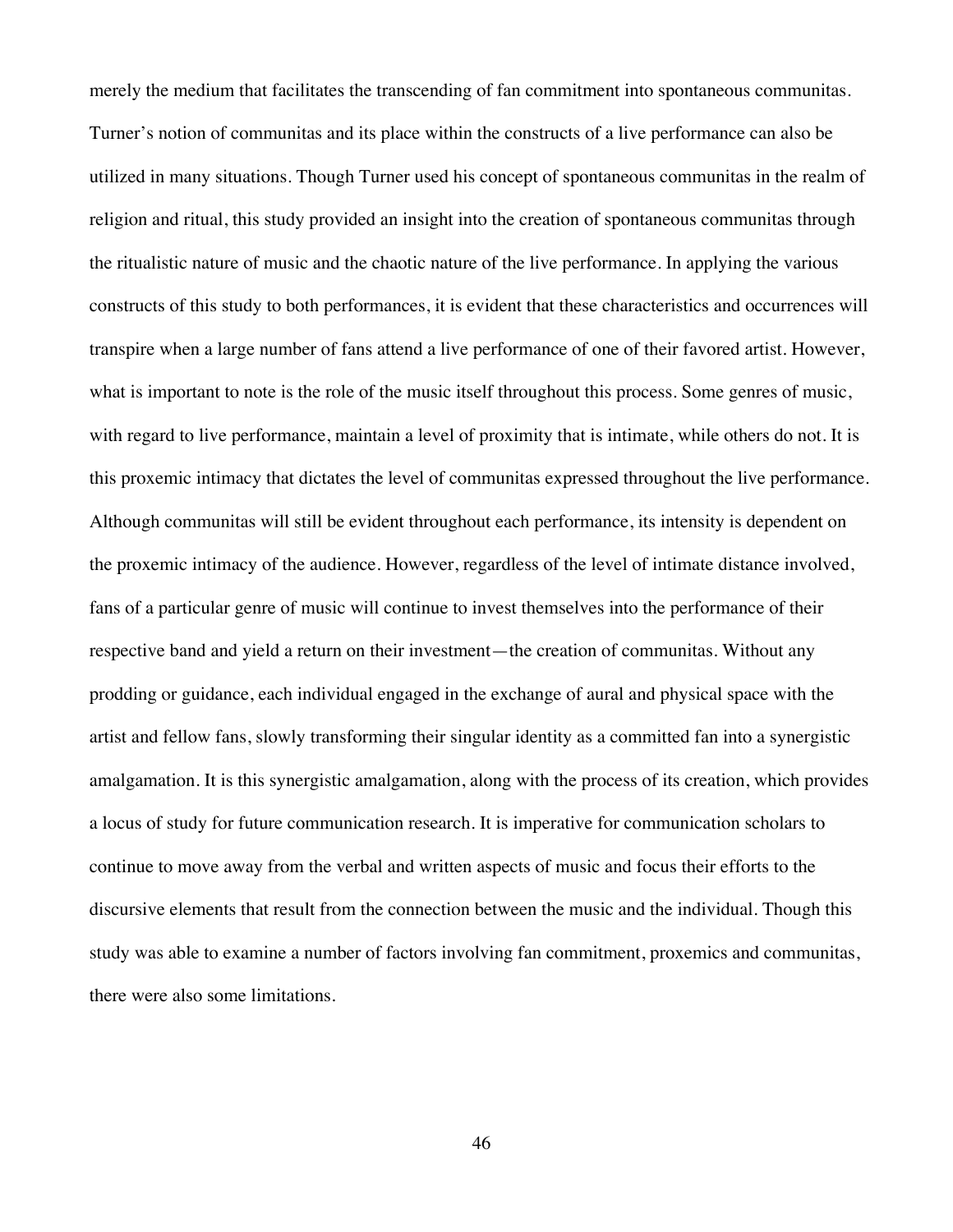## **5.3 LIMITATIONS AND RECOMMENDATIONS**

The first limitation of the study is my own bias in regards to the indie scene. Though I have a particular interest in the genre and am myself a fan, that was not the chief motivator for utilizing it for this study. However, further studies would benefit from conducting a narrative ethnography at two or more live performances, particularly with musical genres where a bias is not present. Another limitation to the study was the lack of variety with regard to the number of performances observed, both in terms of overall performances as well as performances by bands in each genre. Future studies would benefit from applying the methodologies utilized in this study to not only other indie bands but also bands and artists in other genres. This would provide further insight to the discursive interactions and behaviors at play during a live performance. Future scholars might also benefit from applying these methodologies in analyzing the communicative aspects and fan interactions at other performance-centered activities like plays and sporting events. Much like with music, scholars often ignore the communicative behavior and interaction of the audience; thus examining some of these aspects in other events would provide further understanding of the intersection of audience and communication. Another limitation of the study is the lack of interviews with audience members. Future studies could conduct focus groups and/or interviews with fans and audience members, posing questions that focus on the same themes (fan commitment, fan interaction and fan behavior) as the questions posed to O'Conner. Providing the perspective of the audience would facilitate a comparative study between the viewpoint of the fan and the artist or band. In addition to understanding what is being communicated among fans, this would also illustrate what the discursive interaction itself communicates to both the fans and the performer. Another facet of live performance and fan commitment/participation that could be examined in future studies is the role of gender. Though this study does not address this issue, it would be valuable to understand the ways in which men/boys participate differently from women/girls during a live performance. Even more, understanding how participation is perceived differently by both genders would provide insight to the verbal and nonverbal cues at play during a live performance and what these cues imply to each gender.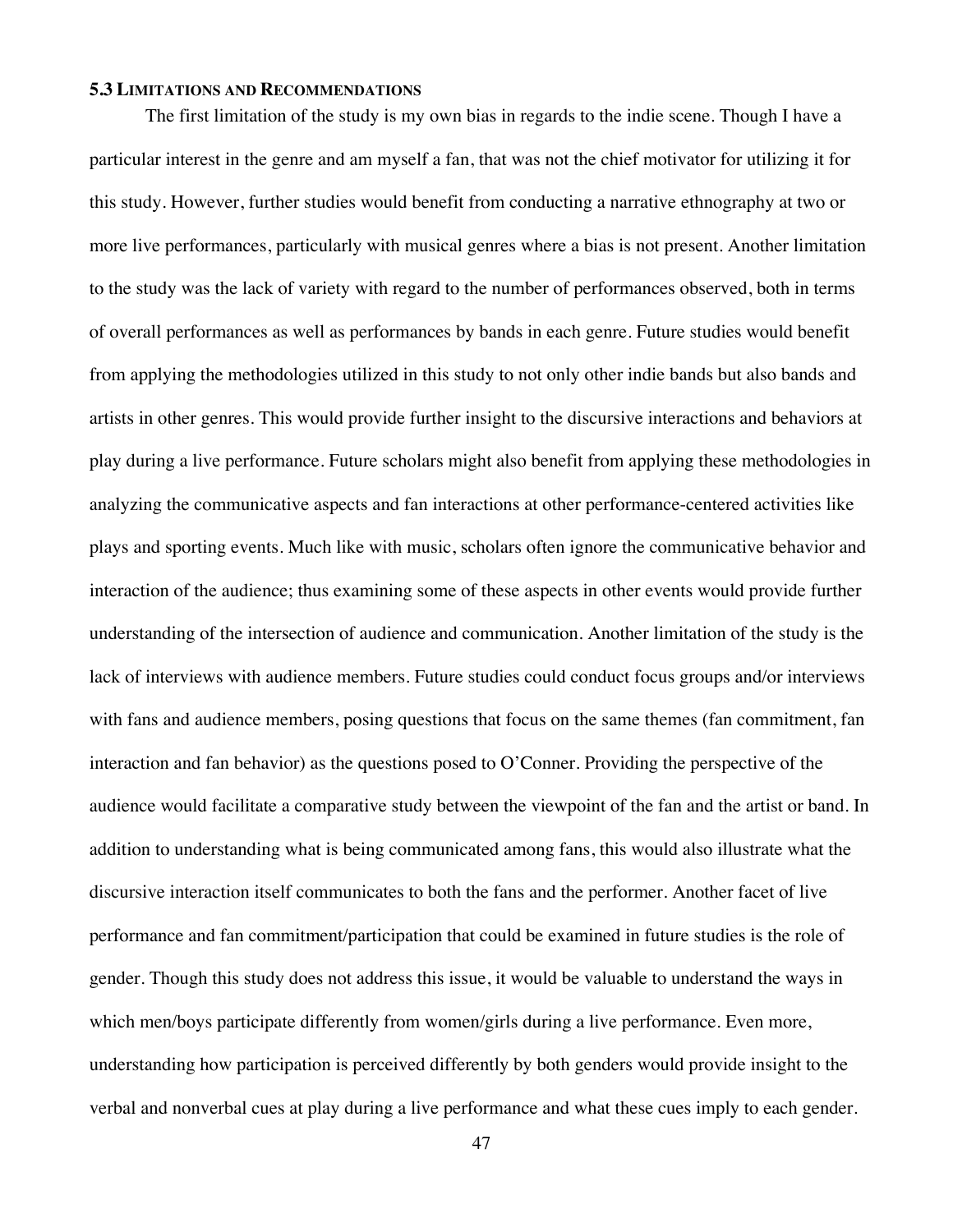Similarly, gender should also be examined form the viewpoint of the artist/band. Both observations were of bands comprised of all male members; thus by looking at either mixed member bands or all female bands, a better understand of their experience would be ascertained.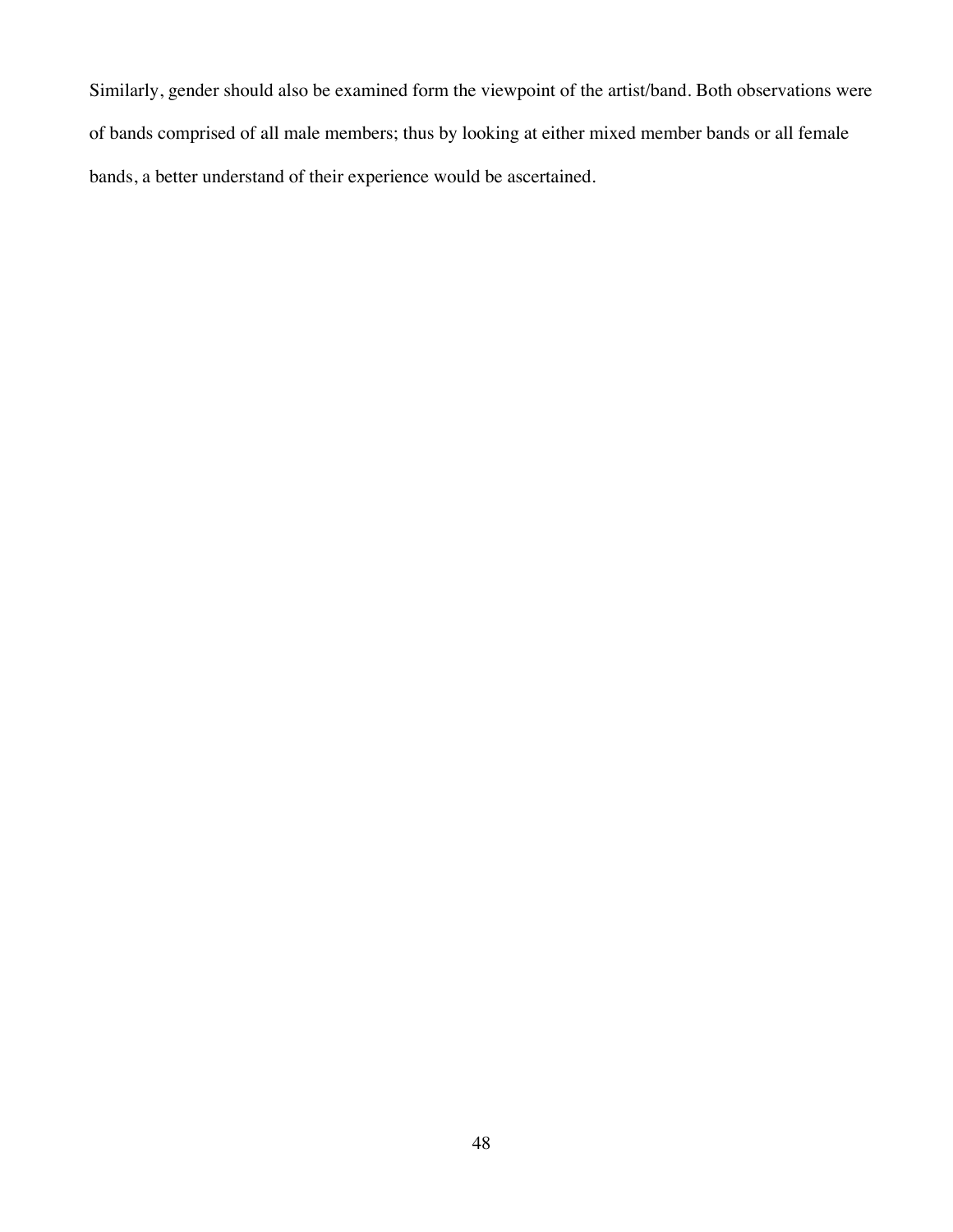#### **REFERENCES**

A Chicago story. Retrieved from http://chicagotheband.info/achicagostory.cfm

- Acosta-Alzuru, C. (2003). Tackling the issues: Meaning making in a telenovela. *Popular Communication, 1*(4), 193-215.
- Ali, S. (2002). Friendship and fandom: Ethnicity, power and gendering readings of the popular. *Discourse: Studies in the Culture Politics of Education*, *23*(2), 153-165.
- Apar, C. (n.d.). Four Year Strong biography. *Billboard.com*. Retrieved from http://www.billboard.com/artist/four-year-strong/bio/929600#/artist/four-yearstrong/929600
- Avant-Mier, R. (2010). *Rock the nation: Latin/o identities and the Latin rock diaspora*. New York: Continuum International Publishing Group.
- Barrett, M. S. (2009). Sounding lives in and through music: A narrative inquiry of the 'everyday' musical engagement of a young child. *Journal of Early Childhood Research, 7*(2), 115- 134.
- Bee, C.C. & Havitz, M.E. (2010). Exploring the relationship between involvement, fan attraction, psychological commitment and behavioural loyalty in a sports spectator context. *International Journal of Sports Marketing & Sponsorship, 11*(2), 140-157.
- Brooks, D. (2010). "Once More with Feeling": Popular music studies in the new millennium. *Journal of Popular Music Studies*, *22*(1), 98-106.
- Brower, S. (1992). Fans as tastemakers: Viewers for quality television. In L.A. Lewis (Eds.), *The adoring audience: Fan culture and popular media* (pp. 163-184). New York: Routledge.
- Clifford, J. (1988). *Predicament culture*. Cambridge: Harvard University Press.
- Conquergood, D. (1991) Rethinking ethnography: Towards a critical cultural politics. *Communication Monographs*, *50*, 179-194.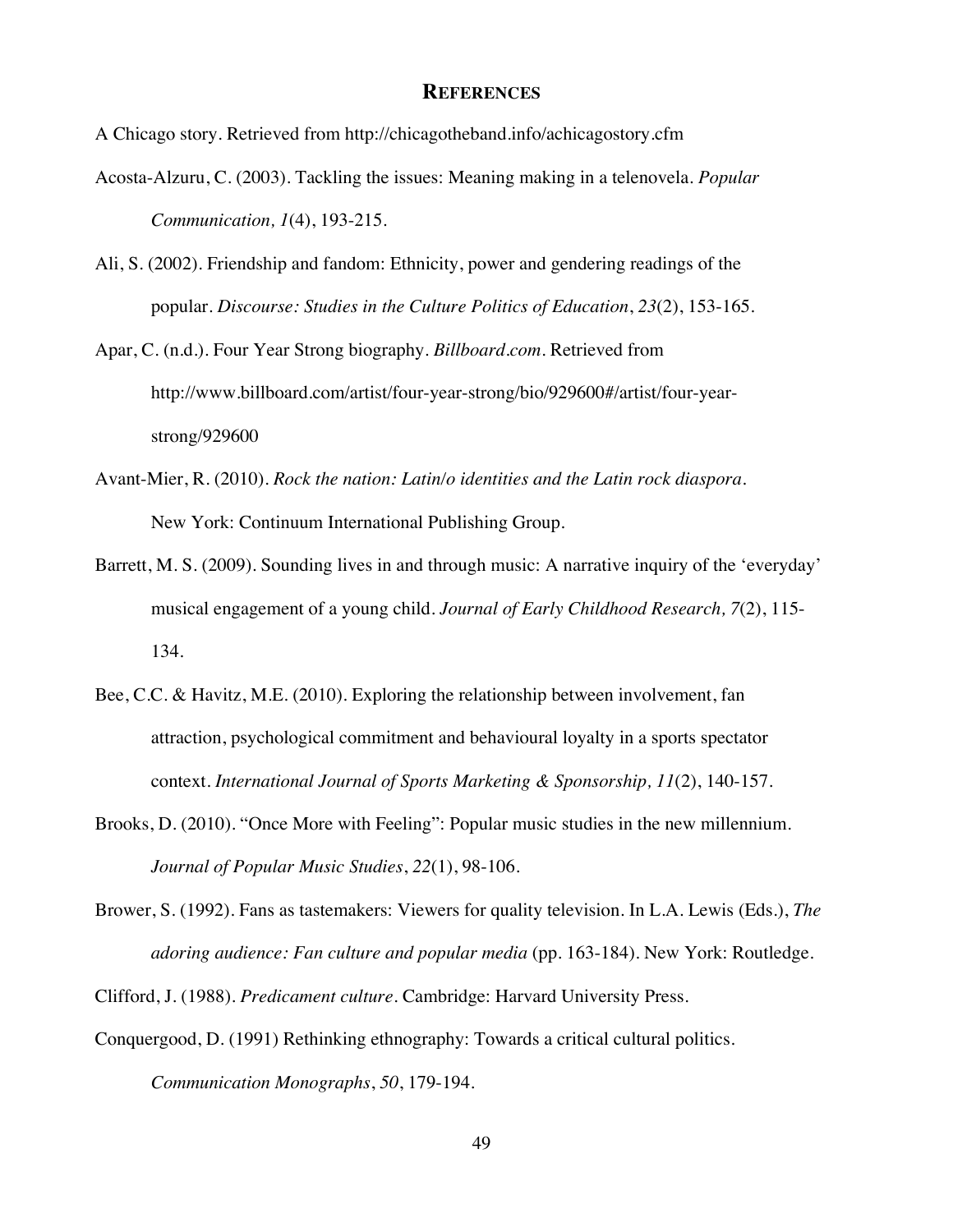- Costa, M. (2010). Interpersonal distances in group walking. *Journal of Nonverbal Behavior, 34*, 15-26.
- Csikszentmihalyi, M. (1990). *Flow: The psychology of optimal experience*. Harper Perennial: New York.
- DeChaine, R.D. (2002). Affect and embodied understanding in musical experience. *Text and Performance Quarterly*, *22*(2), 79-98.
- Duffett, M. (2009). "We Are Interrupted by Your Noise": Heckling and the symbolic economy of popular music stardom. *Popular Music and Society*, *32*(1), 35-57.
- Ellison, R. (2001). Living with music. In R. O'Meally (Eds.), *Living with music: Ralph Ellison's Jazz Writings* (p. 3-14). New York: Random House.
- Farrugia, R. & Gobatto, N. (July 2010). Shopping for legs and boots: Tori Amos's *Original Bootlegs*, fandom, and subcultural capital. *Popular Music and Society, 33*(3), 357-375.
- Fatt, P.T. (1999). It's not what you say it's how you say it. *Communication World*, *16*(6), 37-40.
- Fiske, J. (1992). The cultural economy of fandom. In L.A. Lewis (Eds.), *The adoring audience: Fan culture and popular media* (pp. 30-49). New York: Routledge.
- Fonarow, W. (2006). *Empire of dirt: The aesthetics and rituals of British indie music*. Wesleyan Middleton, CT: University Press.
- Frith, S. (1998). *Performing rites: One the value of popular music*. Cambridge, MA: Harvard University Press.
- Gibson, T. A. (2000). Beyond cultural populism: Notes towards the critical ethnography of media audiences. *Journal of Communication Inquiry, 24*(3), 253-273.
- Gracyk, Theodore. (1997). Listening to music: Performances and recordings. *The Journal of Aesthetics and Art Criticism*, *55* (2), 139-150.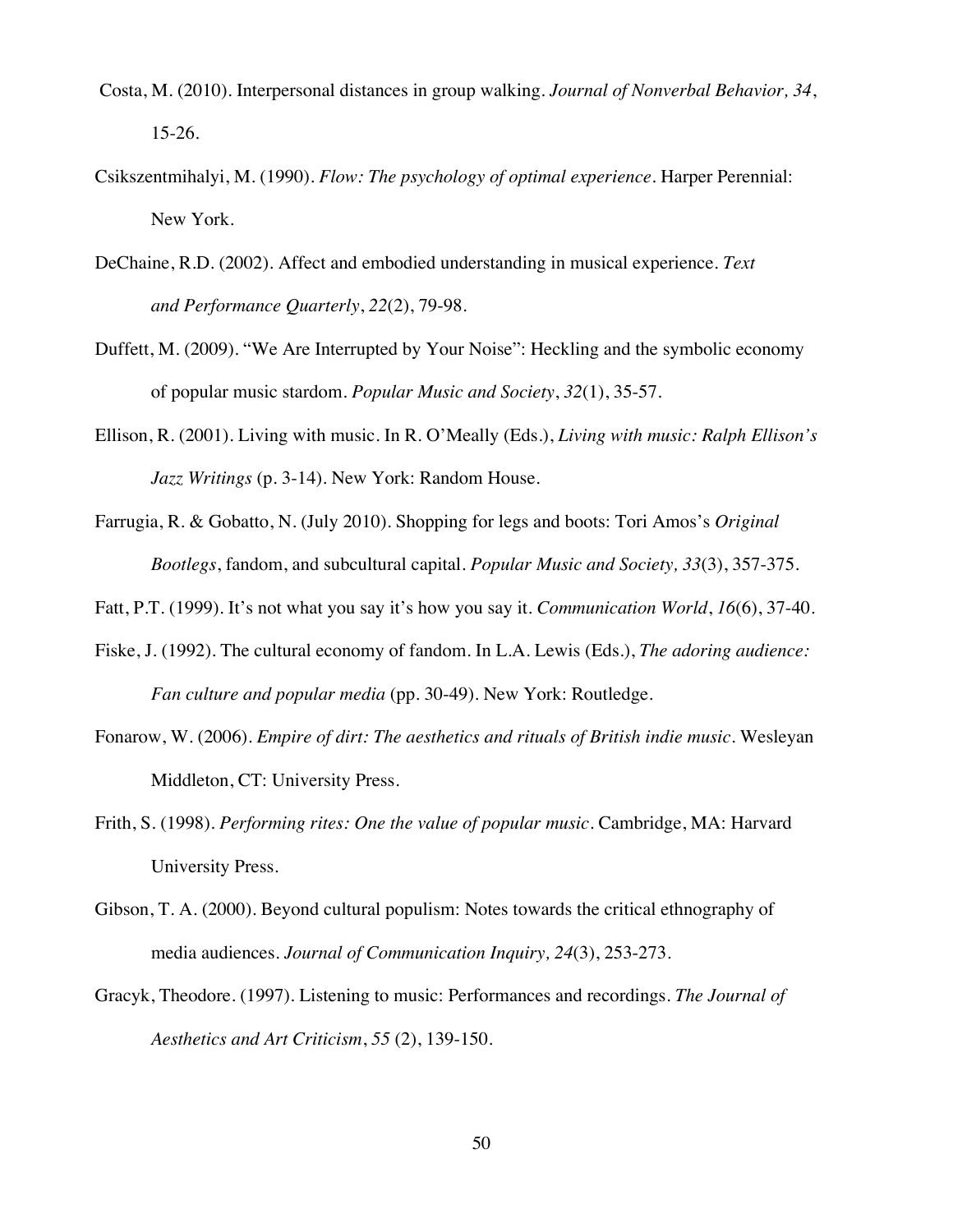- Grossberg, L. (1992). Is there a fan in the house?: The affective sensibility of fandom. In L.A. Lewis (Eds.), *The adoring audience: Fan culture and popular media* (pp. 50-65). New York: Routledge.
- Grossberg, L. (1992). *We gotta get out of this place: Popular conservatism and postmodern culture*. New York: Routledge.
- Grossberg, L. (1993). Can cultural studies find true happiness in communication? *Journal of Communication*, *43*(4), 89-97.
- Grossberg, L. (1997). *Dancing in spite of myself: Essays on popular culture*. London: Duke University Press.
- Hall, E. T. (1982). *The hidden dimension*. New York: Random House.
- Jeffrey, B. & Troman, G. (2004). Time for ethnography. *British Educational Research Journal, 30*(4), 535-548.
- Jenson, J. (1992). Fandom as pathology: The consequences of characterization. In L.A. Lewis (Eds.), *The adoring audience: Fan culture and popular media* (pp. 50-65). New York: Routledge.
- Juslin, P. N. & Laukka, P. (2003). Communication of emotions in vocal expression and music performance: Different channels, same code? *Psychological Bulletin*, *129*(5), 770-814.
- Klosterman, C. (2004). *Sex, drugs and Cocoa Puffs: A low culture manifesto*. New York: Scribner.
- Korczynski, M. (2007). Music and meaning on the factory floor. *Work and Occupations, 34(3),* 253-289.
- Kun, J. (2005). *Audiotopia: Music, Race and America.* Berkeley: University of California Press. Lewis, L. (1992). *The adoring audience: Fan culture and popular media*. New York: Routledge.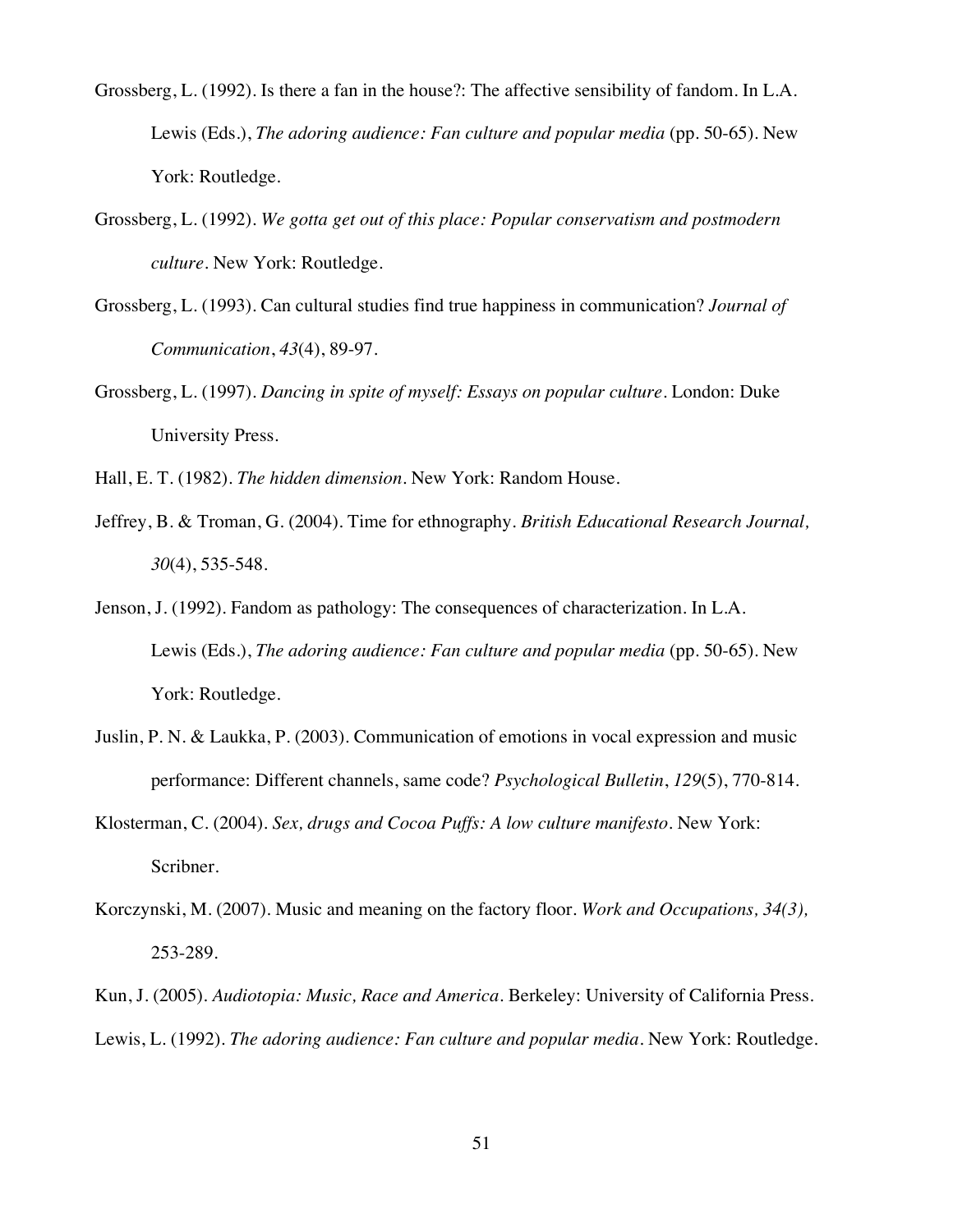- Lincoln, Sian. (2005). Feeling the noise: Teenagers, bedrooms and music. *Leisure Studies, 24*(4), 399-414.
- Lipsitz, G. (2007). *Footsteps in the dark: The Hidden histories of popular music*. Minneapolis: University of Minnesota Press.

Manley, B. (2010, May). Ready to rumble. *Alternative Press*, 262, 74-78.

- Mihelich, J., & Papineau, J. (2005). Parrotheads in Margaritaville: Fan practice, oppositional culture, and embedded cultural resistance in Buffett fandom. *Journal of Popular Music Studies*, *17*(2), 175-202.
- Moore, R. (2007). Friends don't let friends listen to corporate rock: Punk as a field of cultural production. *Journal of Contemporary Ethnography*, *36*(4), 438-474.
- Murphy, P. D. (1999). Media cultural studies' uncomfortable embrace of ethnography. *Journal of Communication Inquiry, 23*(3), 205-221.
- Novara, J., & Henry, S. (2009). A guide to essential American indie rock: (1980–2005). *Notes*, *65* (4), 816-833.

Oakes, K. (2009). *Slanted and enchanted: The evolution of indie culture*. New York: Holt.

- Olaveson, T. (2001). Collective effervescence and communitas: Processual models of ritual and society in Emile Durkheim and Victor Turner. *Dialectical Anthropology, 26*, 89-124.
- Pedelty, M., & Thompson, M. (2009). A Profound distraction: Popular music in the aftermath of 9/11. Conference Papers -- International Communication Association, 1-22. Retrieved from Communication & Mass Media Complete database.
- Pineda, R. (2009) Will they see me coming? Do they know I'm running?: Los Lobos and the performance of mestizaje identity through journey. *Text and Performance Quarterly*, *29*(2), 183-200.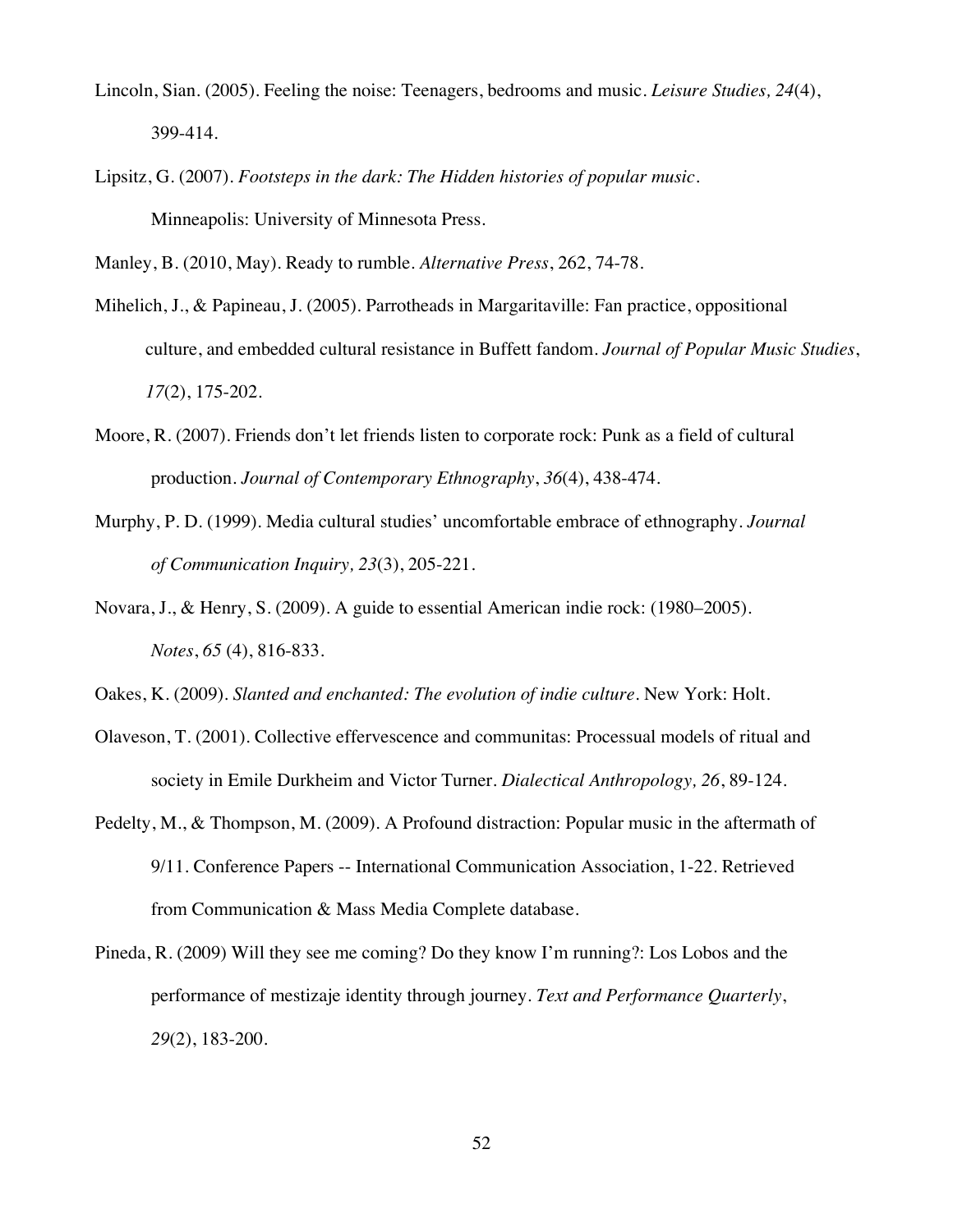- Pitts, S. (2004). 'Everybody wants to be Pavarotti': The experience of music for performers and audience at a Gilbert and Sullivan Festival. *Journal of the Royal Musical Association*, *129*(1), 143-160.
- Remus, D. (2010). [Interview with Alan Day]. *Absolutepunk*. Retrieved May 10, 2010, from http://www.absolutepunk.net/showthread.php?p=64317391
- Reysen, S. & Branscombe, N. R. (2010). Fanship and fandom: Comparisons between sports fans and non-sport fans. *Journal of Sport Behavior, 33*, 176-193.

Shuker, R. (2008) *Understanding popular music culture*. 3rd ed. London: Routledge.

- Sielski, L. M. (1979). Understanding body language. *Personnel & Guidance Journal, 57*(5), 238- 242.
- Simon, B.S. (1997). Entering the pit: Slam-dancing and modernity. *Journal of Popular Culture*, *31*(1), 149-76.
- Starkloff, C. F. (1997). Church as structure and communitas: Victor Turner and ecclesiology. *Theological Studies, 58*, 643-668.
- Stephens, G. (1991). Rap music's double-voiced discourse: A crossroads for interracial communication. *Journal of Communication Inquiry*, *15,* 70-91.
- Sullivan, R. E. (2003). Rap and race: It's got a nice beat, but what about the message?. *Journal of Black Studies, 33*(5), 605-622.
- Tedlock, B. (1991). From participant observation to the observation of participation. *Journal of Anthropological Research*, *47*(1), 69-94.
- Tesch, F. E. (1979). Interpersonal proximity and impression formation: A partial examination of Hall's proxemic model. *The Journal of Social Psychology, 107,* 43-55.
- Théberge, P. (2005). Everyday fandom: Fan clubs, blogging, and the quotidian rhythms of the Internet. *Canadian Journal of Communication, 30*, 485-502.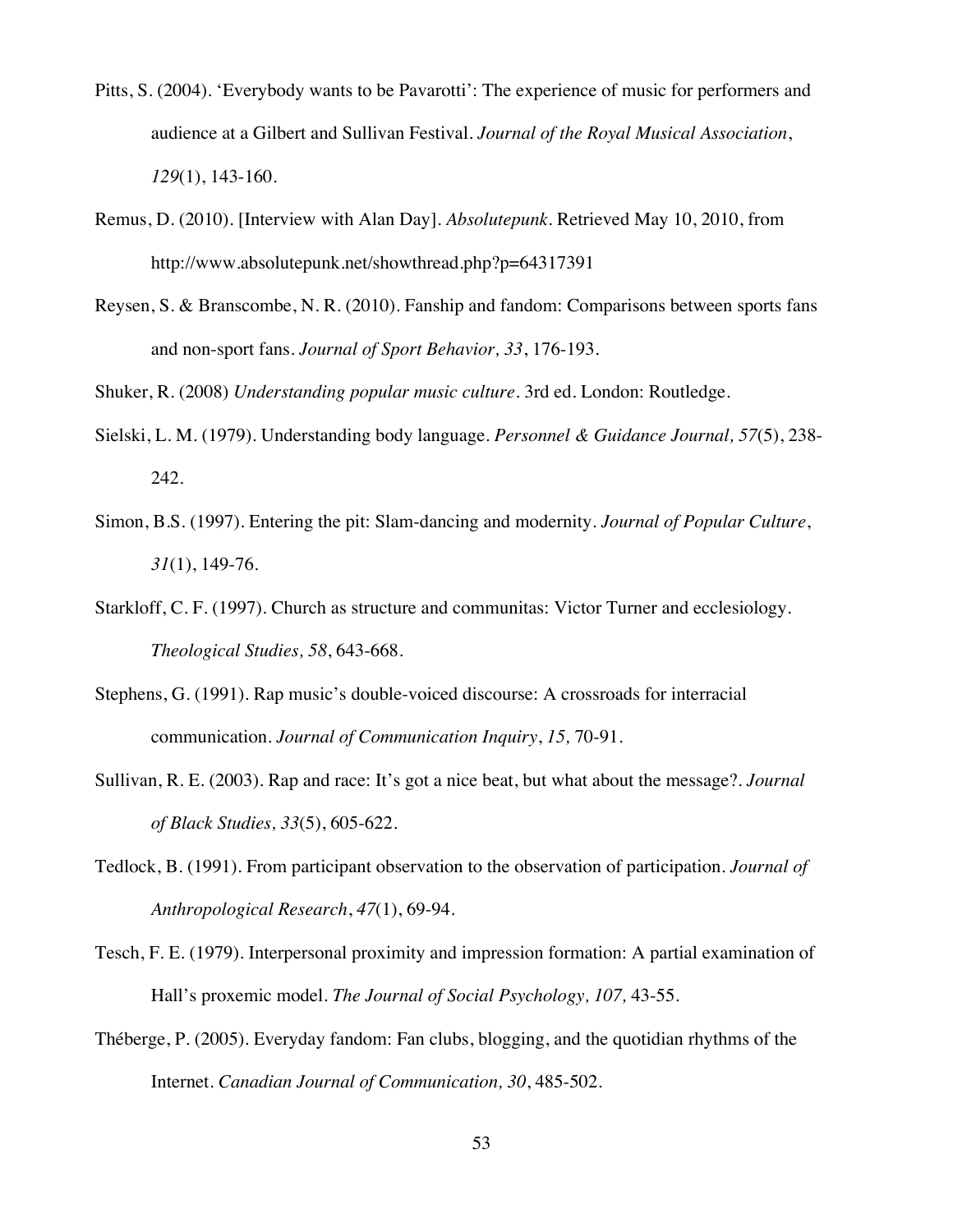- Tsitsos, W. (1999). Rules of rebellion: Slamdancing, moshing, and the American alternative scene. *Popular Music*, *18* (3), 397-414.
- Turner, E. (2008). Exploring the work of Victor Turner: Liminality and its later implications. *Suomen Antropologi: Journal of the Finnish Anthropological Society, 33*(4), 26-44.
- Turner, V. (1969). *The ritual process: Structure and anti-structure*. Chicago: Aldine Publishing Company.
- Turner, V. (1974). *Dramas, fields, and metaphors: Symbolic action in human society*. Ithaca, NY: Cornell University Press.
- Turner, V. (1982). *From ritual to theatre: The human seriousness of play*. New York: Performing Arts Journal Publications.
- Williams, C. (2001). Does it really matter? Young people and popular music. *Popular Music*, *20*(2), 223-242.
- Wingstedt, J., Brandstrom, S & Berg, J. (2010). Narrative music, visuals and meaning in film. *Visual Communication*, *9*(2), 193-210.
- Wormith, J. S. (1984). Personal space of incarcerated offenders. *Journal of Clinical Psychology, 40*(3), 815-827.